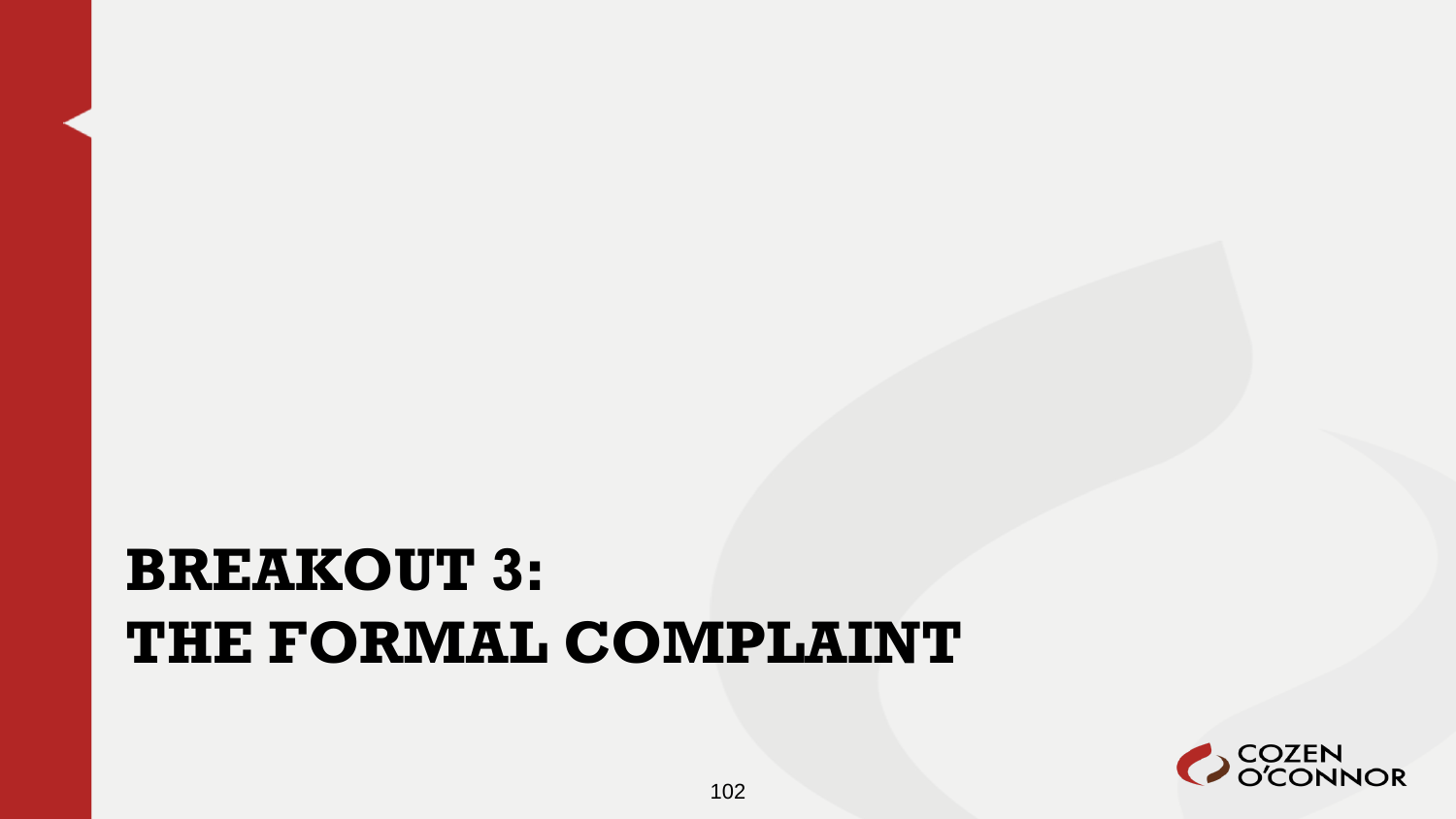#### **BASIC REQUIREMENTS OF GRIEVANCE PROCESSES**

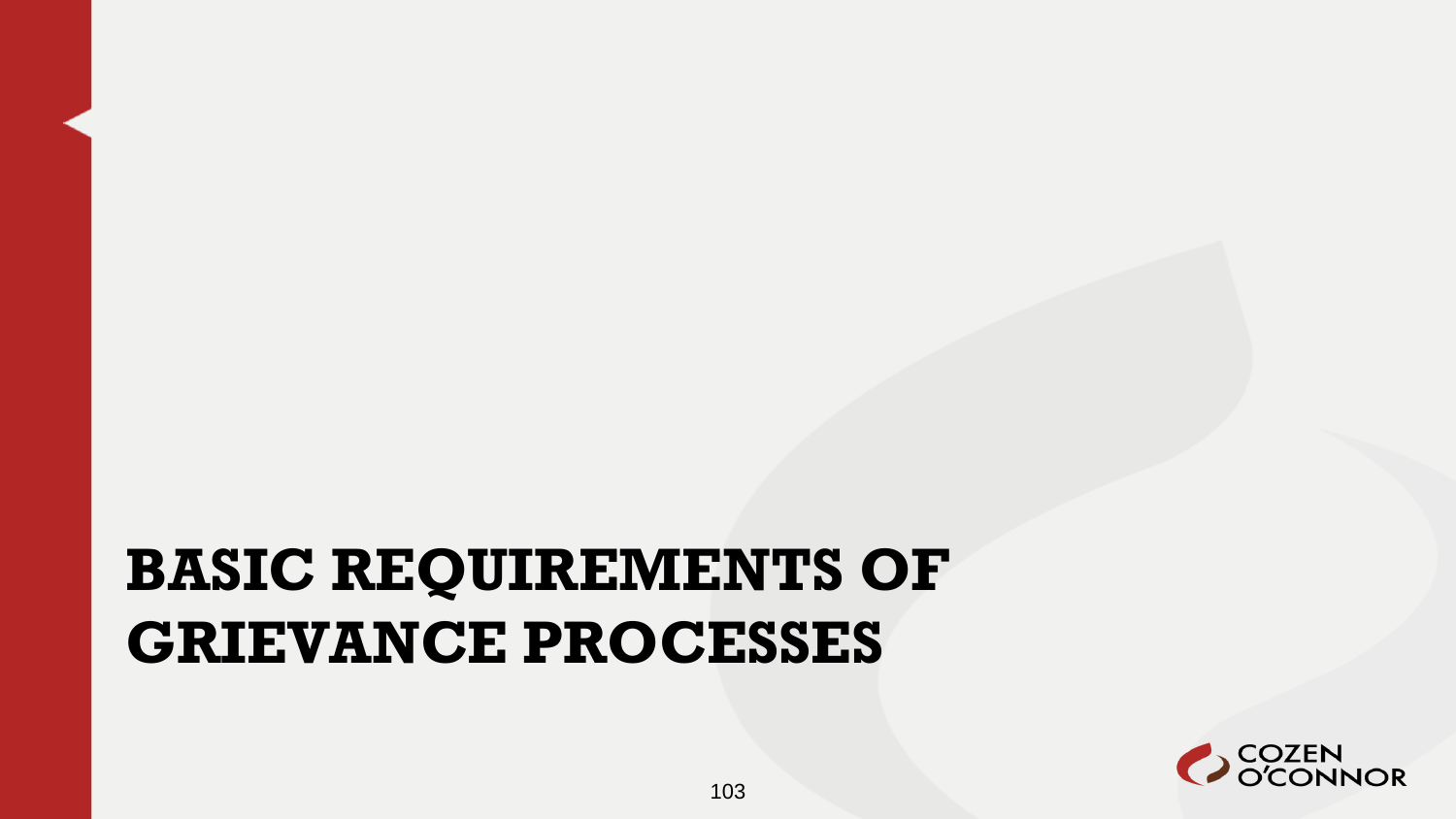

Key Provisions of Title IX Regulations issued May 6, 2020;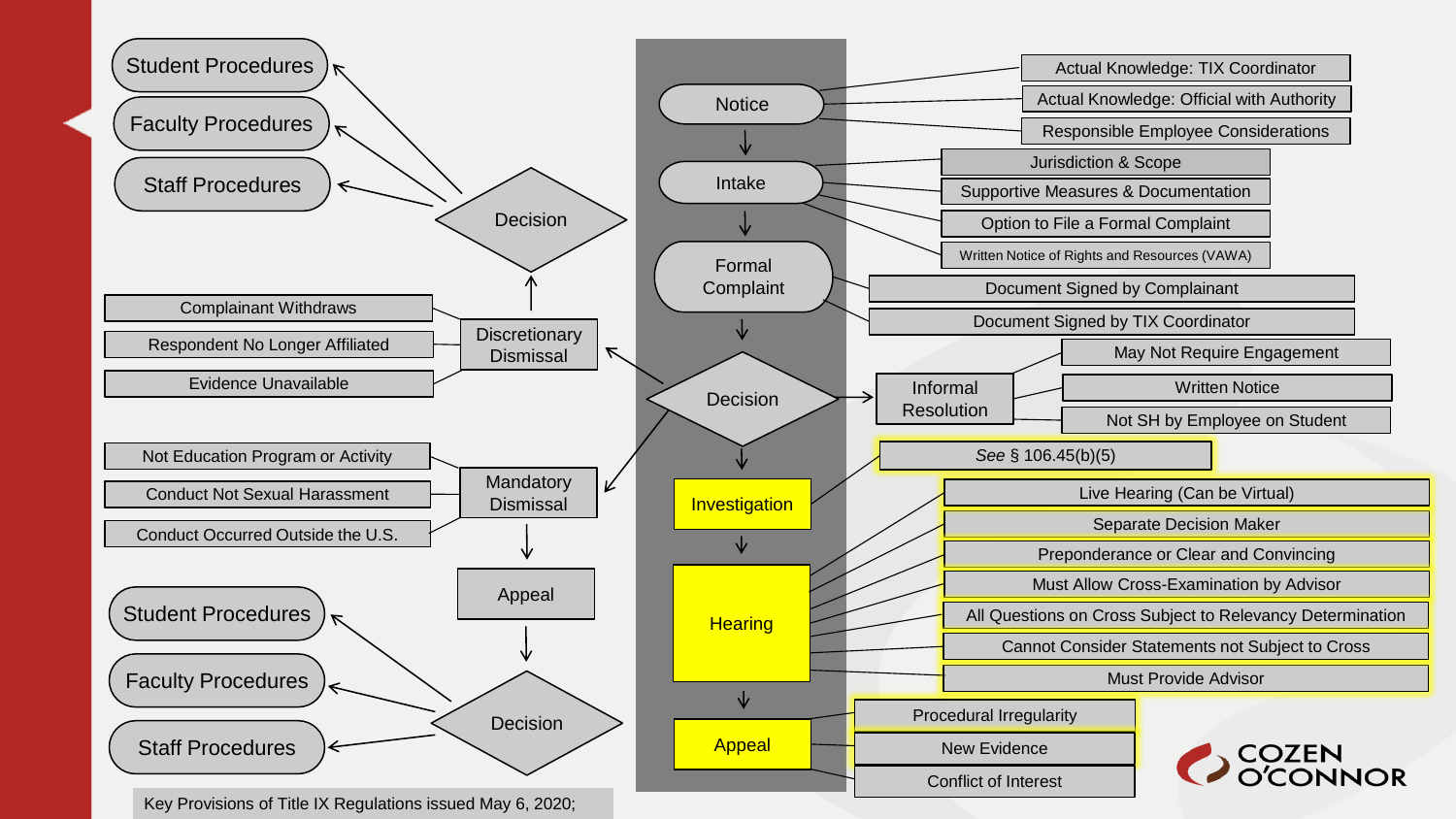

• **Treat complainants and respondents equitably** by providing **remedies** to a complainant where a determination of responsibility for sexual harassment has been made against the respondent, and by following a **grievance process** that complies with this section before the imposition of any disciplinary sanctions or other actions that are not supportive measures as defined in § 106.30, against a respondent.

Relevant Regulations Sections: Equitable Treatment: §§ 106.44(a) and 106.45(b)(1)(i)

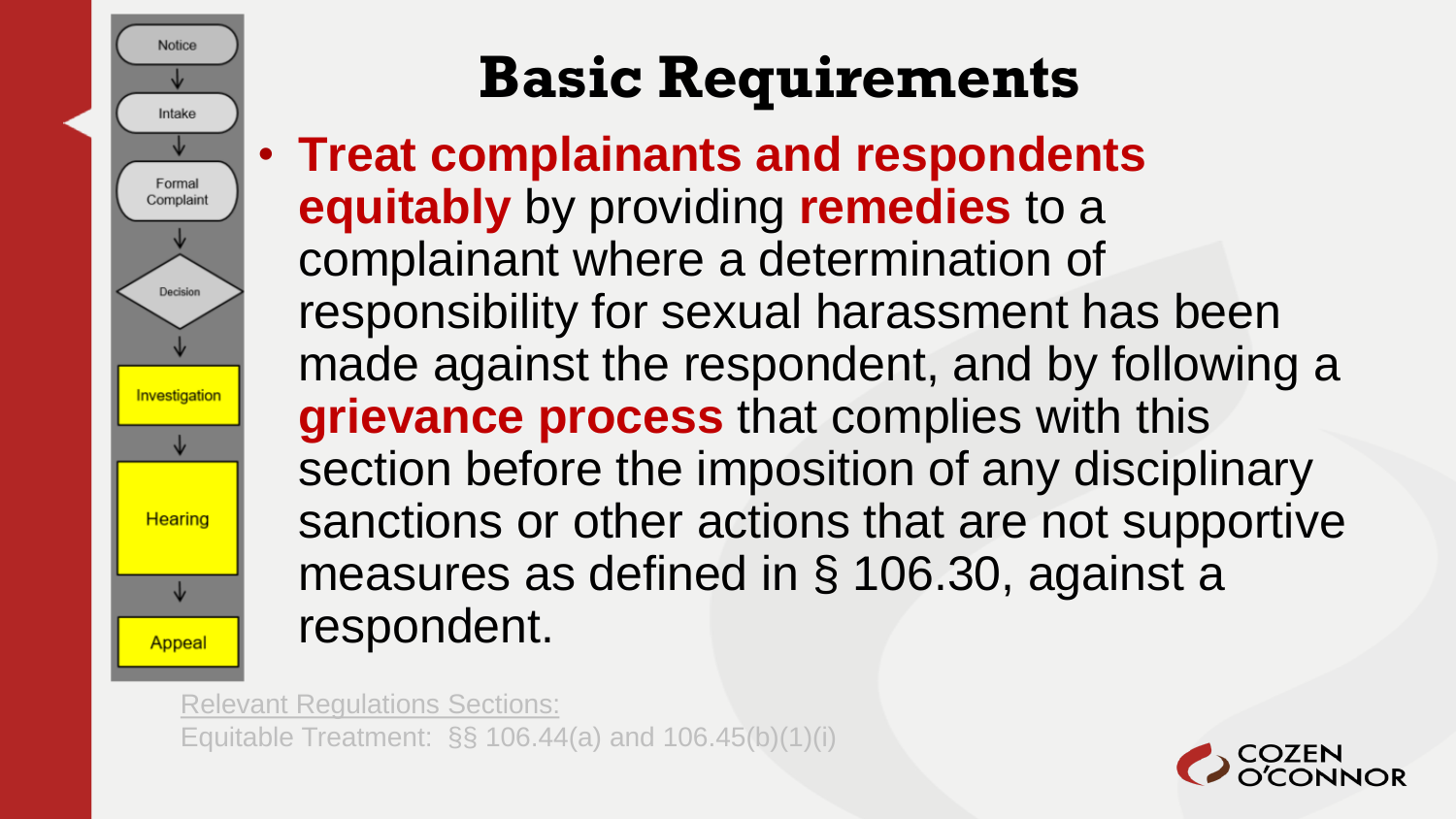

- Require an objective evaluation of all relevant evidence
	- Including both inculpatory and exculpatory evidence
	- Credibility determinations may not be based on a person's status
- Implementers must be trained and free from conflict of interest or bias for or against complainants or respondents generally or an individual complainant or respondent

Relevant Regulations Sections: Equitable Treatment: §§ 106.44(a) and 106.45(b)(1)(i) Objective evaluation of all relevant evidence: § 106.45(b)(1)(ii) Objective evaluation of all relevant evidence:  $\S$  106.45(b)(1)(li)  $106$ <br>Training and avoidance of conflicts or bias:  $\S$  106.45(b)(1)(iii)

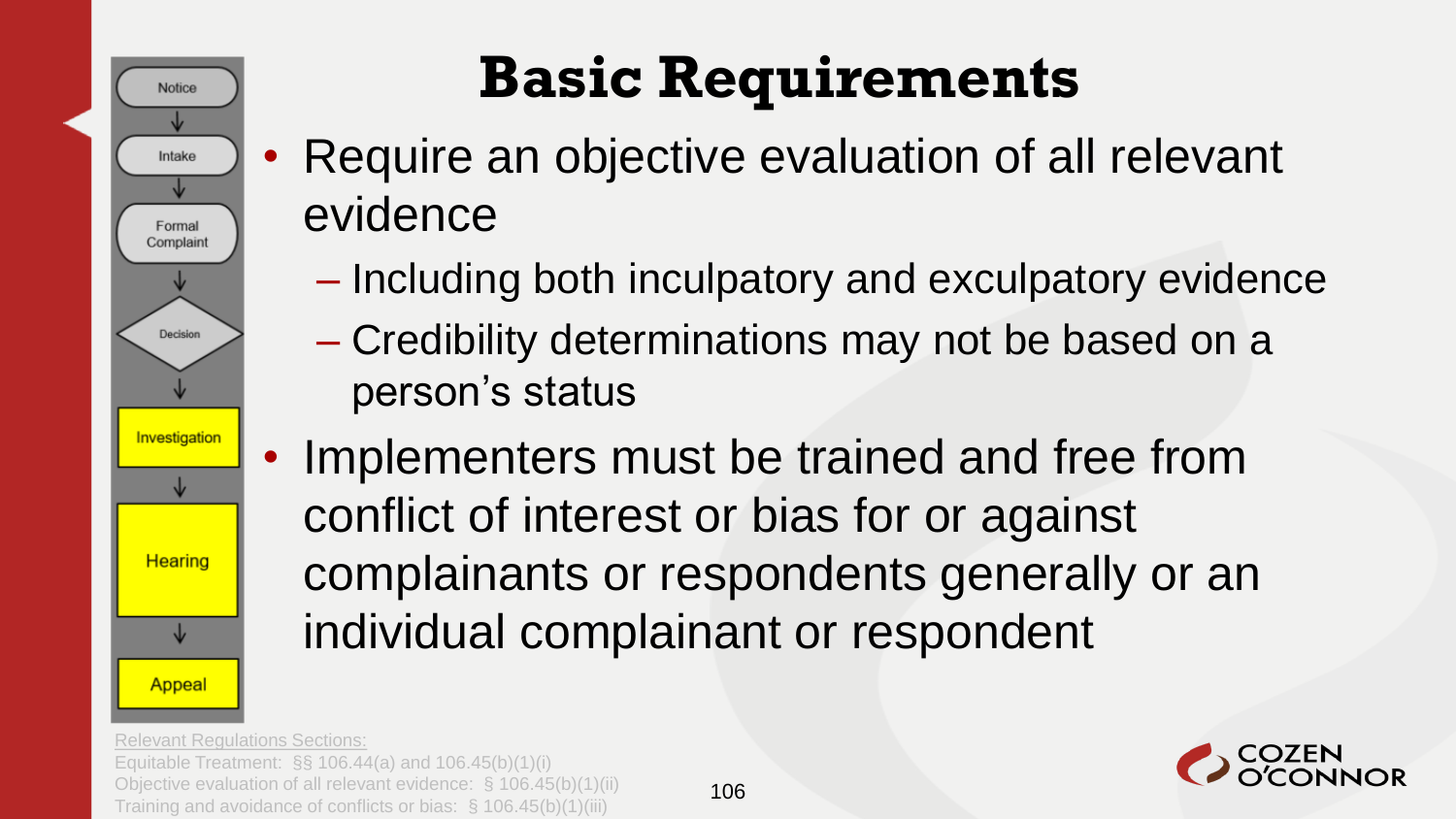

- **Presumption that the respondent is not responsible** for the alleged conduct until a determination regarding responsibility is made at the conclusion of the grievance process
- Include reasonably prompt time frames for conclusion of the grievance process with permissible delay for good cause
- Describe the range (or list) of possible disciplinary sanctions and remedies

Relevant Regulations Sections: Equitable Treatment: §§ 106.44(a) and 106.45(b)(1)(i) Objective evaluation of all relevant evidence: § 106.45(b)(1)(ii)

Training and avoidance of conflicts or bias: § 106.45(b)(1)(iii)

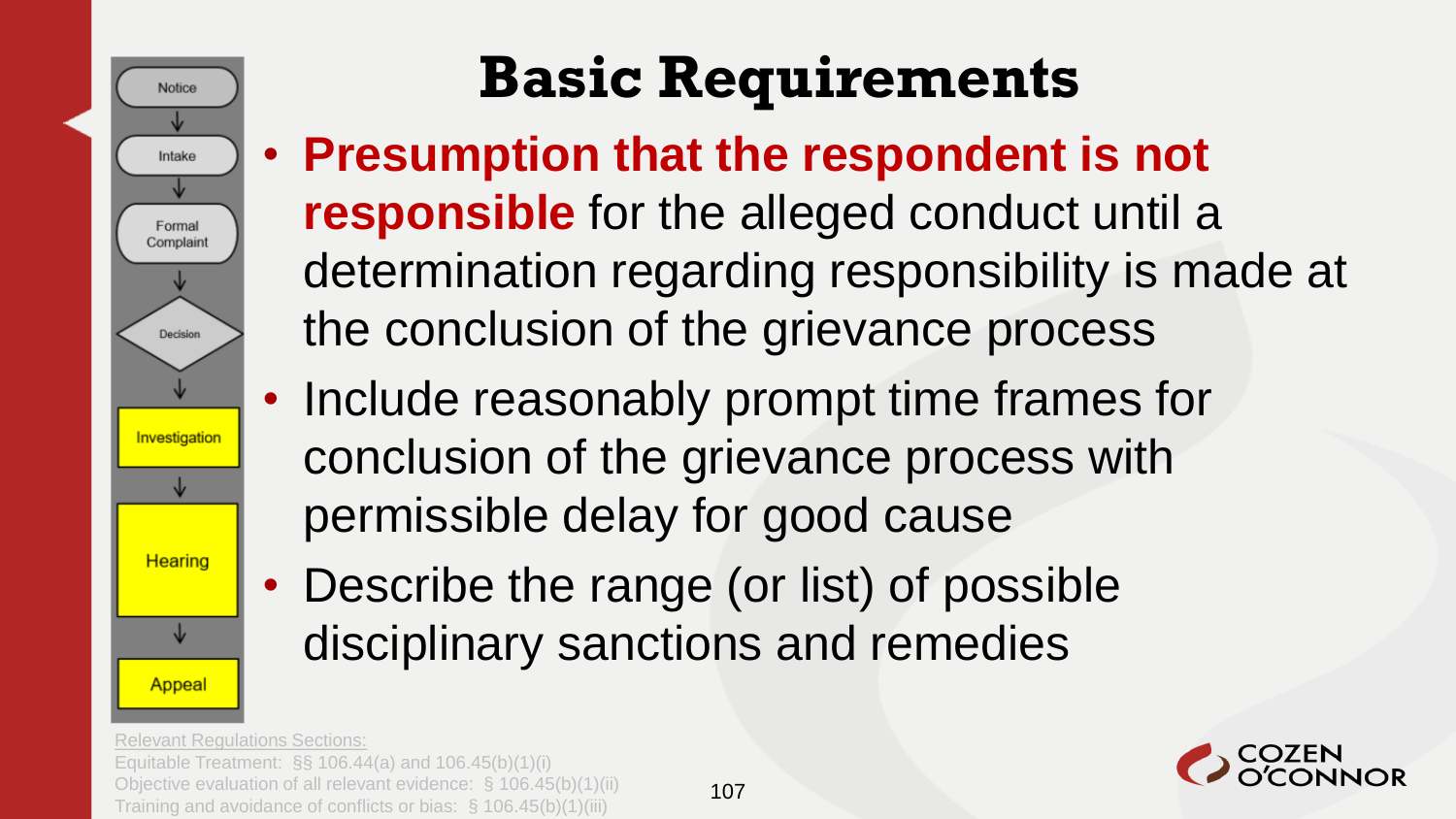

- State whether the **standard of evidence** to be used to determine responsibility is the preponderance of the evidence standard or the clear and convincing evidence standard,
	- Apply the same standard of evidence for formal complaints against students as for formal complaints against employees, including faculty
	- Apply the same standard of evidence to all formal complaints of sexual harassment

Title IX Regulations issued May 6, 2020; §§ 106.45(b)(1)(vii) and 106.45(b)(7)(i)

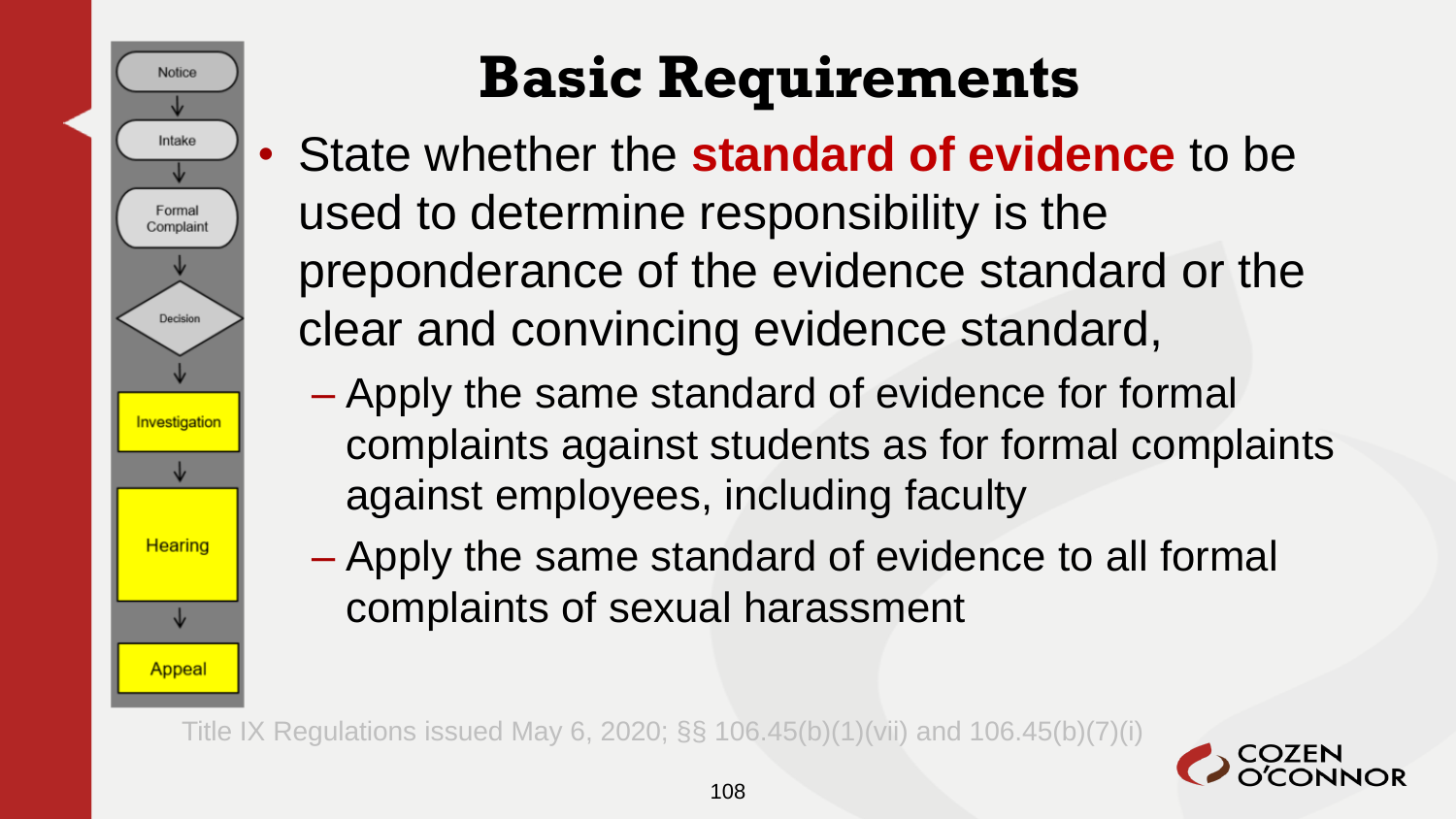

- Include the procedures and permissible bases for the complainant and respondent to appeal
	- Describe the range of supportive measures available
- Not require, allow, rely upon, or otherwise use questions or evidence that constitute, or seek disclosure of, **information protected under a legally recognized privilege**, unless the person holding such privilege has waived the privilege

Relevant Regulations Sections: Appeal: §§ 106.45(b)(1)(viii) and 106.45(b)(7)(ii)(F) Range of Supportive Measures: § 106.45(b)(1)(ix) Waiver of Privilege:  $\frac{109}{109}$ 

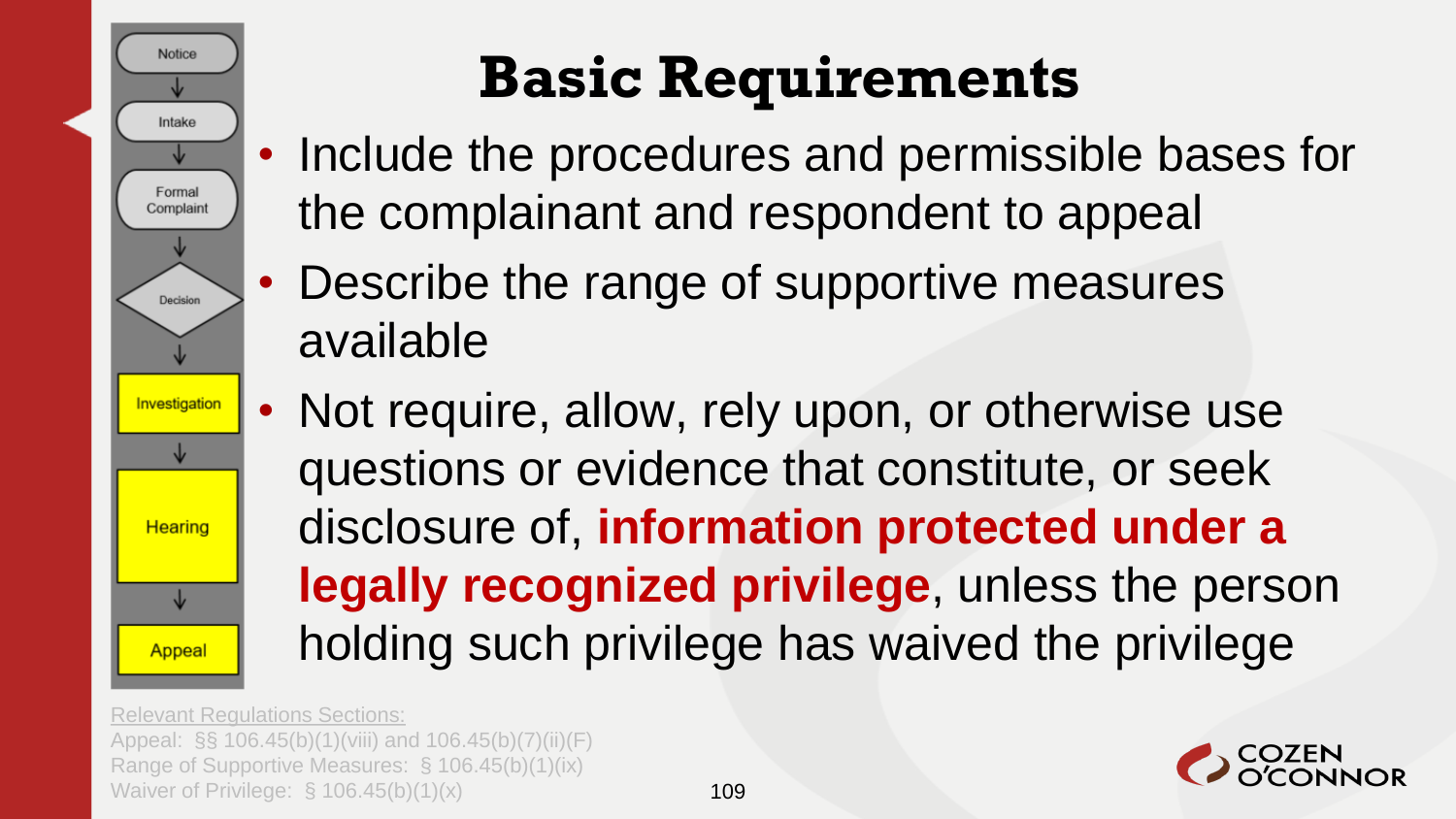# **Practical Considerations & Challenges**

- How does the standard of evidence alignment impact:
	- Faculty codes

Notice

Intake

Formal Complaint

Decision

Investigation

Hearing

Appeal

- Staff procedures
- Collective bargaining agreements
- Creating an evidentiary code

110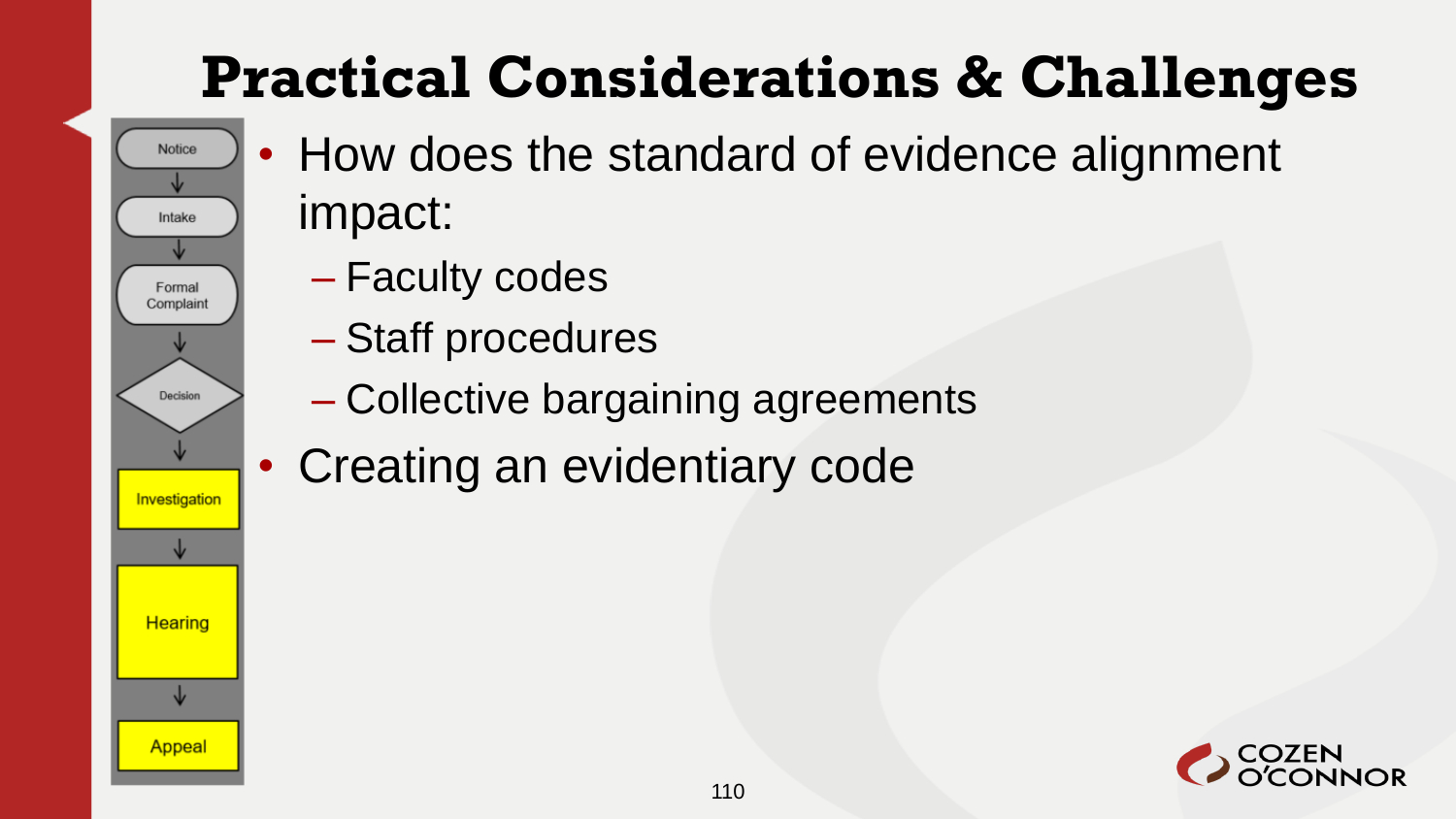#### **INVESTIGATIONS**

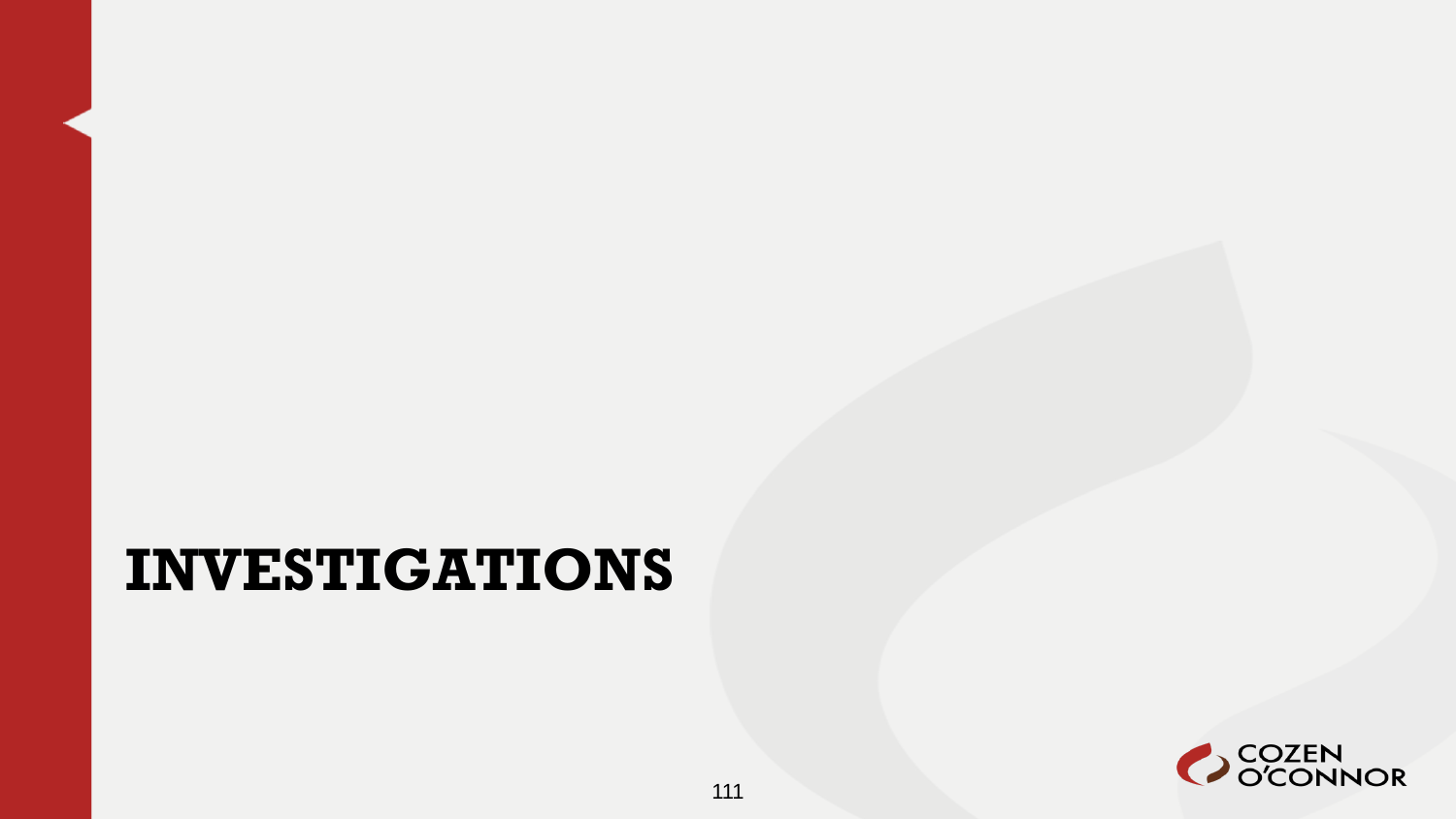#### **Key Provisions: New Title IX Regulations**



Key Provisions of Title IX Regulations issued May 19, 2020;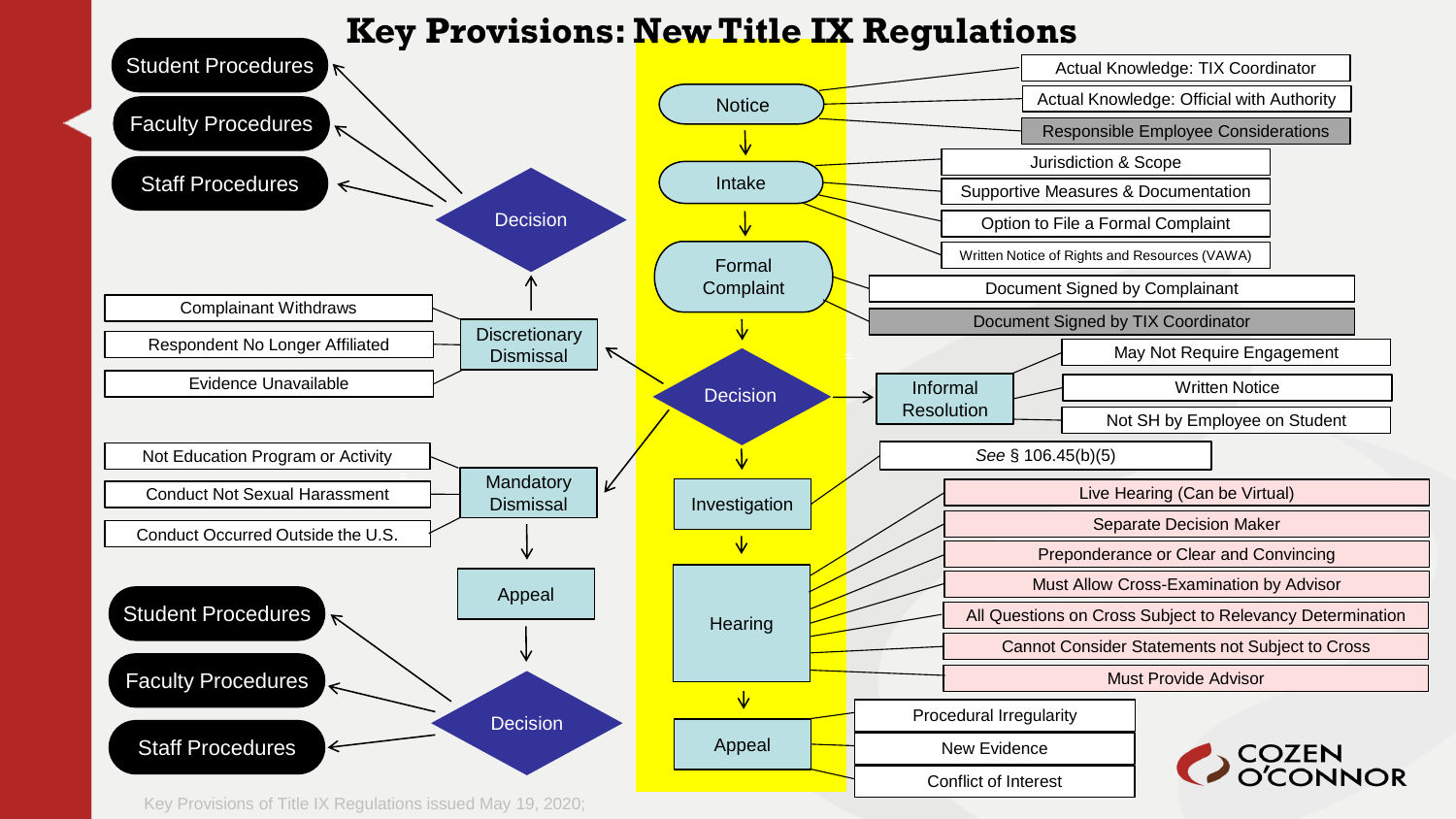## **Investigative Principles**

- Open-ended and thorough inquiry
- Equitable opportunities for the parties to participate
- The conduct of the investigation matters
- Separating intake/support from investigation
- Maintaining and reinforcing impartiality
	- Screening for conflicts of interest or bias
	- Attention to language and communications
- Trained and experienced investigators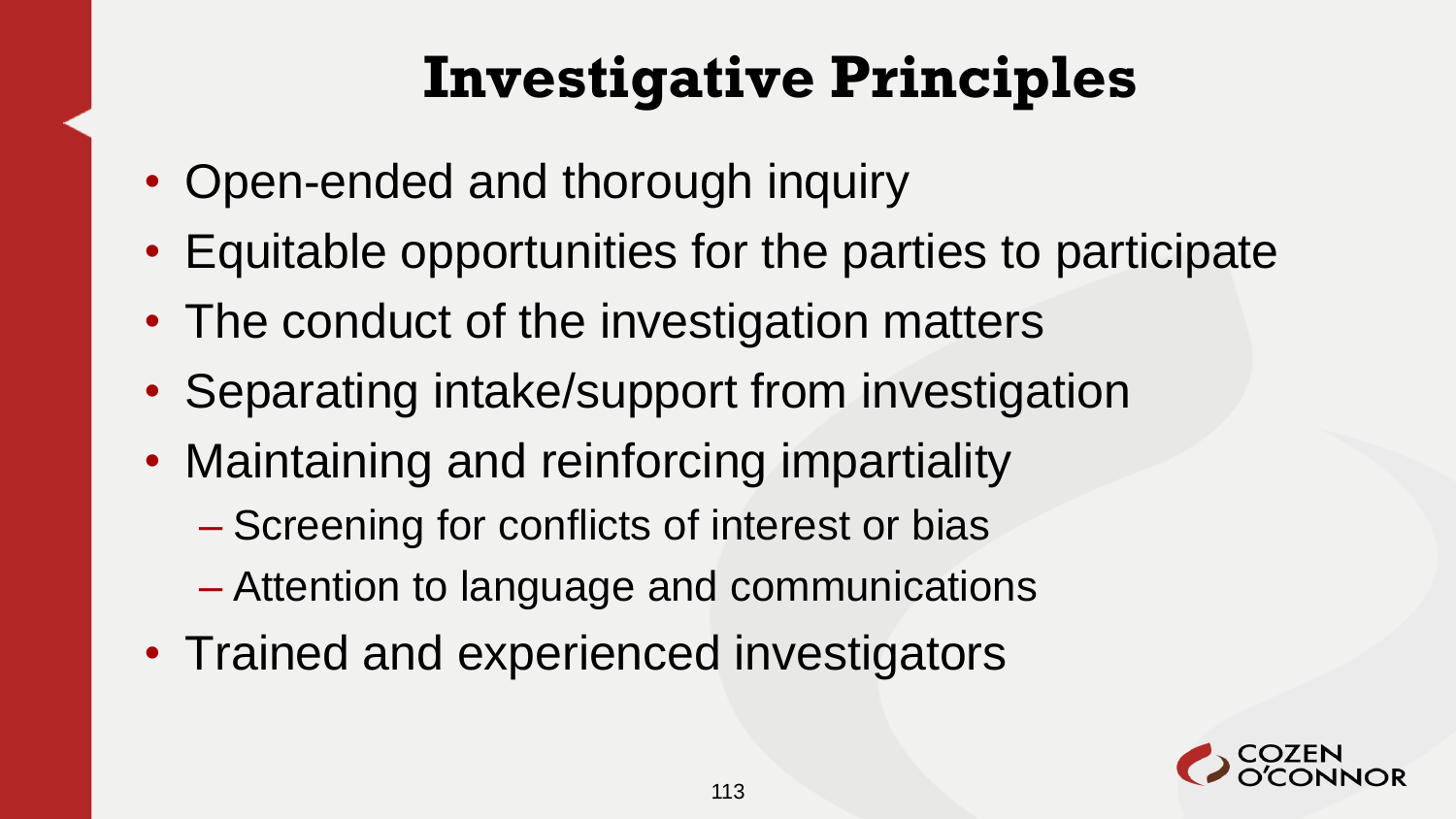#### **Regulations: "Legally Binding Obligations"**

• "Because these final regulations represent the Department's interpretation of a recipient's legally binding obligations, **rather than best practices**, recommendations, or guidance, these final regulations focus on **precise legal compliance requirements** governing recipients."

Title IX Regulations May 19, 2020; Preamble, 85 F.R. 30030

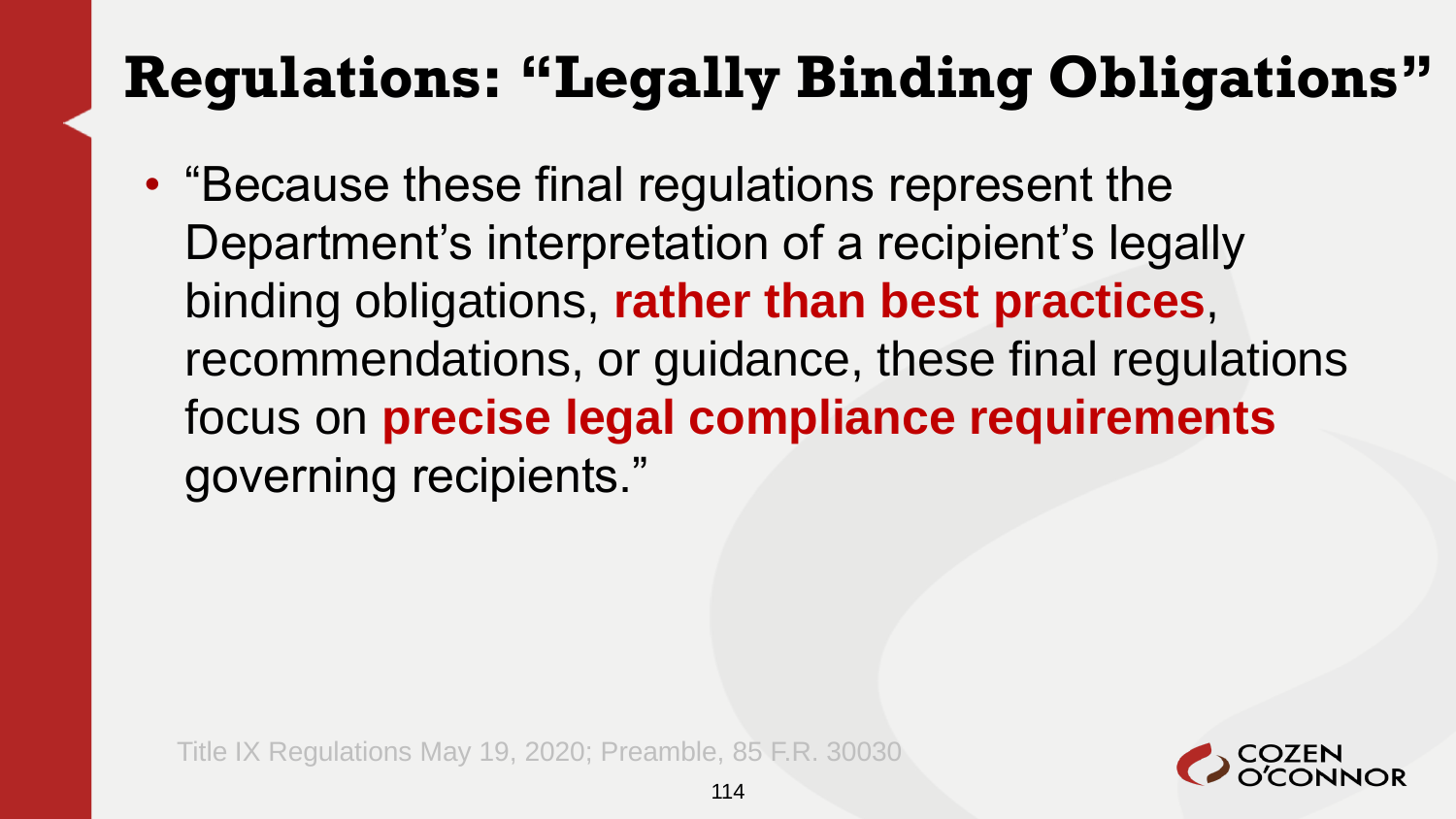#### **Regulations: "Best Practices"**

• "These final regulations leave recipients the **flexibility to choose to follow best practices and recommendations** contained in the Department's guidance, or similarly, best practices and recommendations made by non-Department sources, such as Title IX consultancy firms, legal and social sciences scholars, victim advocacy organizations, civil libertarians and due process advocates and other experts."

Title IX Regulations May 19, 2020; Preamble, 85 F.R. 30030

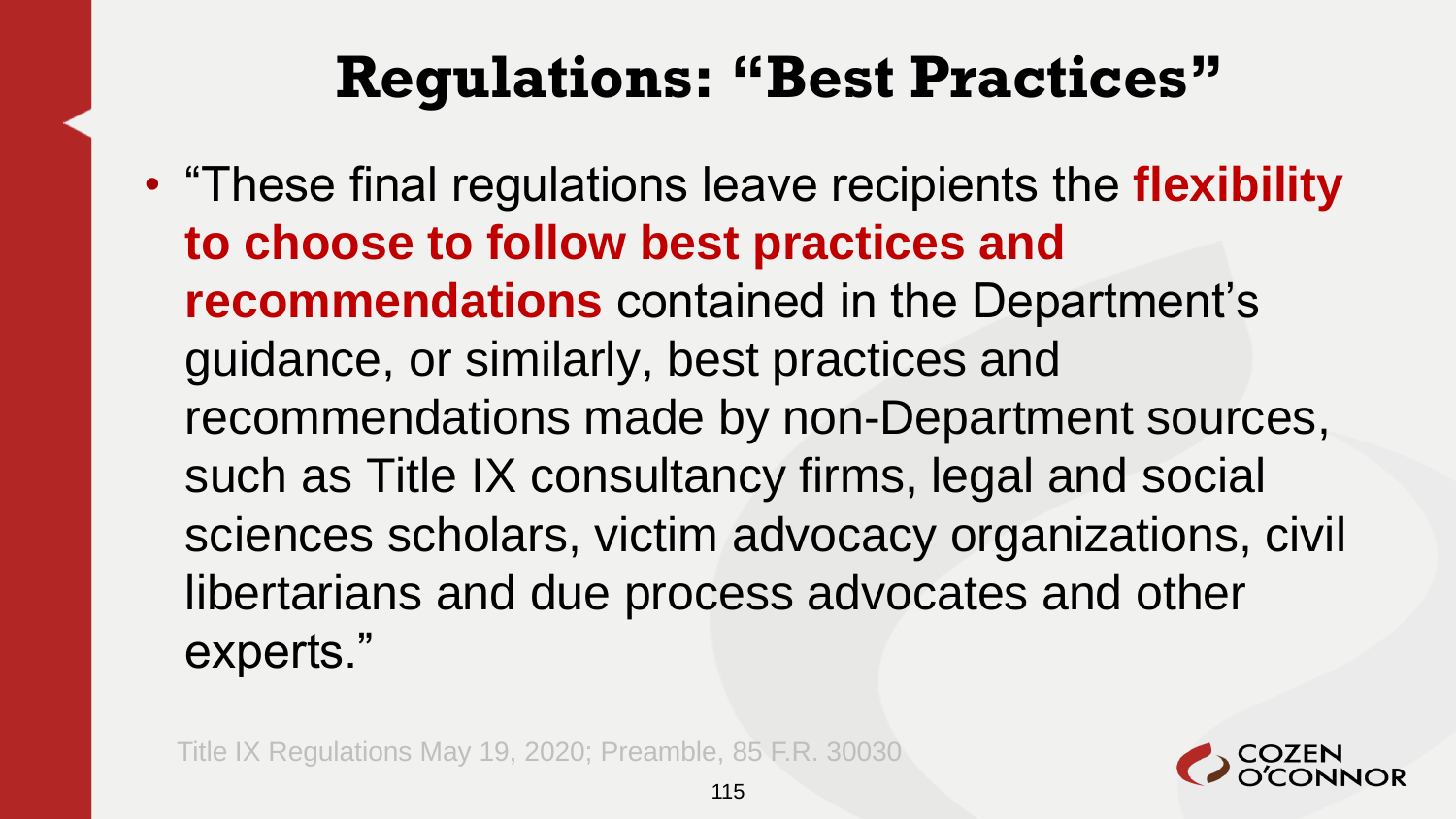#### **Setting the Stage - Investigations**

**Investigation**

**Evidence Review**

**Report**

**Conduct Investigation** Burden of gathering evidence sufficient to reach a determination regarding responsibility

> **Facilitate Evidence Review** Evidence directly related to the allegations

> > **Prepare Report** Relevant evidence

#### **Institutional Obligations Parties' Opportunity to Participate**

• Opportunity to present witnesses and other inculpatory and exculpatory evidence • No restrictions on ability to discuss allegations

• Opportunity to inspect and review evidence • Ability to submit a written response to the evidence

• Ability to submit a written response to the investigative report

• Ability to provide context to the evidence and prepare for the hearing

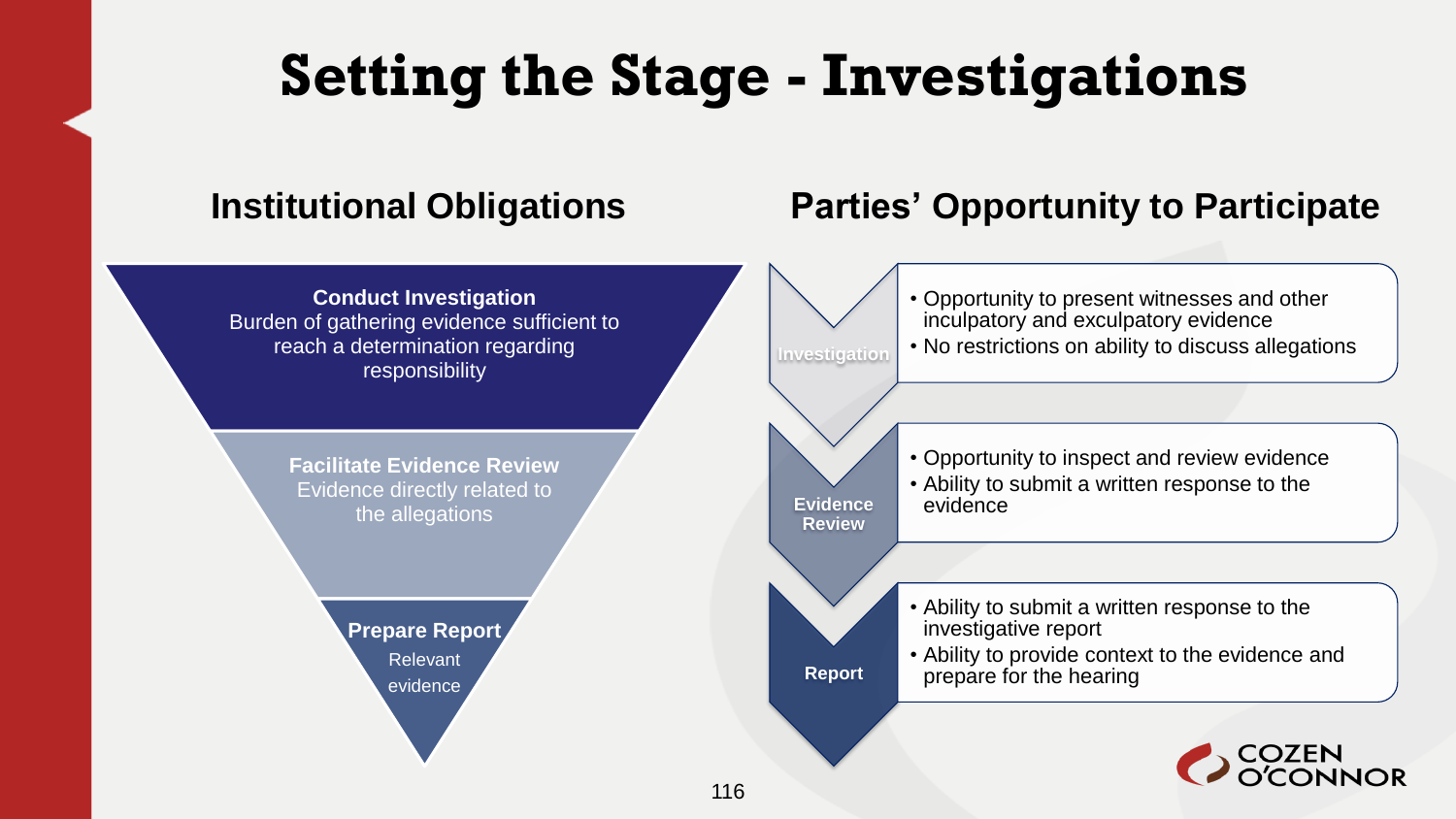#### **Overview**

- Obligation to Investigate
- Basic Requirements of Grievance Processes
- Pre-Investigation Considerations
- Consolidation of Formal Complaints
- Investigation Evidence Gathering
- Evidentiary Considerations
- Evidence Review
- Investigative Report
- Reasonably Prompt Time Frames

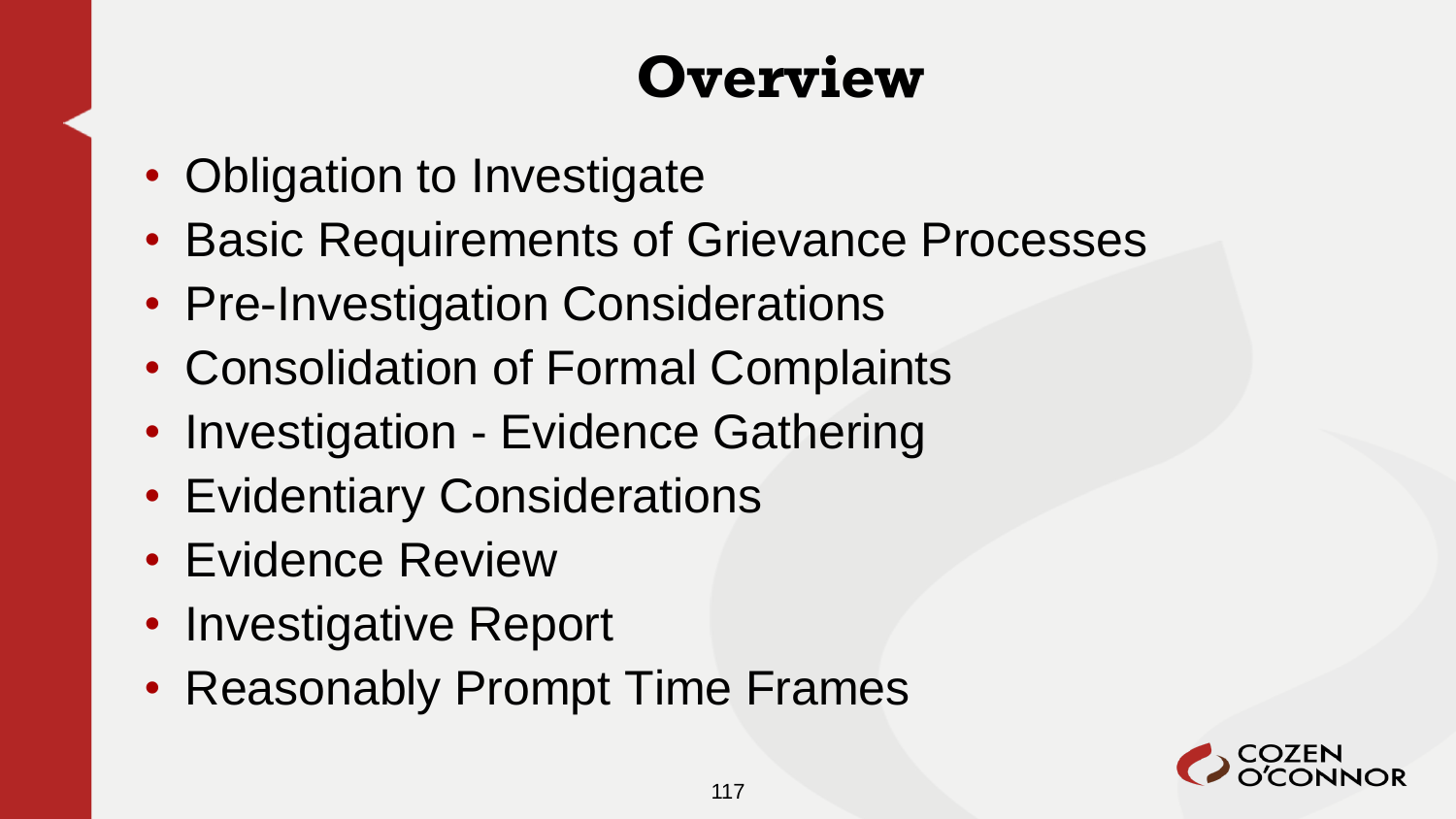## **OBLIGATION TO INVESTIGATE**

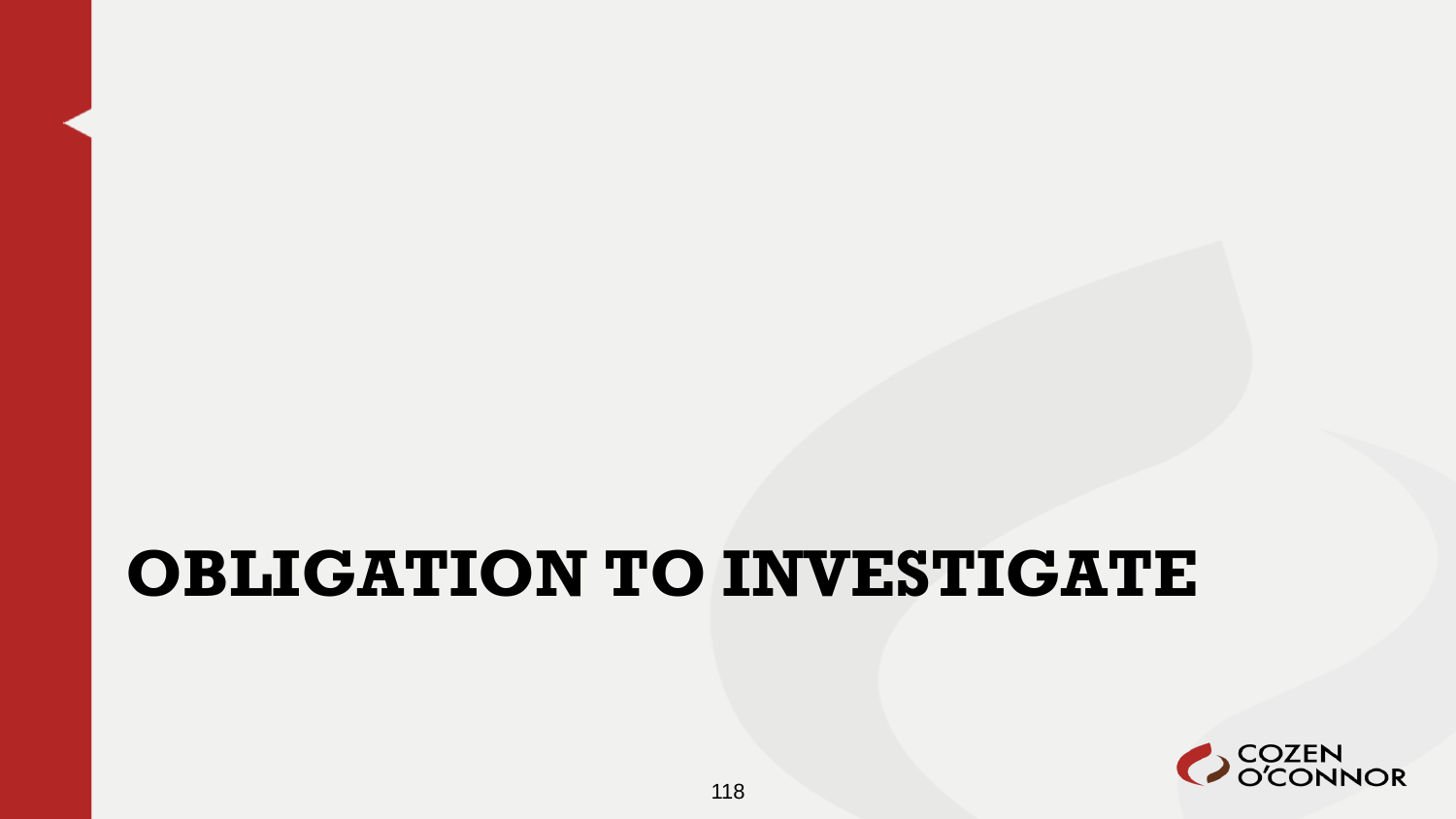#### **Resolution Process**

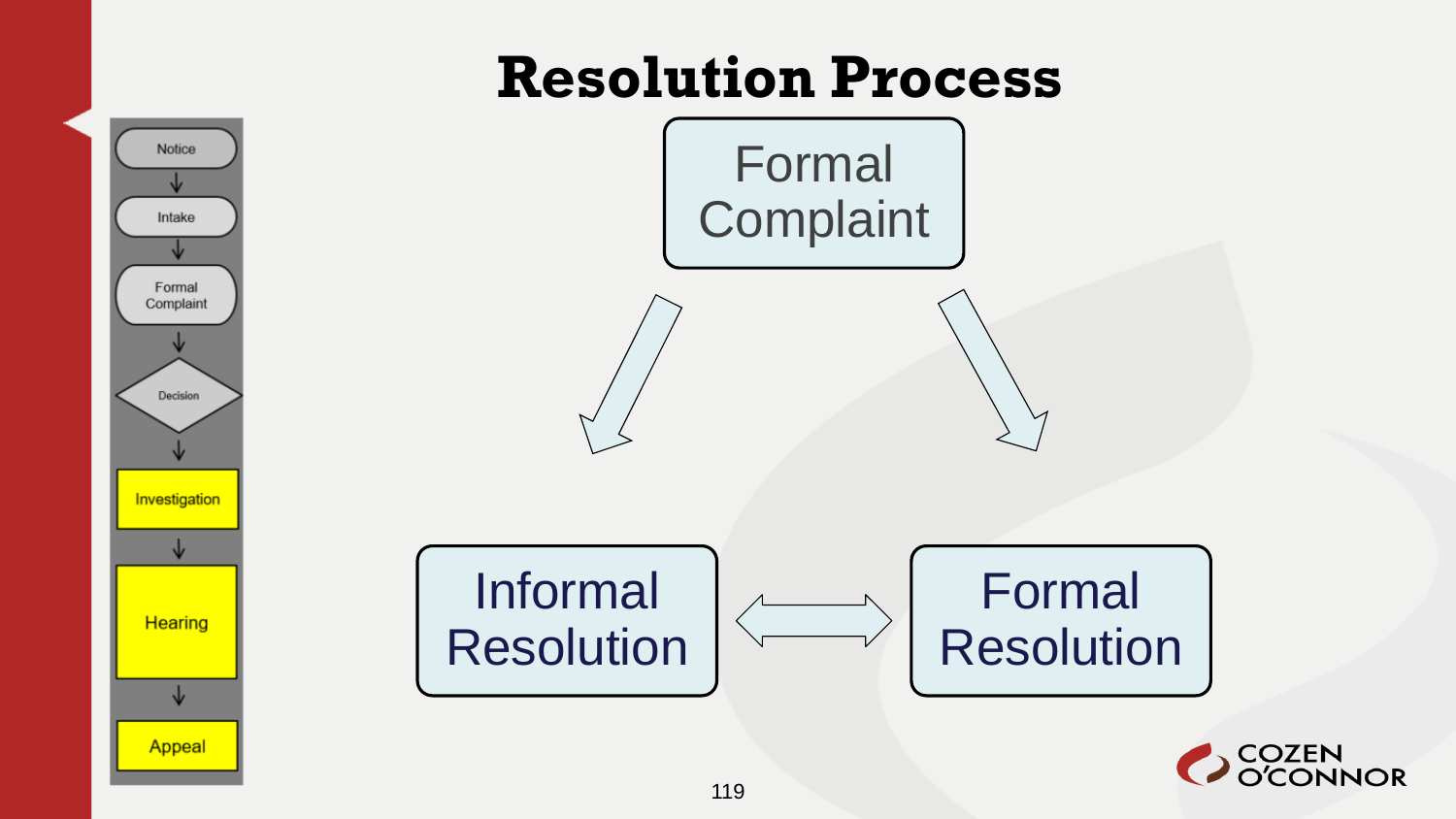#### **Complainant Agency & Autonomy**

- "The final regulations promote clarity as to recipient's legal obligations, and **promote respect for each complainant's autonomy**, by distinguishing between a complainant's report of sexual harassment, on the one hand, and the filing of a formal complaint that has initiated a grievance process against a respondent, on the other hand."
- "The Department acknowledges that **a recipient should respect the complainant's autonomy and wishes** with respect to a formal complaint and grievance process **to the extent possible**."

Title IX Regulations May 19, 2020, Preamble, 85 F.R. 30282; 30219.

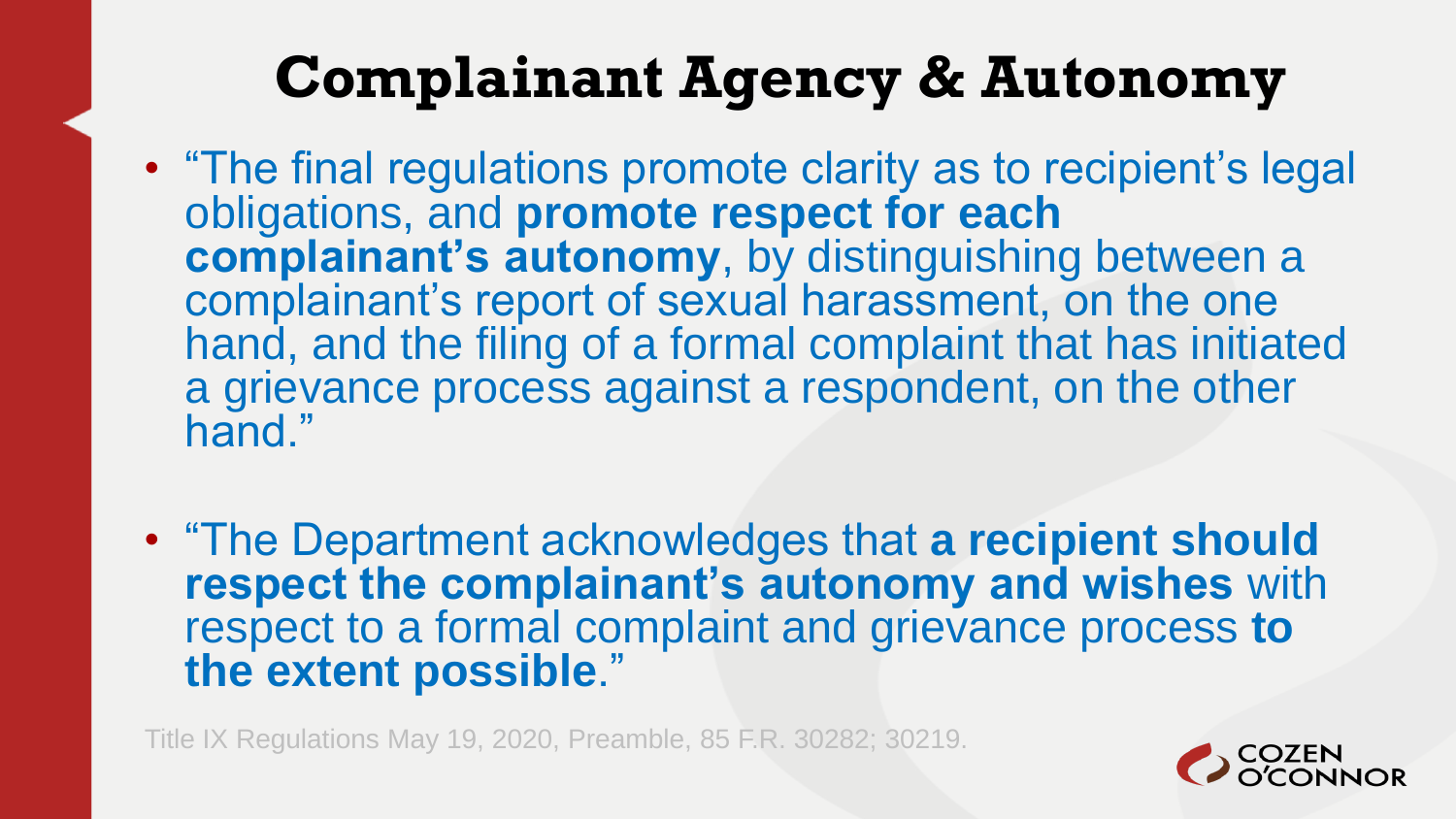#### **Reports vs. Formal Complaints**

- The new regulations distinguish and separate a recipient's obligation to **respond to a report** of sexual harassment from a recipient's **obligation to investigate formal complaints** of sexual harassment
	- If students would like supportive measures but do not wish to initiate an investigation…they may make a report of sexual harassment.
	- If students would like supportive measures and also would like the recipient to initiate an investigation…they may file a formal complaint.

Title IX Regulations May 19, 2020; Preamble, 85 F.R. 30189

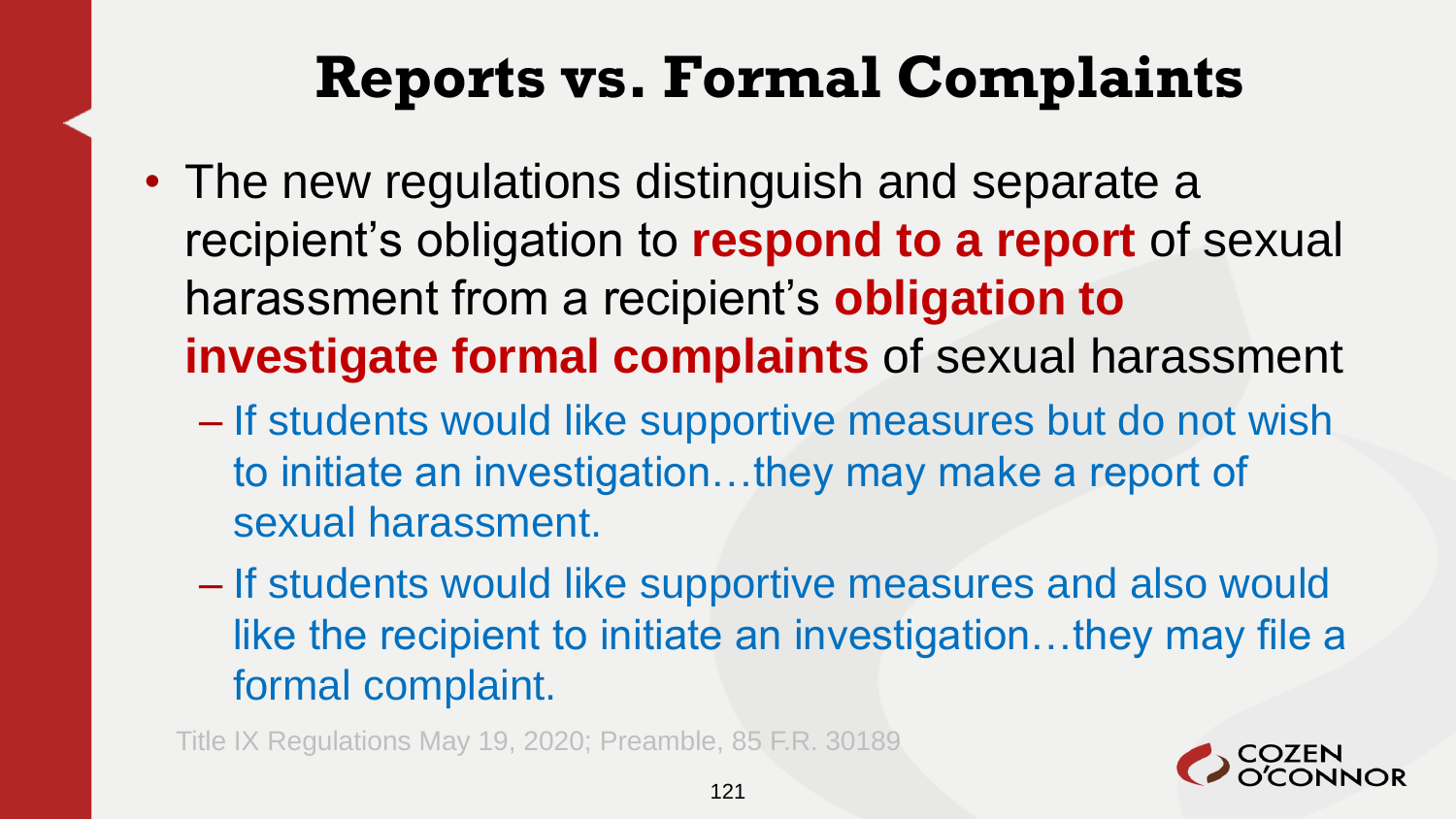#### **Reinforcing Agency & Autonomy**

- Balancing a recipient's obligation to respond to instances of sexual harassment with a complainant's autonomy
	- A rigid requirement such as an investigation in every circumstance may chill reporting of sexual harassment…
	- A student may receive supportive measures irrespective of whether the student files a formal complaint...these final regulations encourage students to report sexual harassment while allowing them to exercise some control over their report.

Title IX Regulations May 19, 2020; Preamble, 85 F.R. 30190

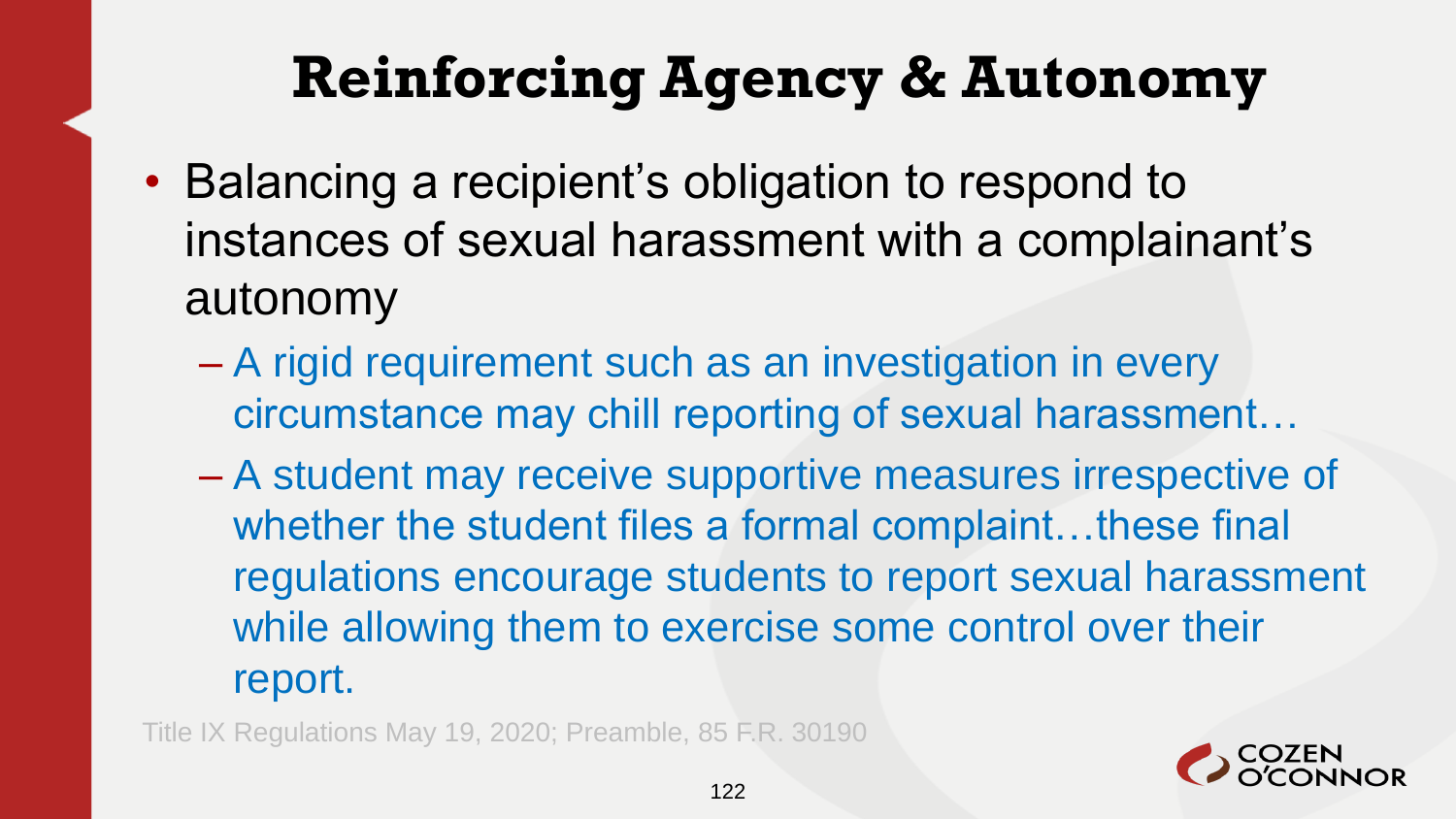# **The Obligation to Investigate**

- Formal complaint:
	- A document filed by a complainant or signed by the Title IX Coordinator alleging sexual harassment against a respondent and
	- Requesting that the recipient investigate the allegation of sexual harassment
- Once a formal complaint is filed, a recipient **must**  investigate the allegations in that complaint
	- The Department believes that where a complainant has chosen to file a formal complaint, or the Title IX Coordinator has decided to sign a formal complaint, the recipient must investigate those allegations regardless of the merits of the allegations. (emphasis in original)

Title IX Regulations May 19, 2020 §106.30 Definitions and §106.45(b)(3) Dismissal of a formal complaint; 85 F.R. 30574

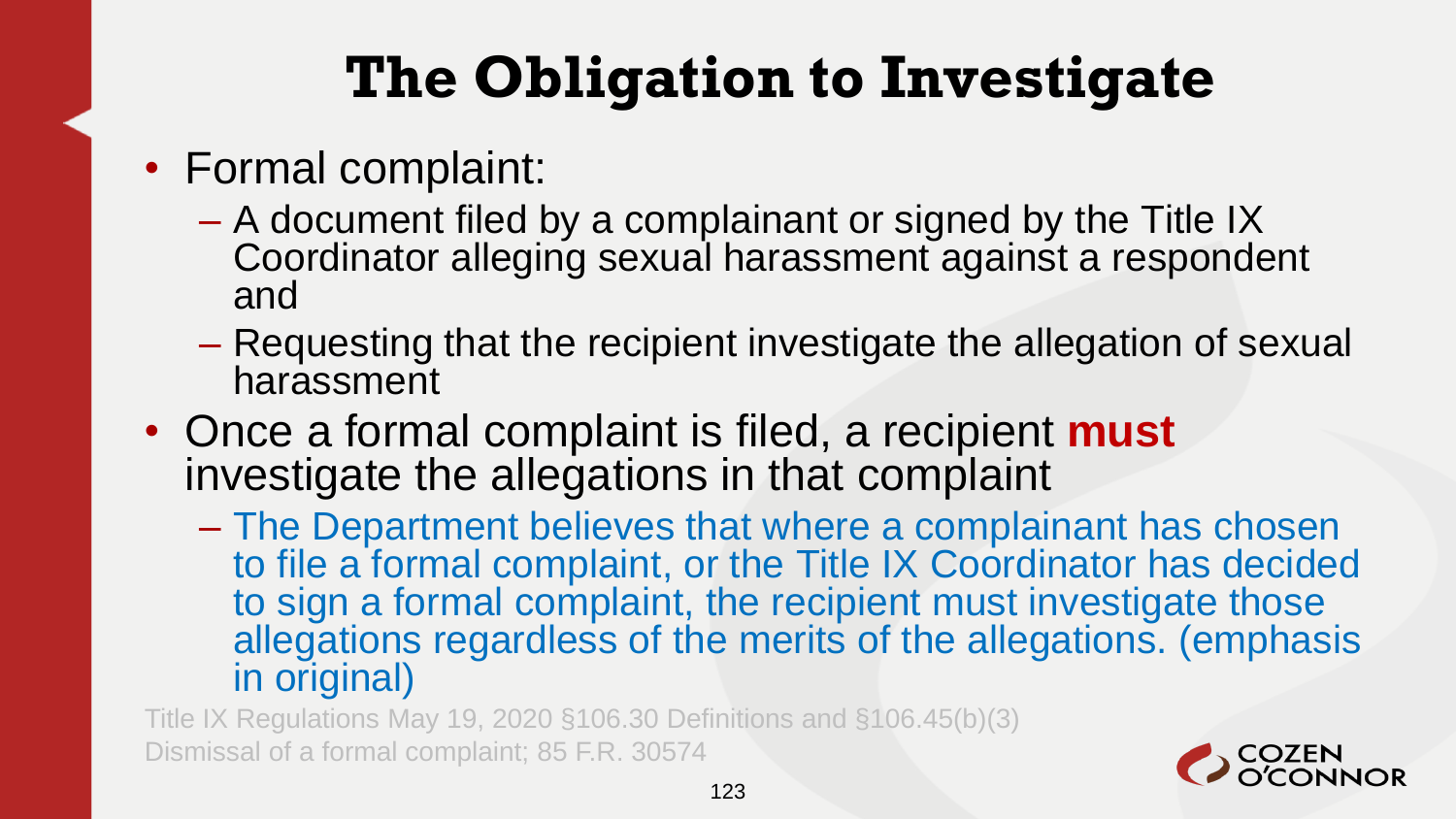#### **Investigation Requirements**



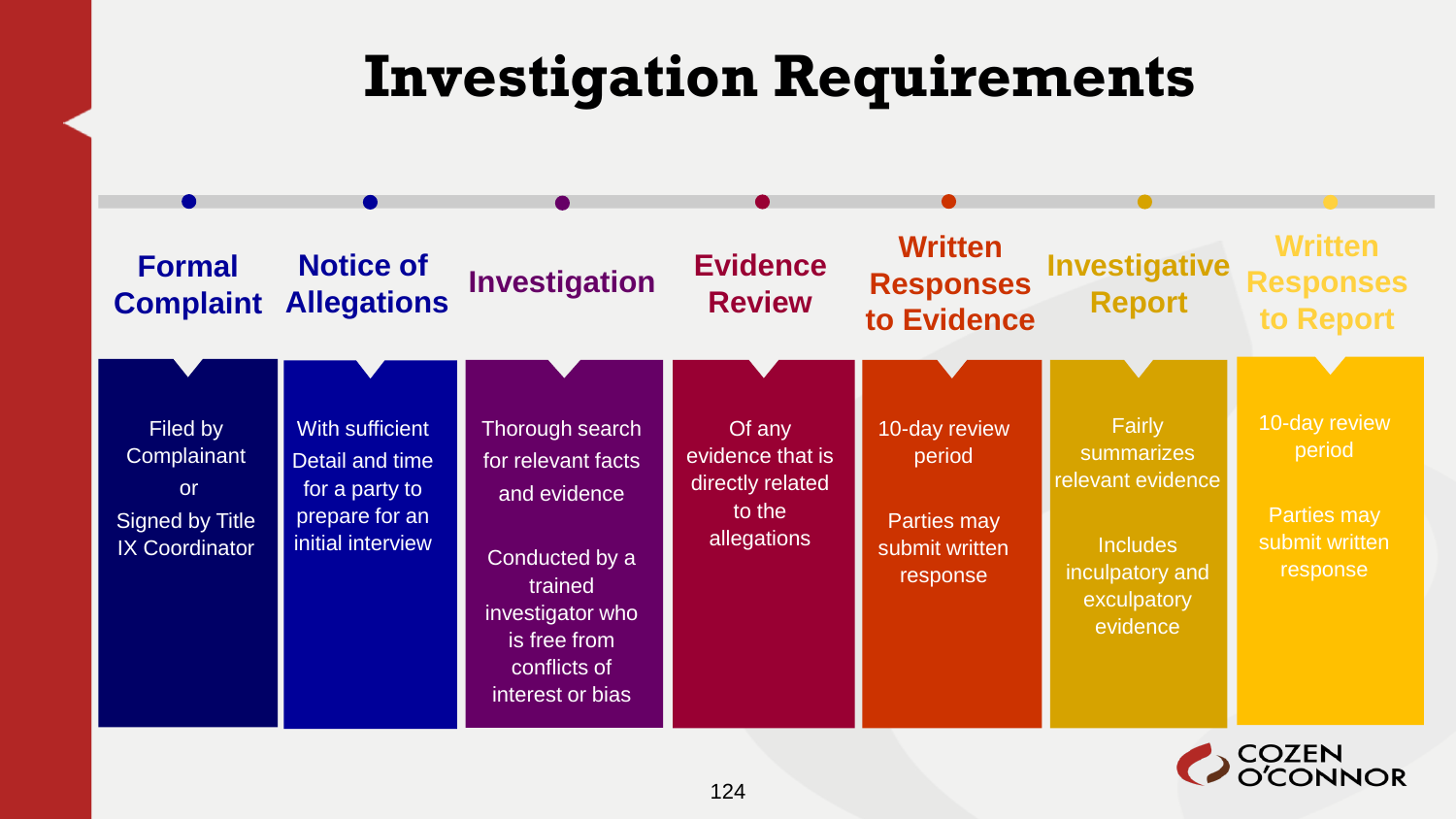#### **PRE-INVESTIGATION CONSIDERATIONS**

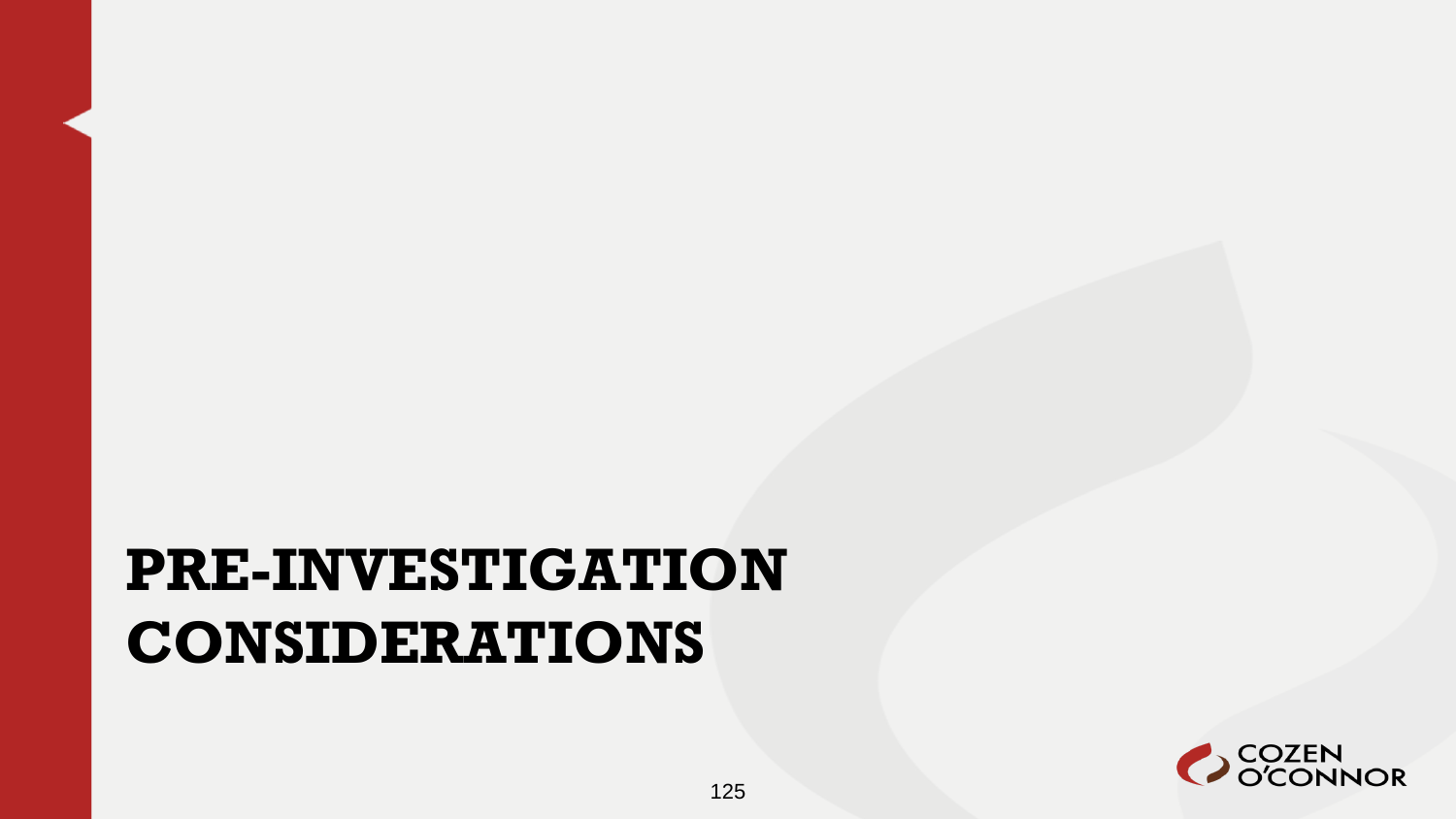#### **Pre-Investigation Considerations**

- Choice of Investigator
	- Internal or external professional
	- Sufficient training and experience
	- Free from conflict of interest or bias
- Investigative Protocols
- Template Communications
- Notice of Allegations
- Consolidation of Formal Complaints

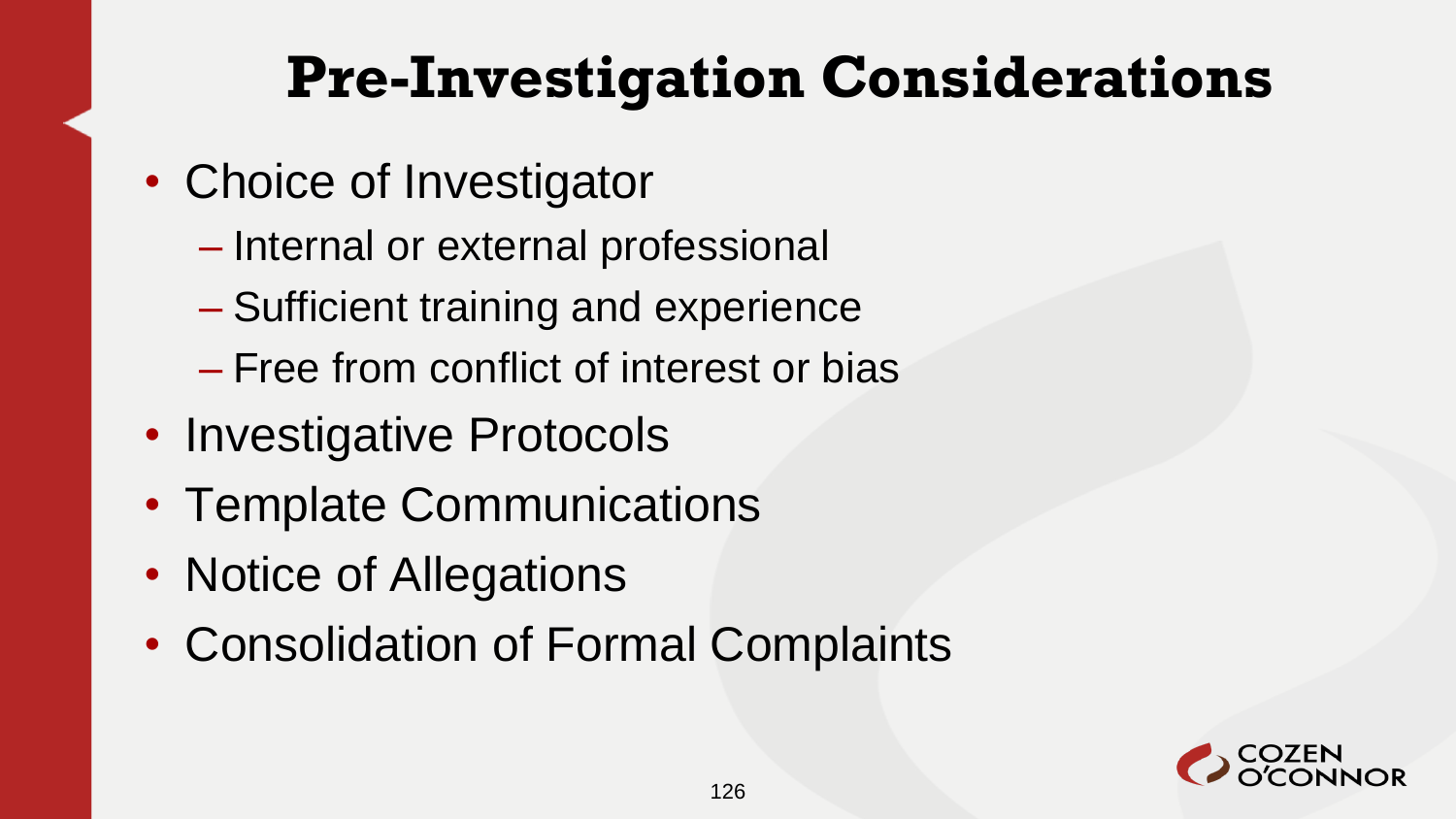# **Separating Support from Investigations**

- Separate support/advocacy/intake functions from investigative/adjudicative functions to reduce potential for conflict of interest or perception of bias
- Conflation of roles can:
	- Impact thorough assessment of the facts
	- Create distrust/confusion by complainant
	- Give appearance of bias/lack of impartiality

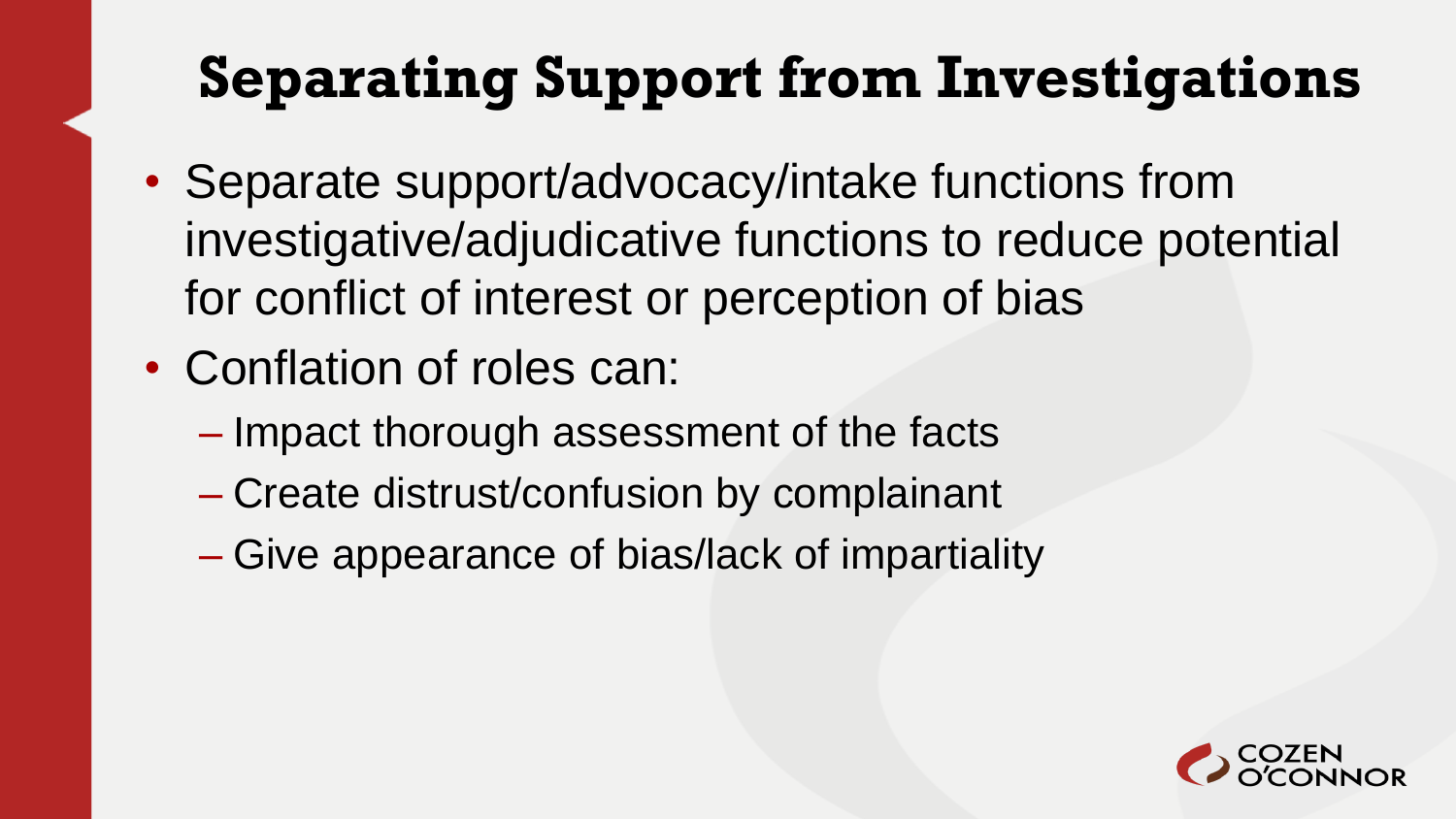# **Separating Support from Investigations**

- Reinforce neutrality in language and communications
- Ensure sufficient resources for timely response
- Consider creative models for separation of intake from support from investigation from decision-making

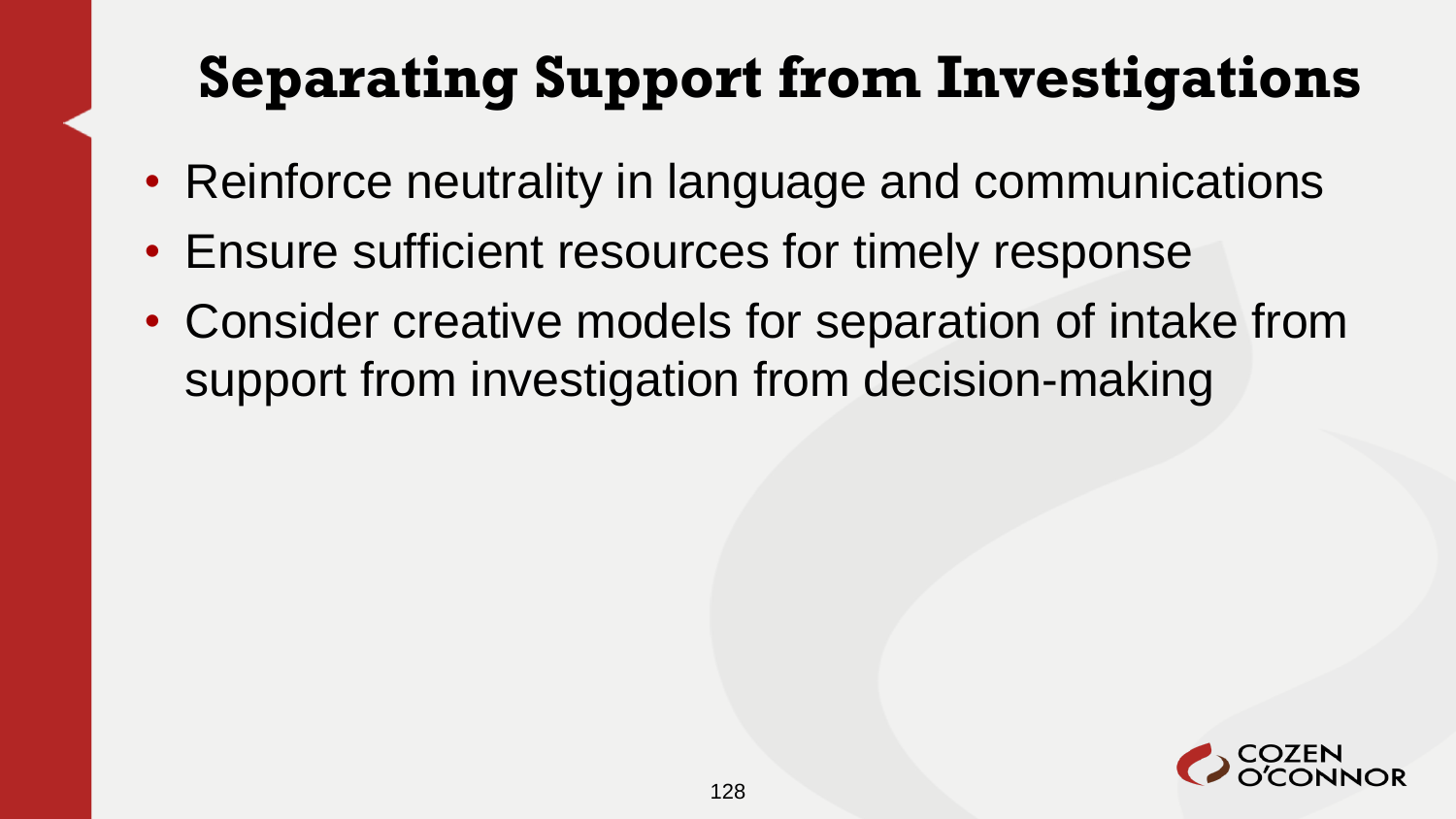#### **Removal of Bias or Conflict of Interest**

• "Section 106.44(c) does not preclude a recipient from using Title IX personnel trained under §106.45(b)(1)(iii) to make the emergency removal decision or conduct a post-removal challenge proceeding, but **if involvement with the emergency removal process results in bias or conflict of interest for or against the complainant or respondent,** §106.45(b)(1)(iii) would preclude such personnel from serving in those roles during a grievance process."

Title IX Regulations May 19, 2020, Preamble, 85 F.R. 30235.

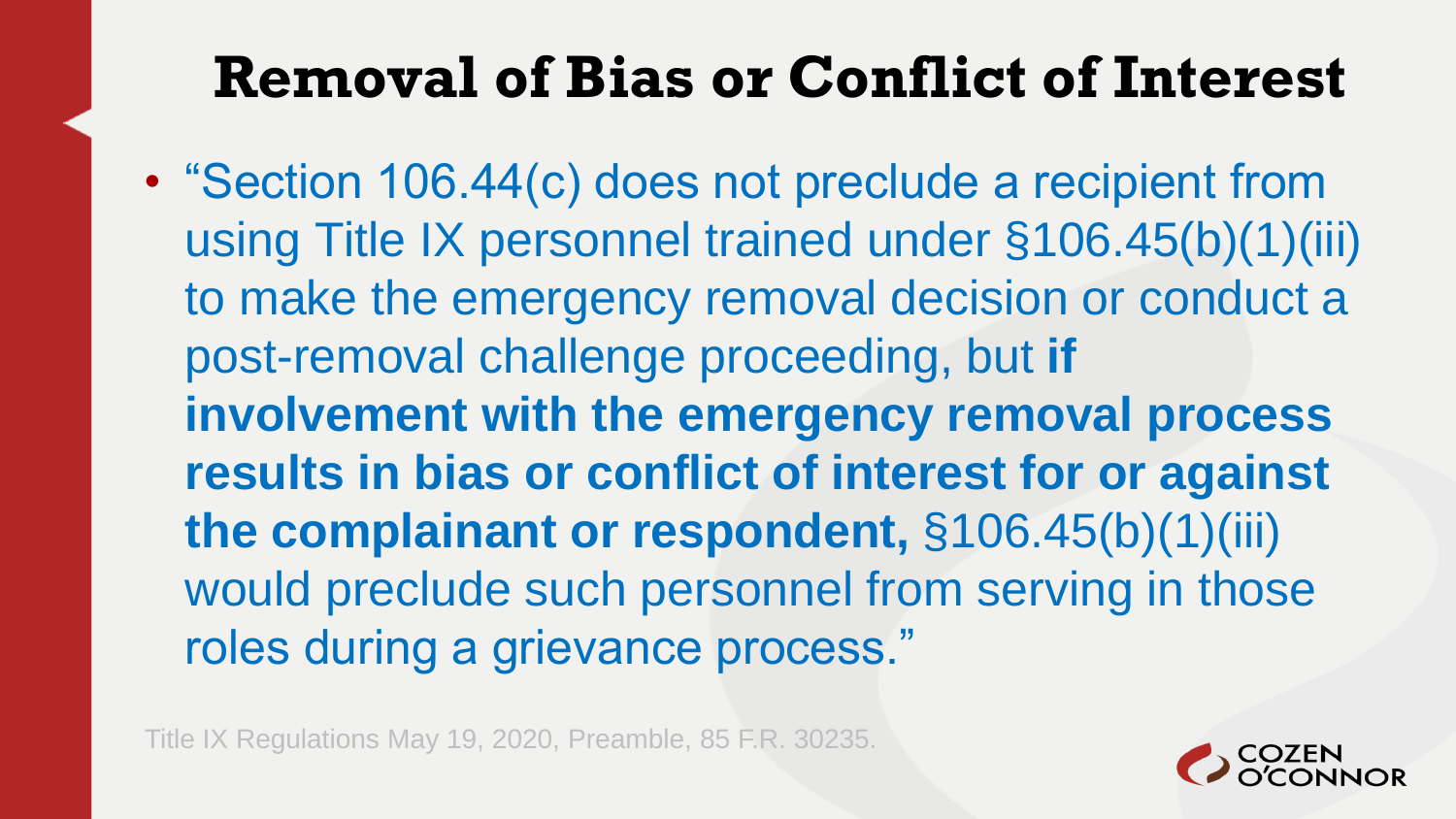# **Written Notice of all Proceedings**



.

- Written notice of all hearings, investigative interviews or other meetings
- With sufficient time for the party to prepare to participate
- Notice must include:
	- Date, time, location of proceeding
	- Participants invited or expected to attend
	- Purpose of the proceeding

Title IX Regulations May 19 2020; §106.45(b)(5)(v) 85 F.R. 30424

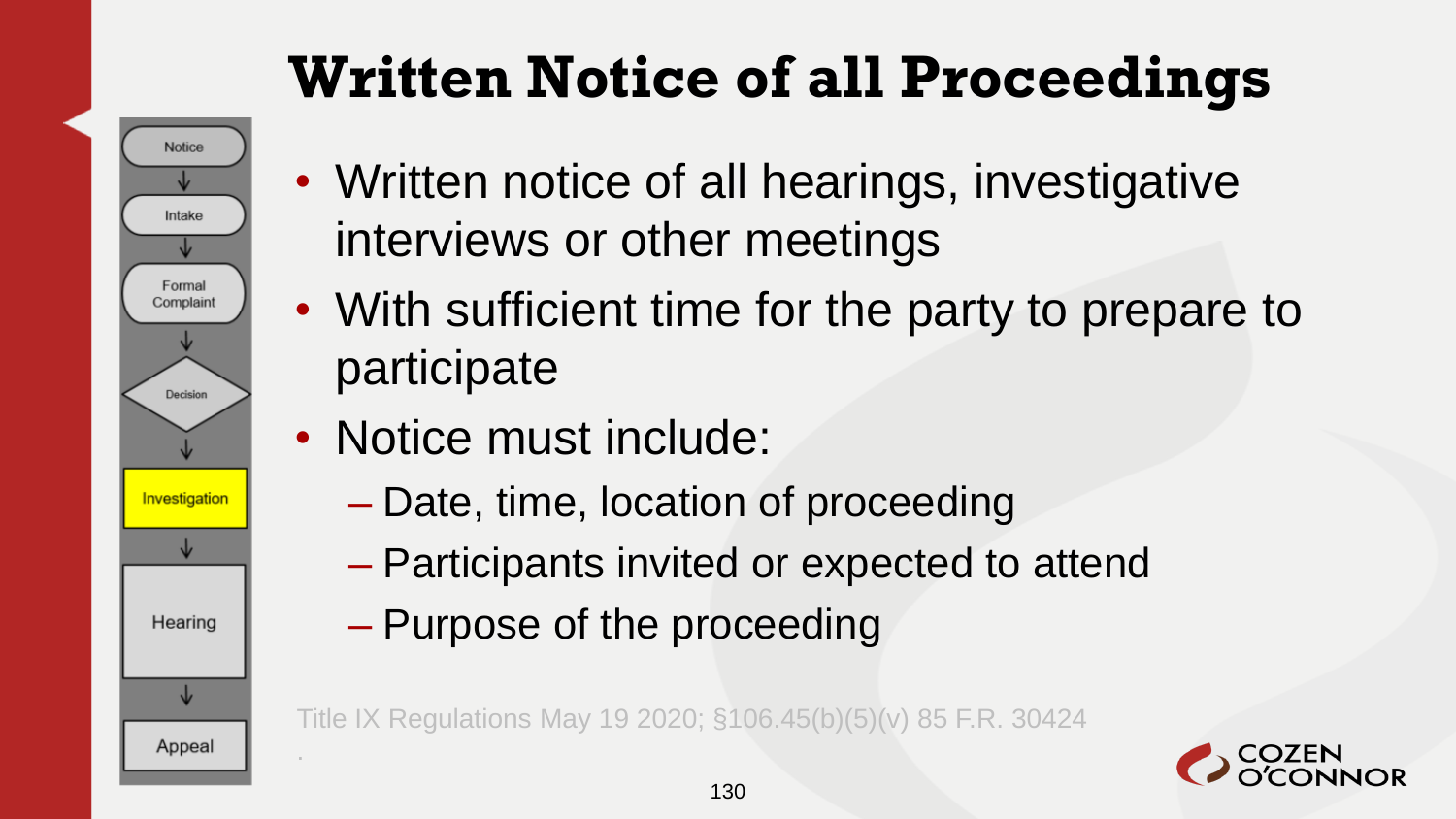Notice Intake Formal Complaint Decision Investigation Hearing ∿ Appeal

# **Written Notice of Allegations**

- Must provide written notice of the allegations.
	- Sufficient time to prepare a response before any initial interview
	- Sufficient details known at the time
		- identities of the parties, if known;
		- the conduct alleged to constitute sexual harassment; and
		- the date and location of the alleged incident, if known.

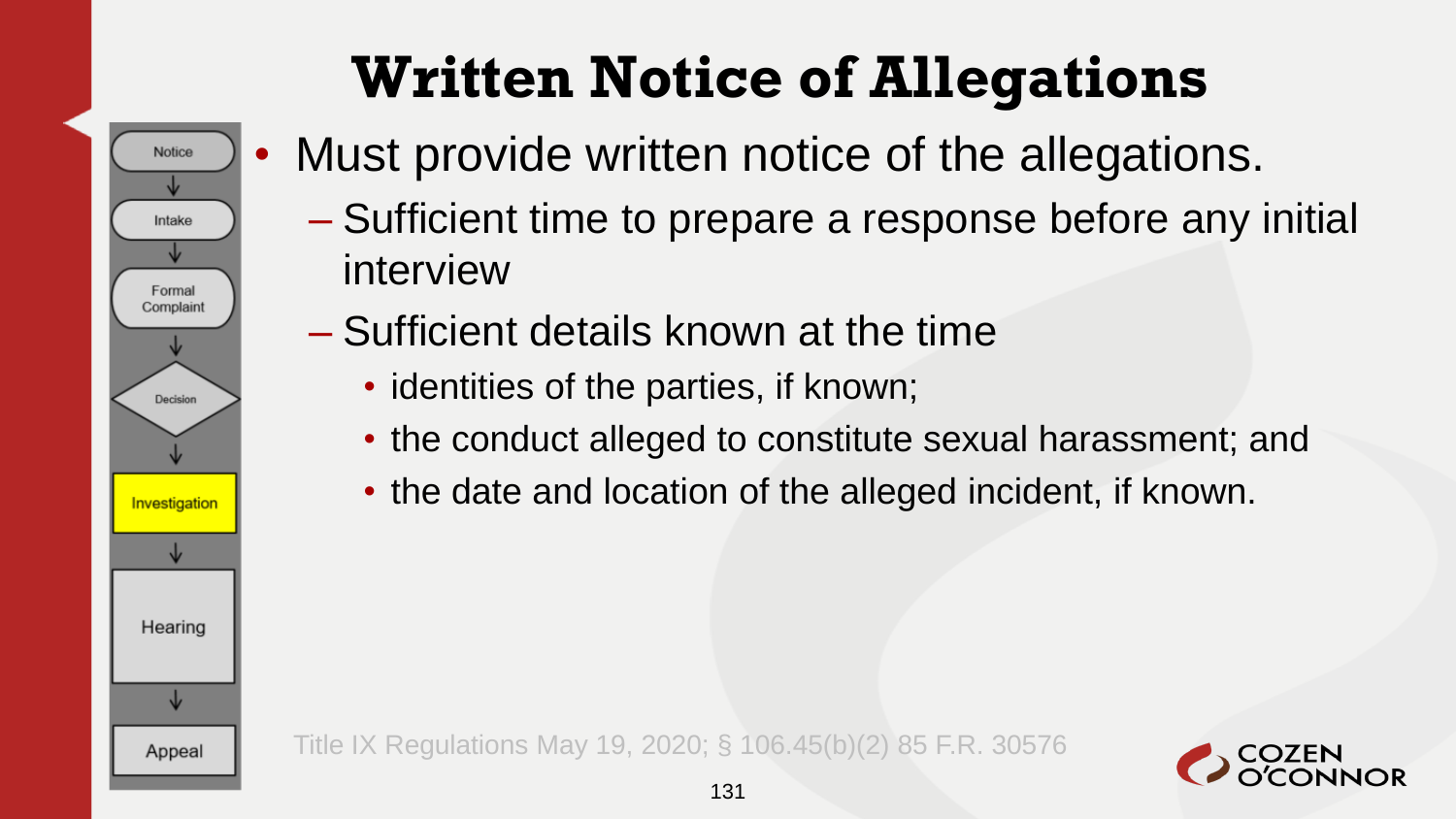# **Written Notice of the Allegations**

– Must state that:

**Notice** 

Intake

Formal Complaint

Decision

Investigation

Hearing

↓

Appeal

- the respondent is presumed not responsible for the alleged conduct
- a determination regarding responsibility is made at the conclusion of the grievance process
- Must inform the parties:
	- they may have an advisor of their choice
	- they may inspect and review evidence gathered
	- of a prohibition against knowingly making false statements or knowingly submitting false information

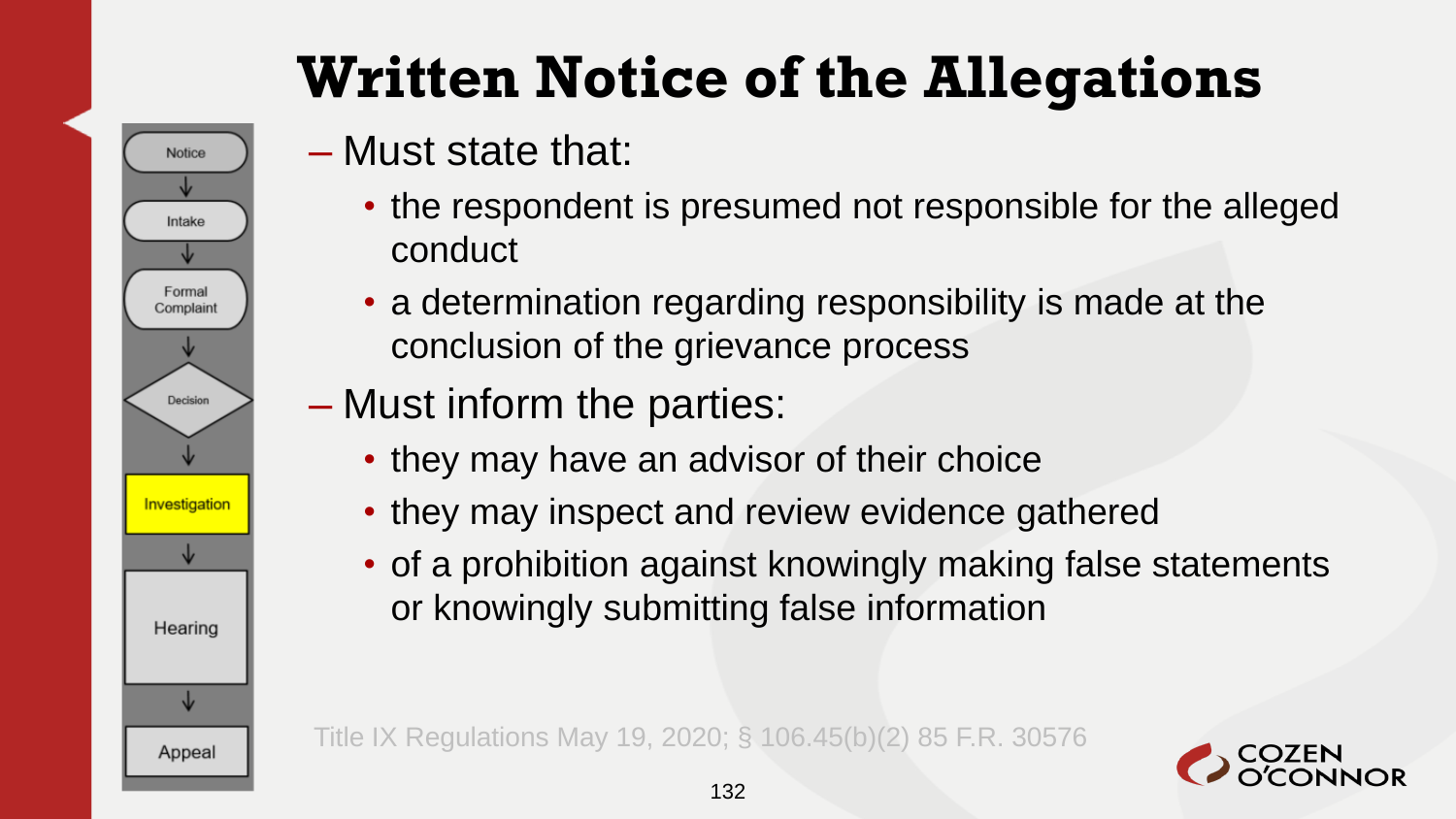# **Written Notice of Allegations**



- The notice of the allegations must:
	- Be provided with sufficient time for a party to prepare a response before an initial interview
		- While the initial notice must be sent "upon receipt" of a formal complaint, with "sufficient time" for a party to prepare for an initial interview, such provisions do not dictate a specific time frame for sending the notice, leaving recipients flexibility to, for instance, inquire of the complainant details about the allegations that should be included in the written notice that may have been omitted in the formal complaint.

Title IX Regulations May 19, 2020; §106.45(b)(2); Preamble 85 F.R. 30283

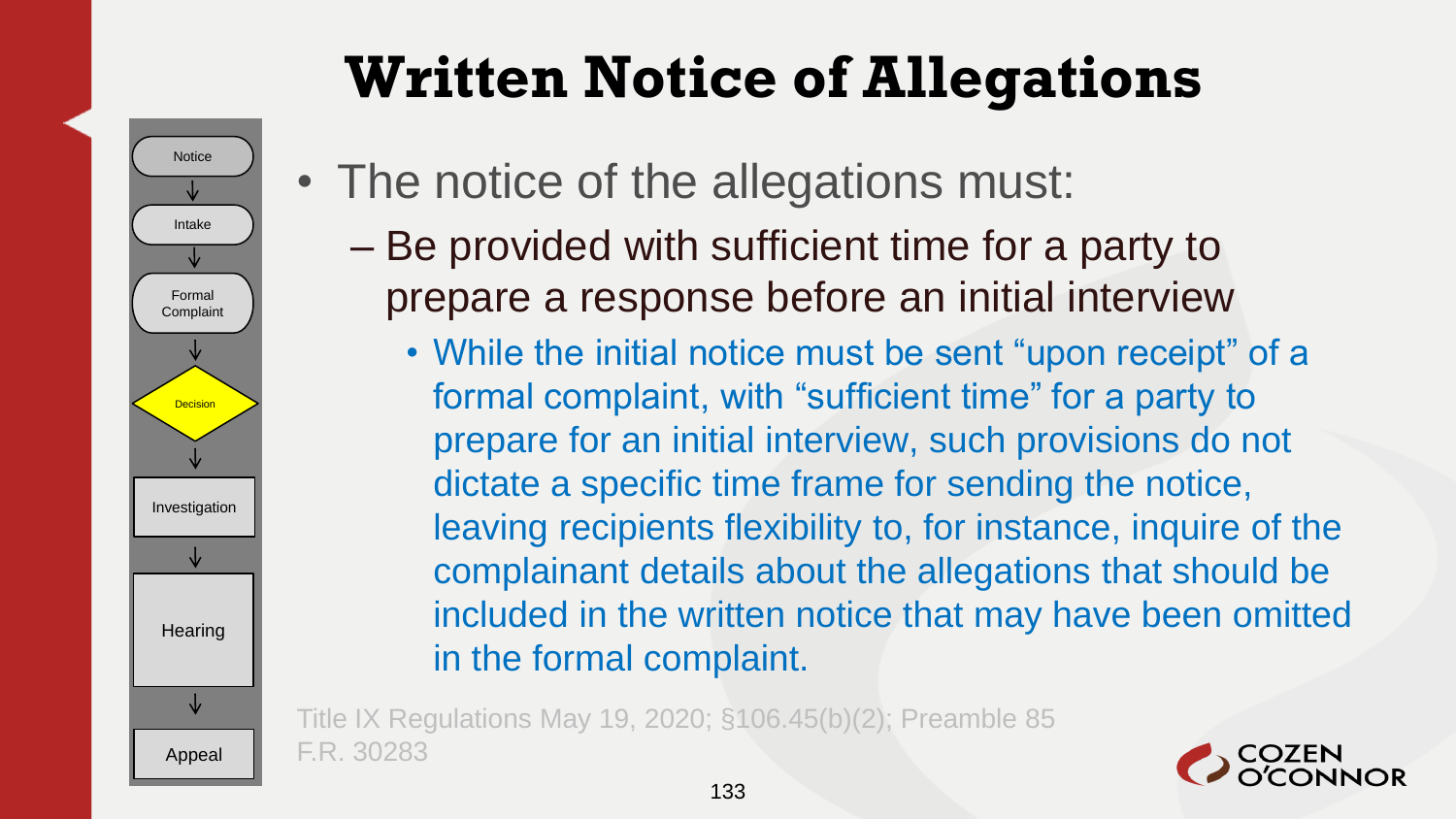

# **Supplemental Notice**

- If during the investigation, the recipient decides to investigate allegations about the complainant or respondent that are not included in the original notice, the recipient must provide notice of the additional allegations to the parties whose identities are known.
- The Preamble makes it clear that any supplemental notice must be in writing.
	- Although § 106.45(b)(2) requires subsequent written notice to the parties as the recipient discovers additional potential violations…

Title IX Regulations May 19, 2020 §106.45(b)(2)(ii); Preamble 85 F.R. 30283

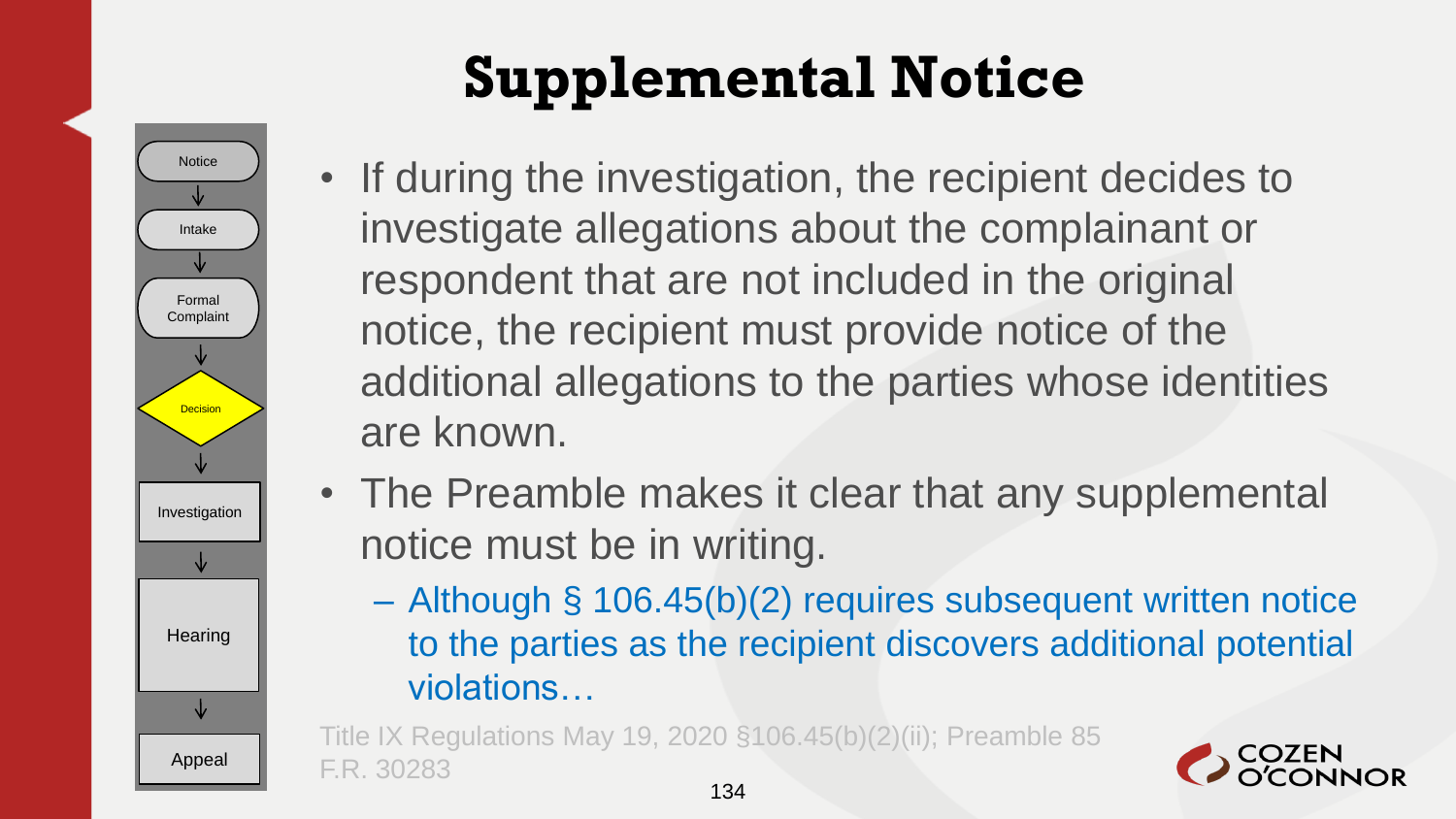#### **Practical Considerations**

- Checkpoints for additional policy violations
	- Post complainant interview
	- Post respondent interview
	- Post evidence review
- Procedural due process: "Notice"
- Consider similar checkpoints for mandatory dismissal of the formal complaint

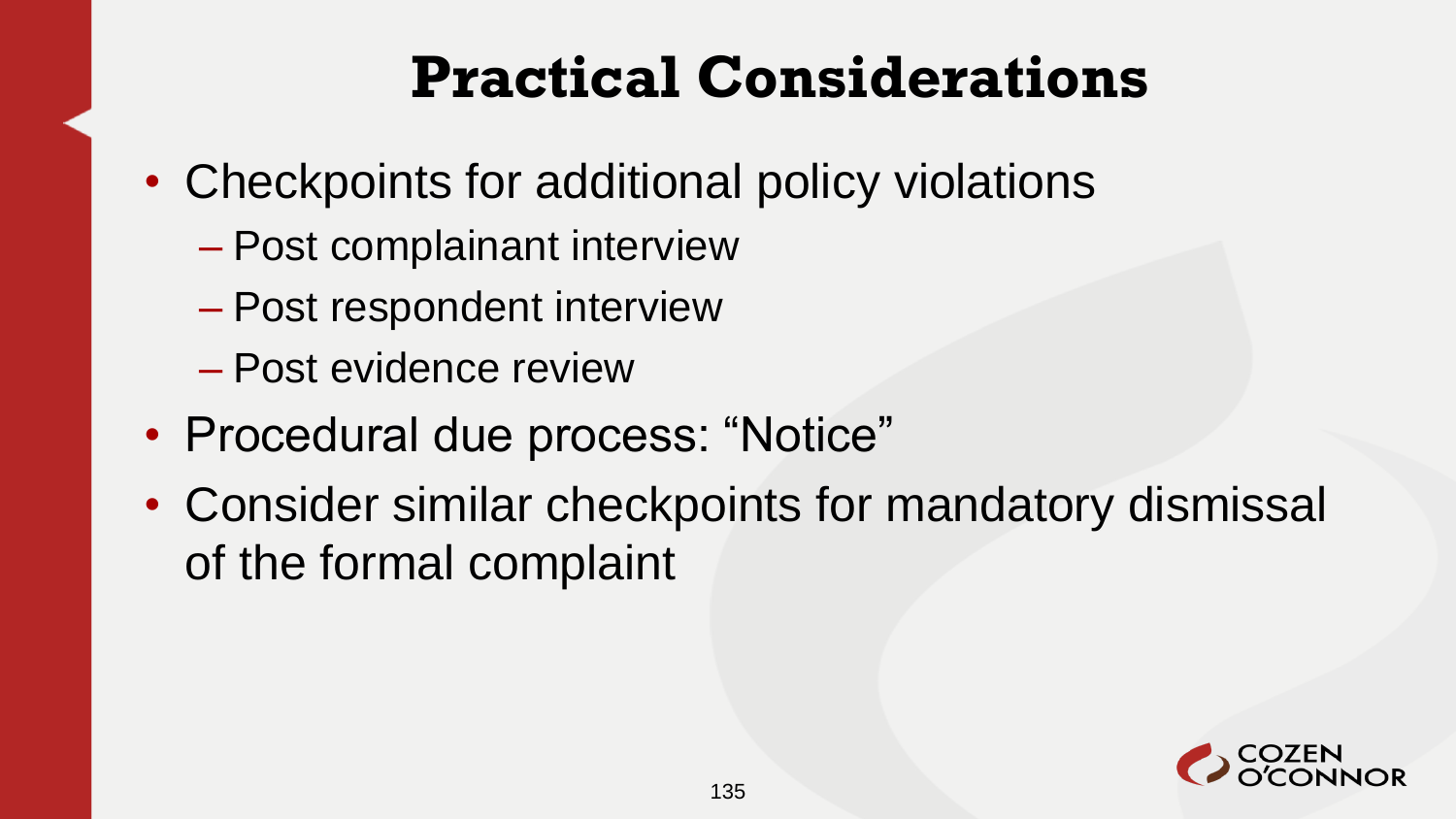#### **BREAKOUT 4: NOTICE OF INVESTIGATION**

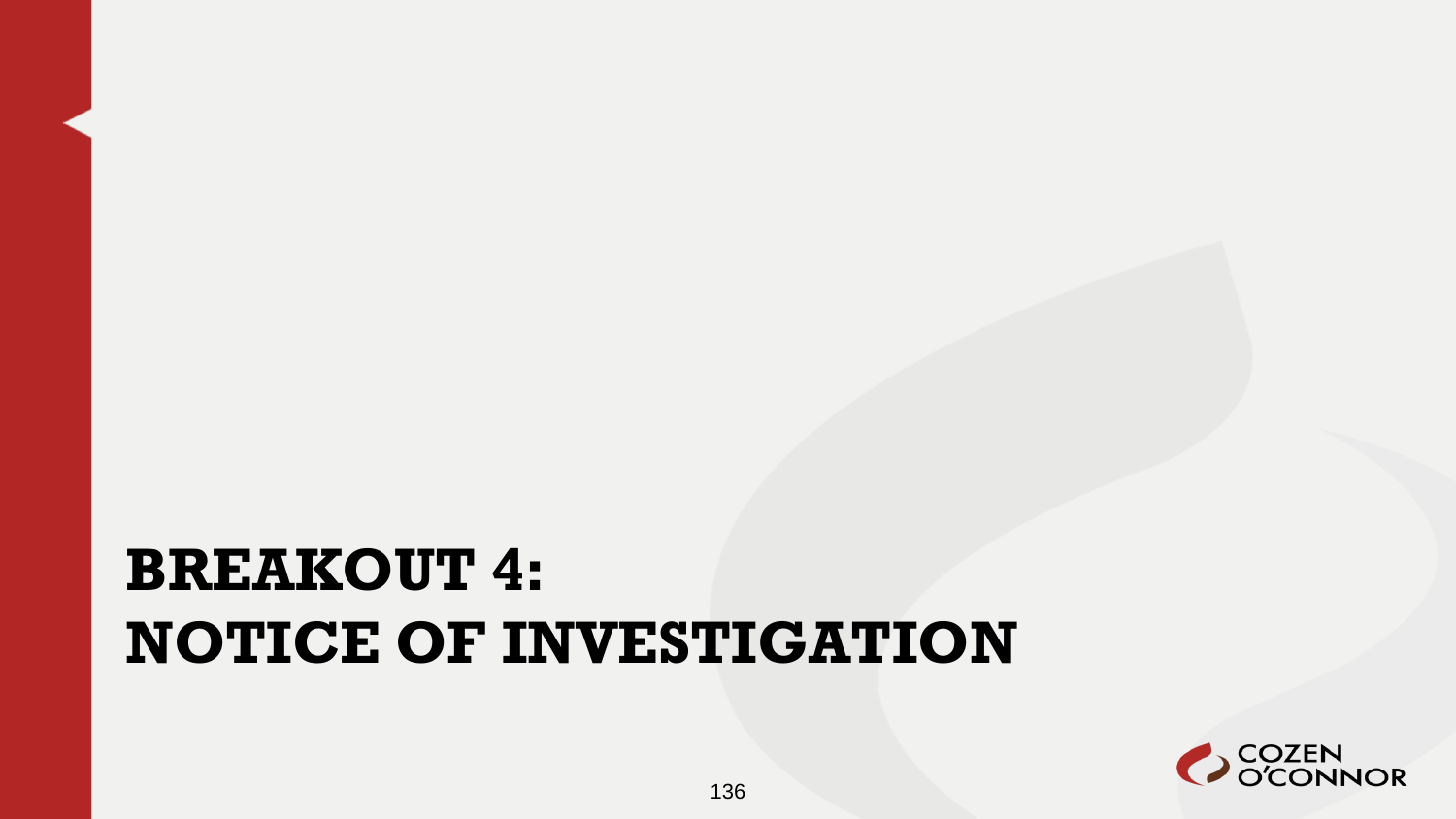#### **CONSOLIDATION OF FORMAL COMPLAINTS**

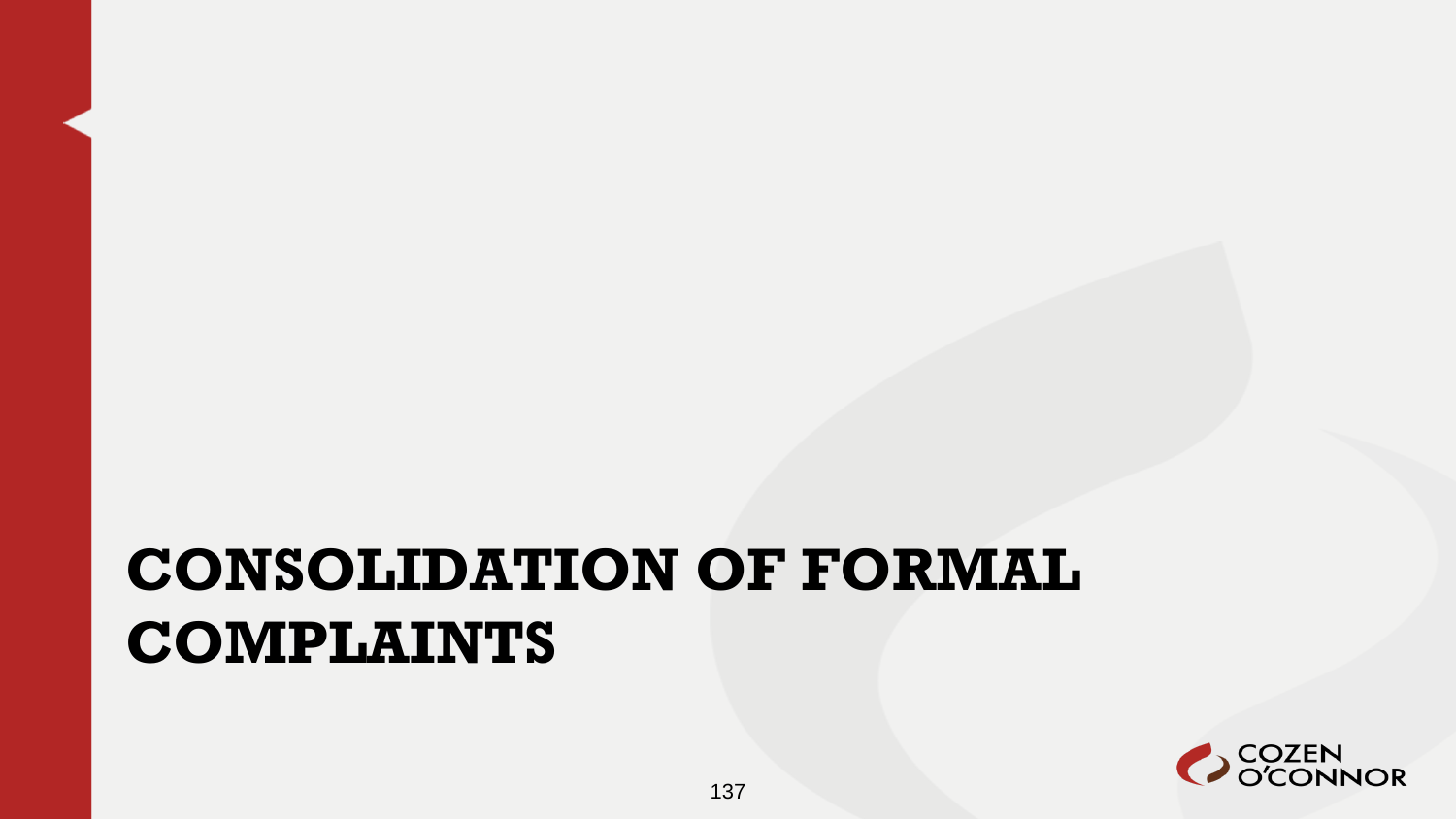- Notice Intake Formal Complaint Decision Investigation Hearing Appeal
	- A recipient **may** consolidate formal complaints as to allegations of sexual harassment against more than one respondent, or by more than one complainant against one or more respondents, or by one party against the other party, **where the allegations of sexual harassment arise out of the same facts or circumstances**.

Title IX Regulations May 19, 2020; §106.45(b)(4) 85 F.R. 30576

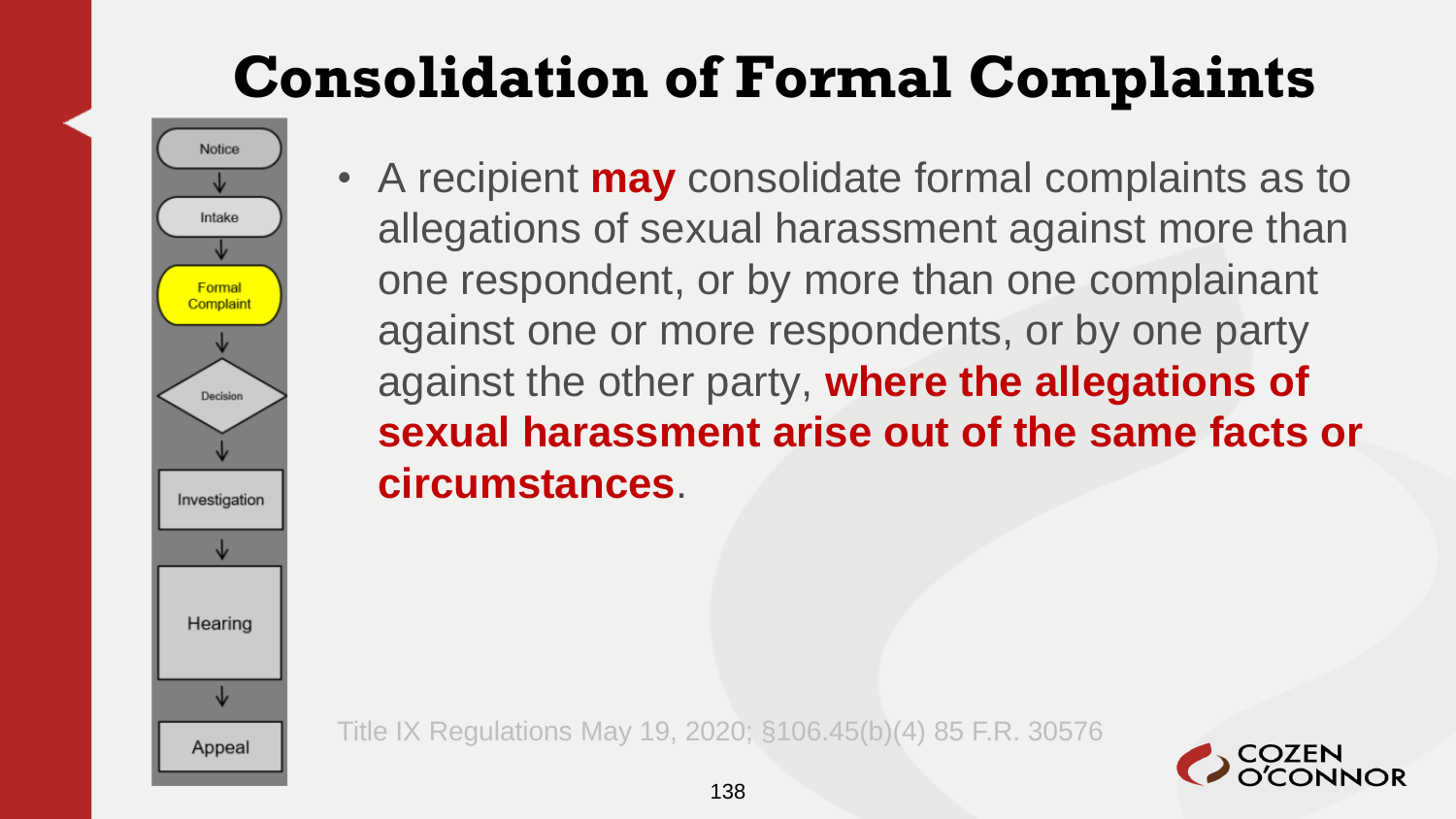

• The requirement for the same facts and circumstances means that the multiple complainants' allegations are so intertwined that their allegations directly relate to all the parties.

Title IX Regulations May 19, 2020 Preamble 85 F.R. 30436

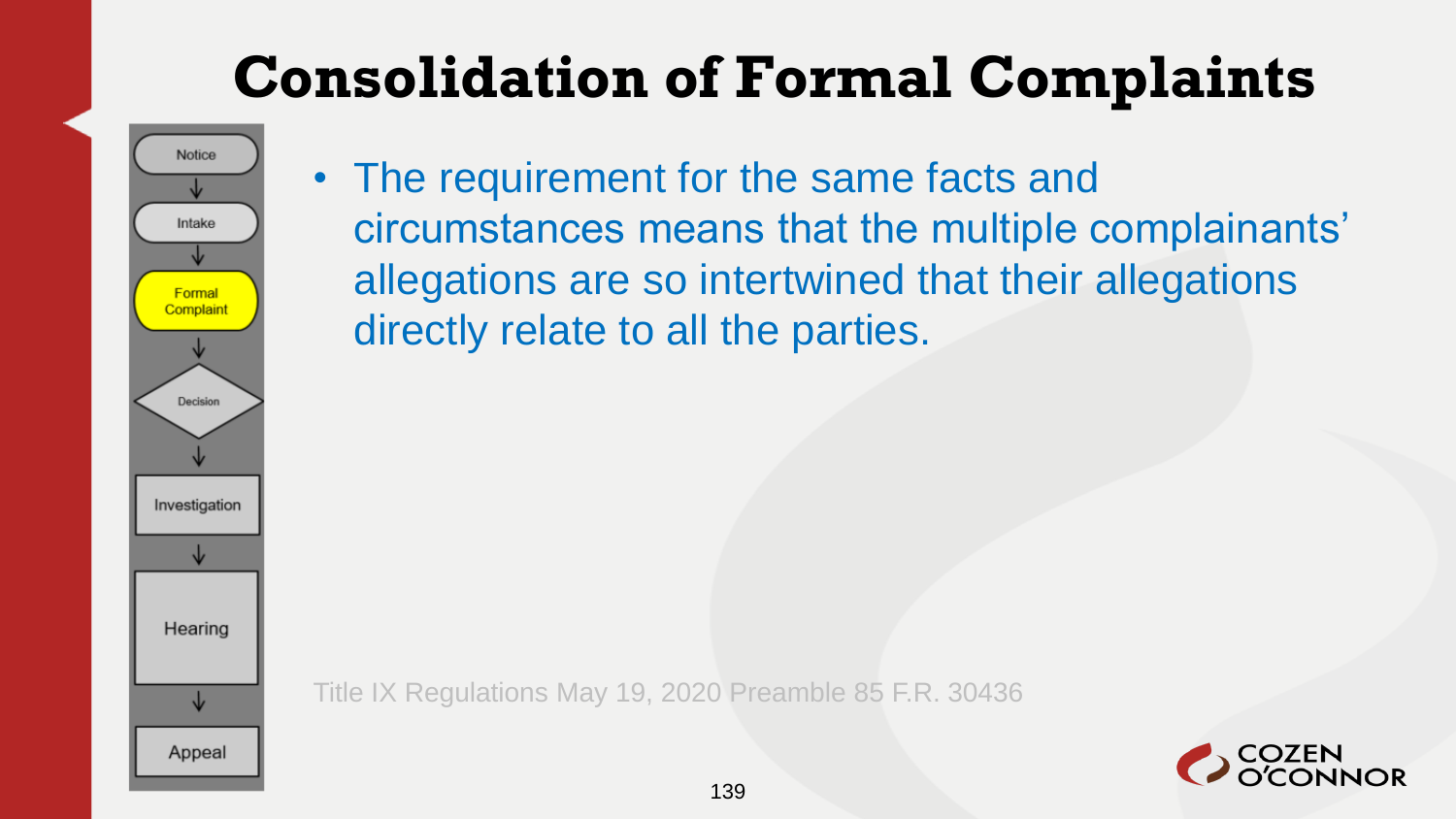

- The Department believes that recipients and parties will benefit from knowing that recipients have discretion to consolidate formal complaints...
- Intended to give "discretion" to consolidate formal complaints that arise "out of the same facts or circumstances and involve more than one complainant, more than one respondent, or what amount to countercomplaints by one party against the other."

Title IX Regulations May 19, 2020; Preamble 85 F.R. 30291

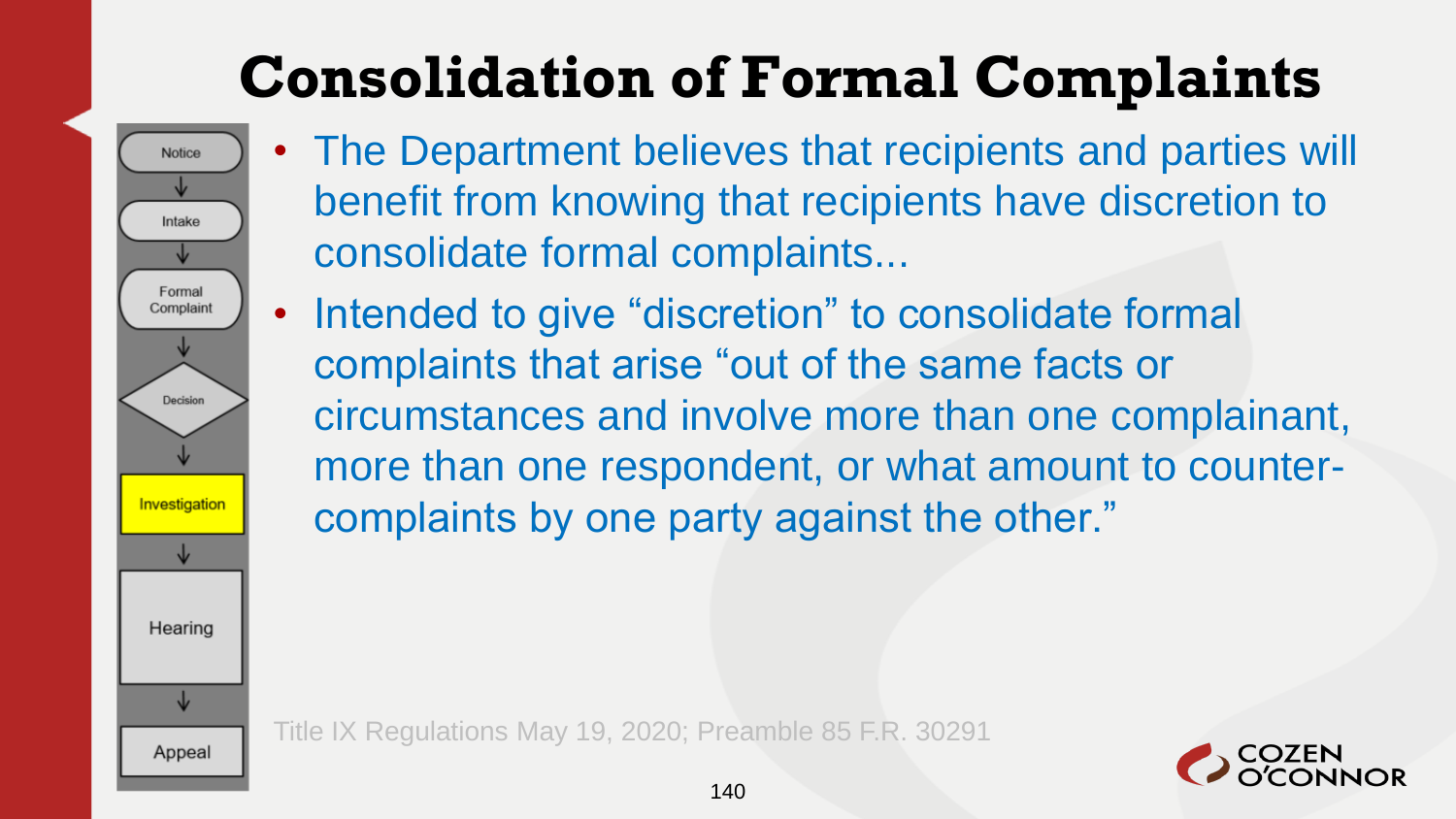

- If the respondent is facing an additional allegation, the respondent has a right to know what allegations have become part of the investigation for the same reasons the initial written notice of allegations is part of a fair process, and the complainant deserves to know whether additional allegations have (or have not) become part of the scope of the investigation.
- This information allows both parties to meaningfully participate during the investigation, for example by gathering and presenting inculpatory or exculpatory evidence (including fact and expert witnesses) relevant to each allegation under investigation.

Title IX Regulations May 19, 2020; Preamble 85 F.R. 30283

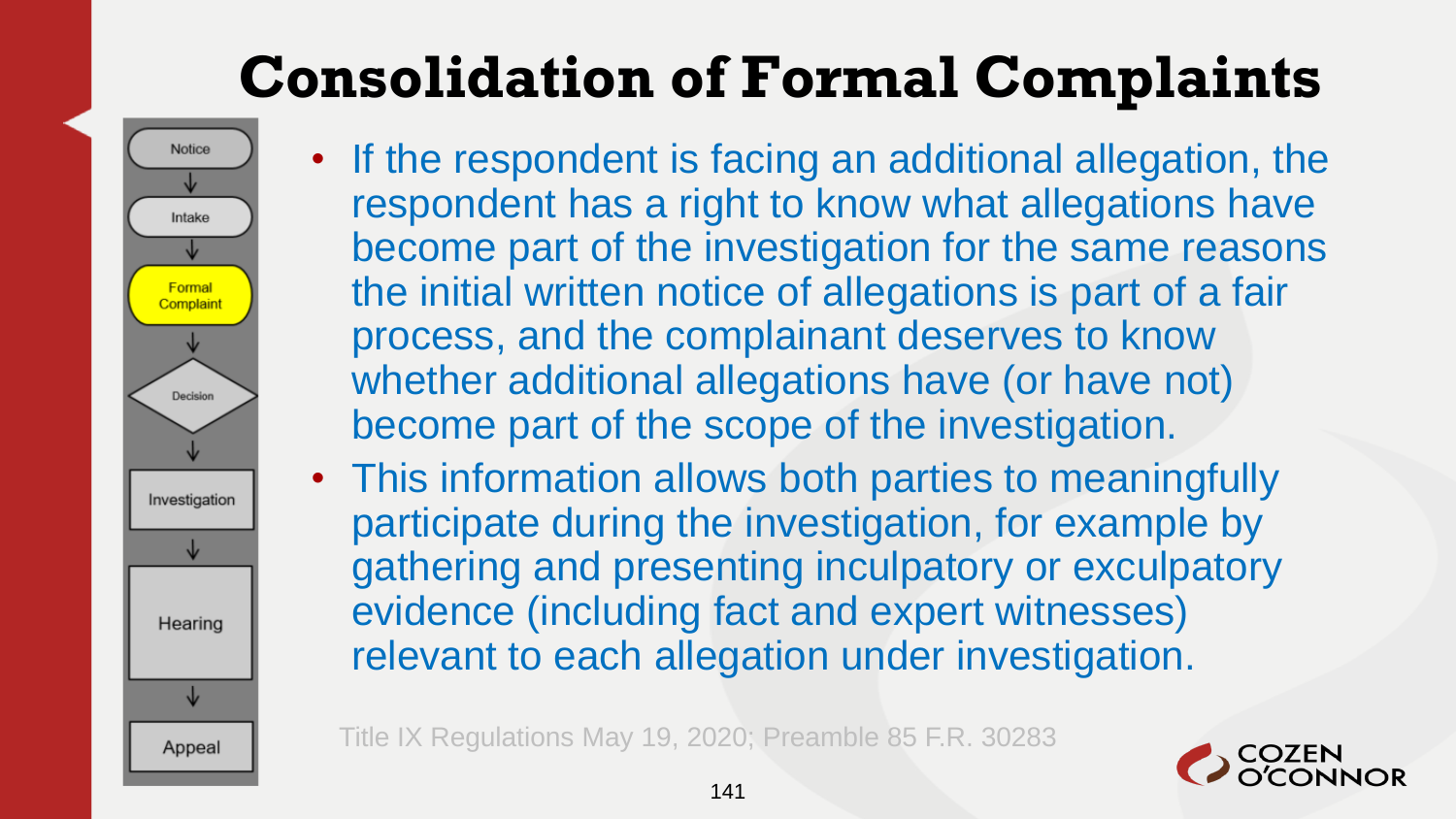## **Application to Specific Circumstances**

- Multiple instances of a respondent engaging in misconduct towards the same complainant
- Multiple allegations by same complainant against same respondent
- Multiple allegations by different complainants against same respondent
- Respondent alleges complainant has engaged in past misconduct involving false reports

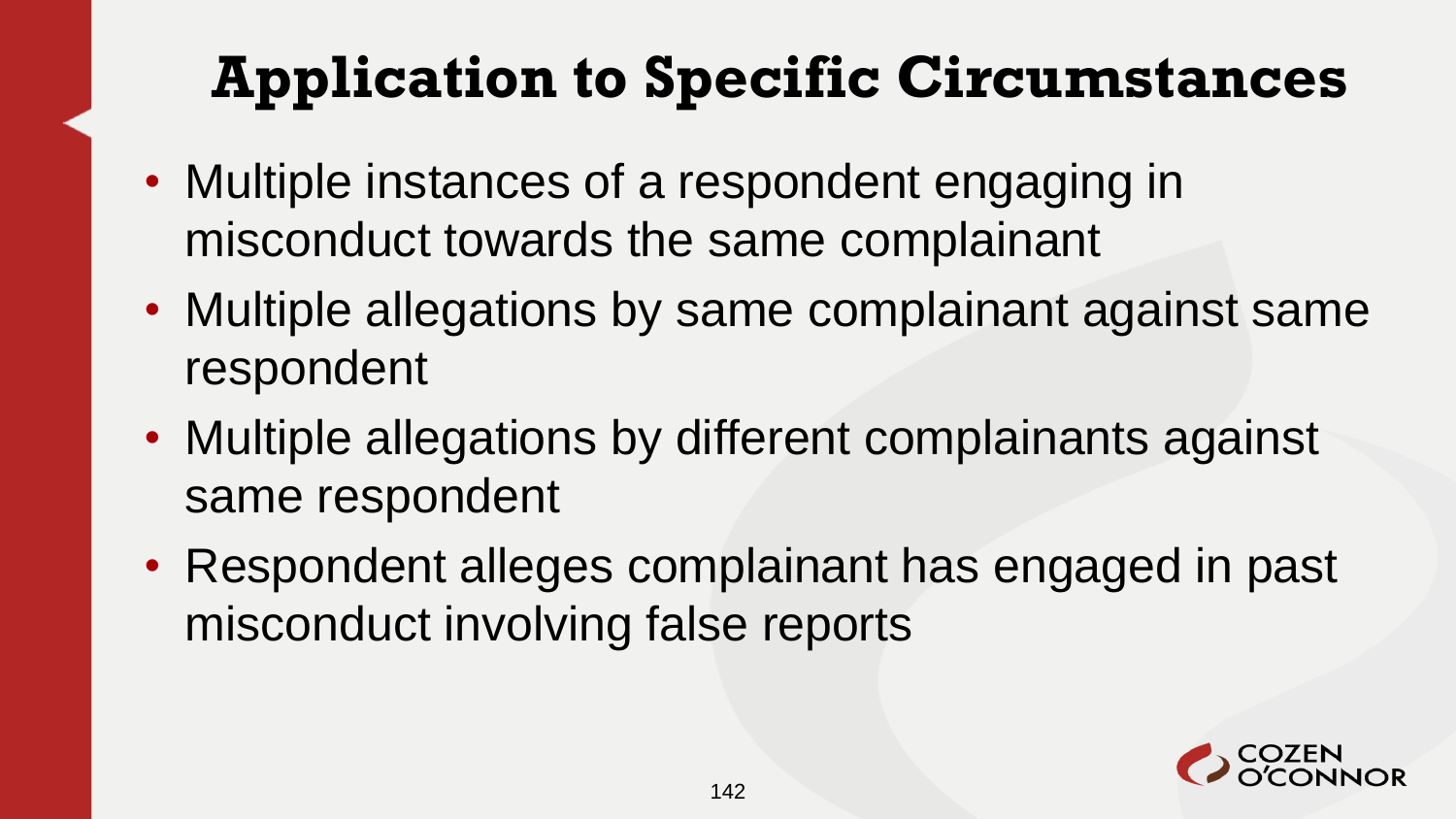#### **Practical Considerations**

- Process for determining whether to consolidate formal complaints
	- Identify decision-makers
	- Identify criteria for consolidation
- Opportunity to contest consolidation?

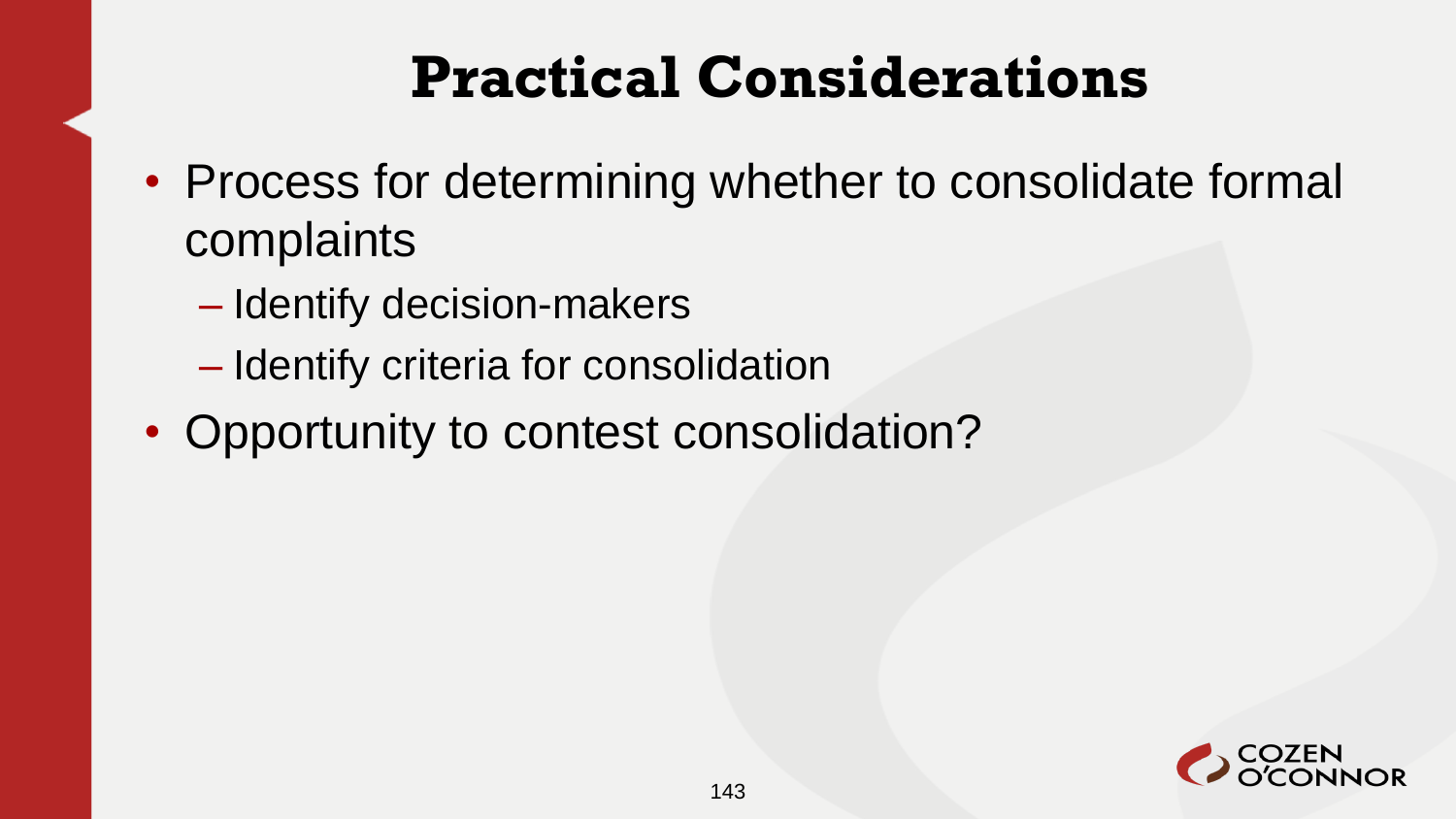#### **EVIDENCE GATHERING**

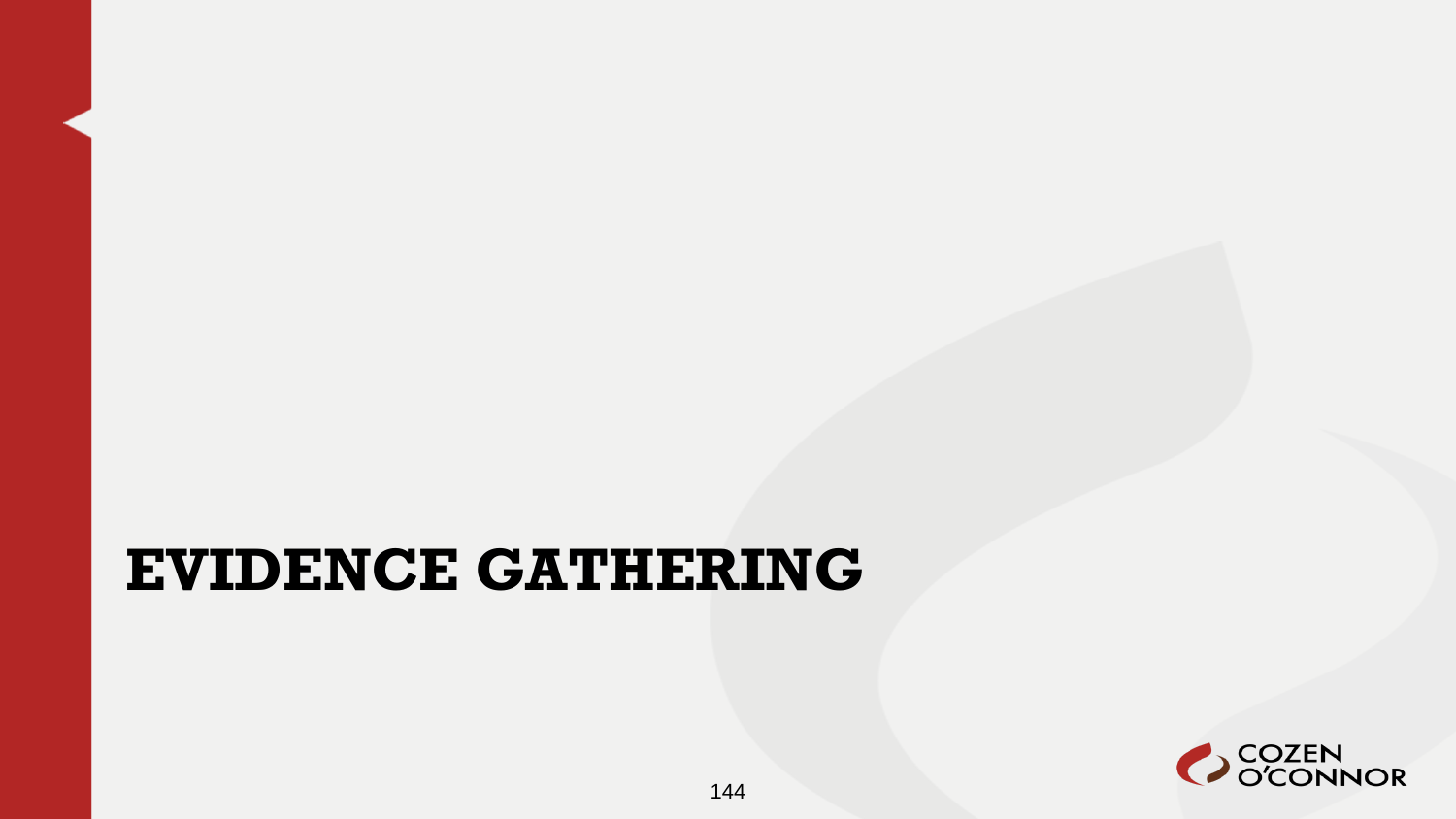# Notice Intake Formal Complaint Decision Investigation Hearing ↓ Appeal

# **Burden of Gathering Evidence**

- Ensure that the burden of proof and the burden of gathering evidence rests on the recipient and not on the parties
	- The recipient's burden is to gather evidence sufficient to reach a determination regarding responsibility

Title IX Regulations May 19, 2020; §106.45(b)(5)(i) FN 562 .

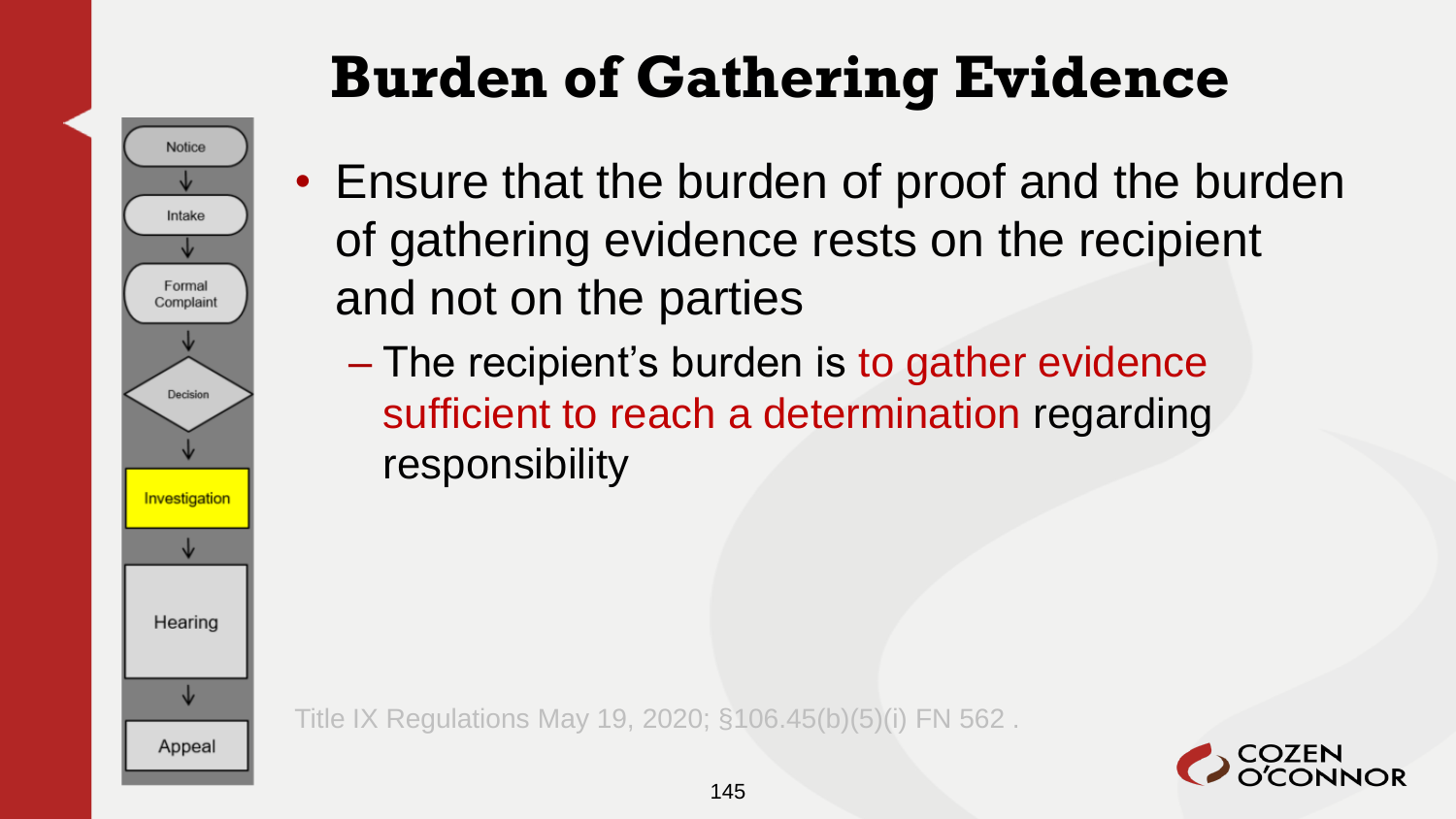# **Burden of Gathering Evidence**



- Undertake **a thorough search for relevant facts and evidence** pertaining to a particular case, while operating under the constraints of conducting and concluding the investigation under designated, reasonably prompt time frames and without powers of subpoena.
- Such conditions limit the extensiveness or comprehensiveness of a recipient's efforts to gather evidence while reasonably expecting the recipient to gather evidence that is available.

Title IX Regulations May 19, 2020; Preamble at 30292.

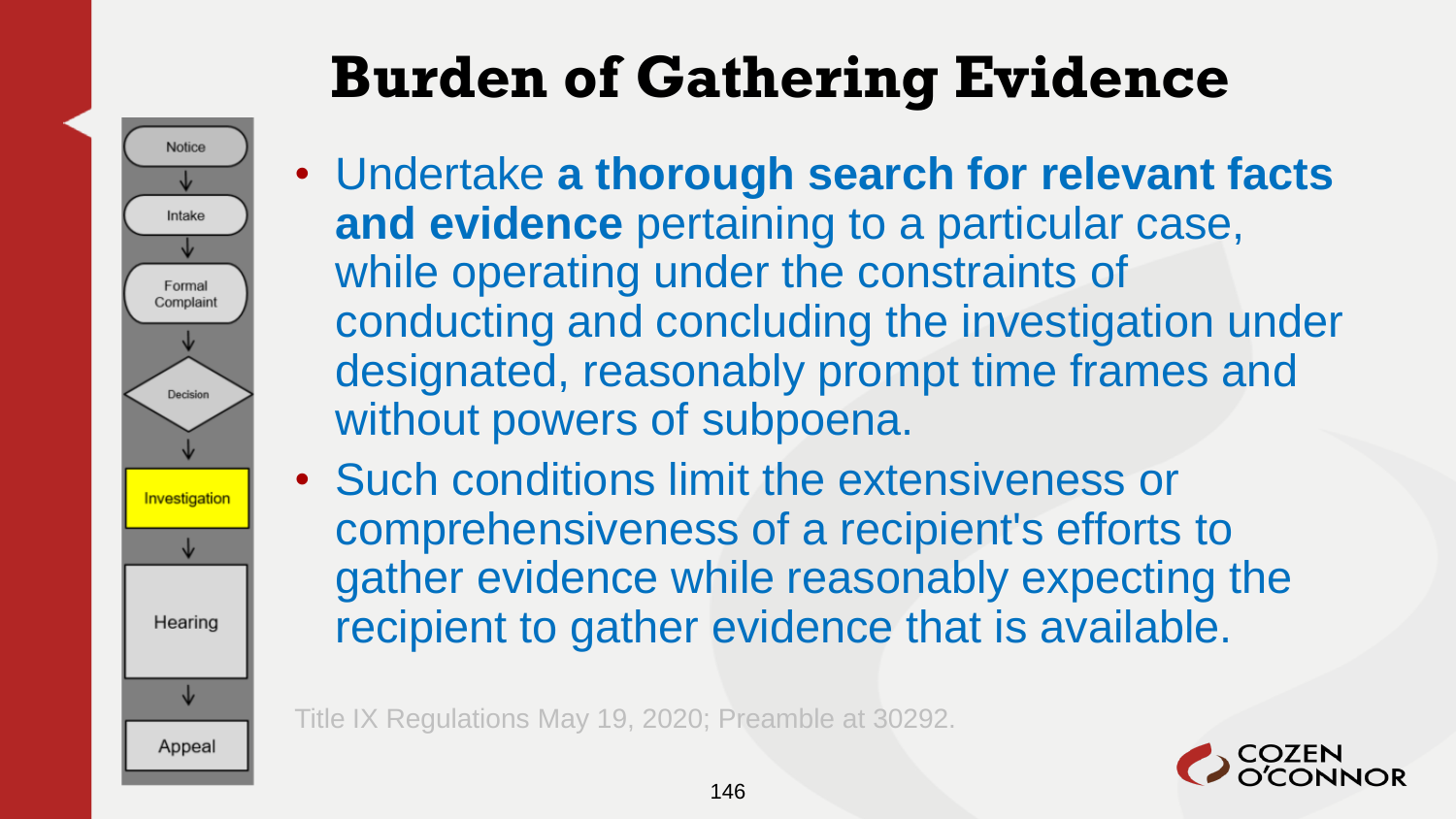Notice Intake Formal Complaint Decision Investigation Hearing ↓ Appeal

## **Burden of Gathering Evidence**

• The investigator is obligated to **gather evidence directly related to the allegations**  whether or not the recipient intends to rely on such evidence (for instance, where evidence is directly related to the allegations but the recipient's investigator does not believe the evidence to be credible and thus does not intend to rely on it).

Title IX Regulations May 19, 2020; Preamble at 30248-49.

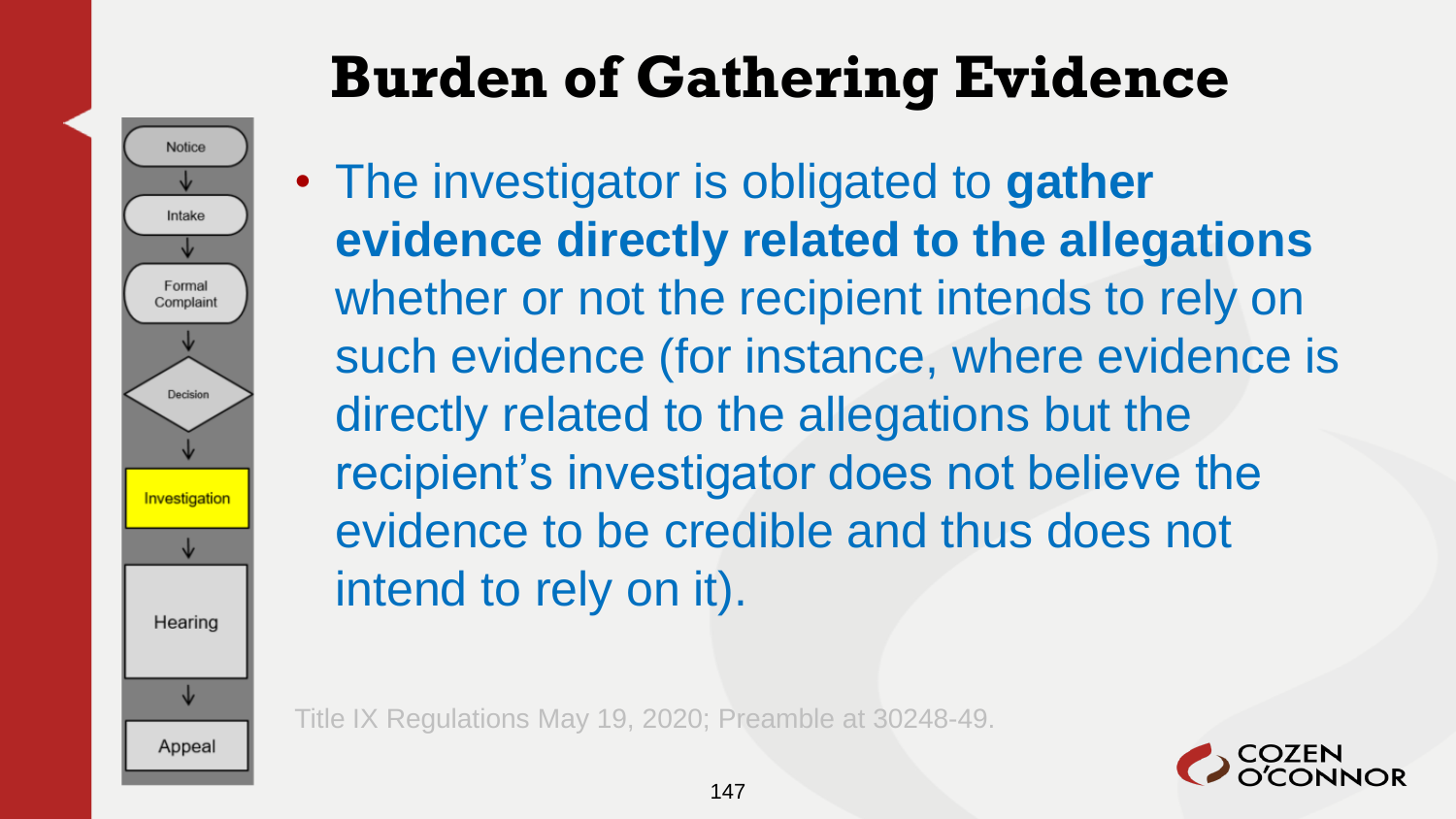

23.

#### **Opportunity to Participate**

• Not restrict the ability of either party to discuss the allegations under investigation or to gather and present relevant evidence.

Title IX Regulations May 19, 2020; §106.45(b)(5)(ii) ; 85 F.R. 30422-

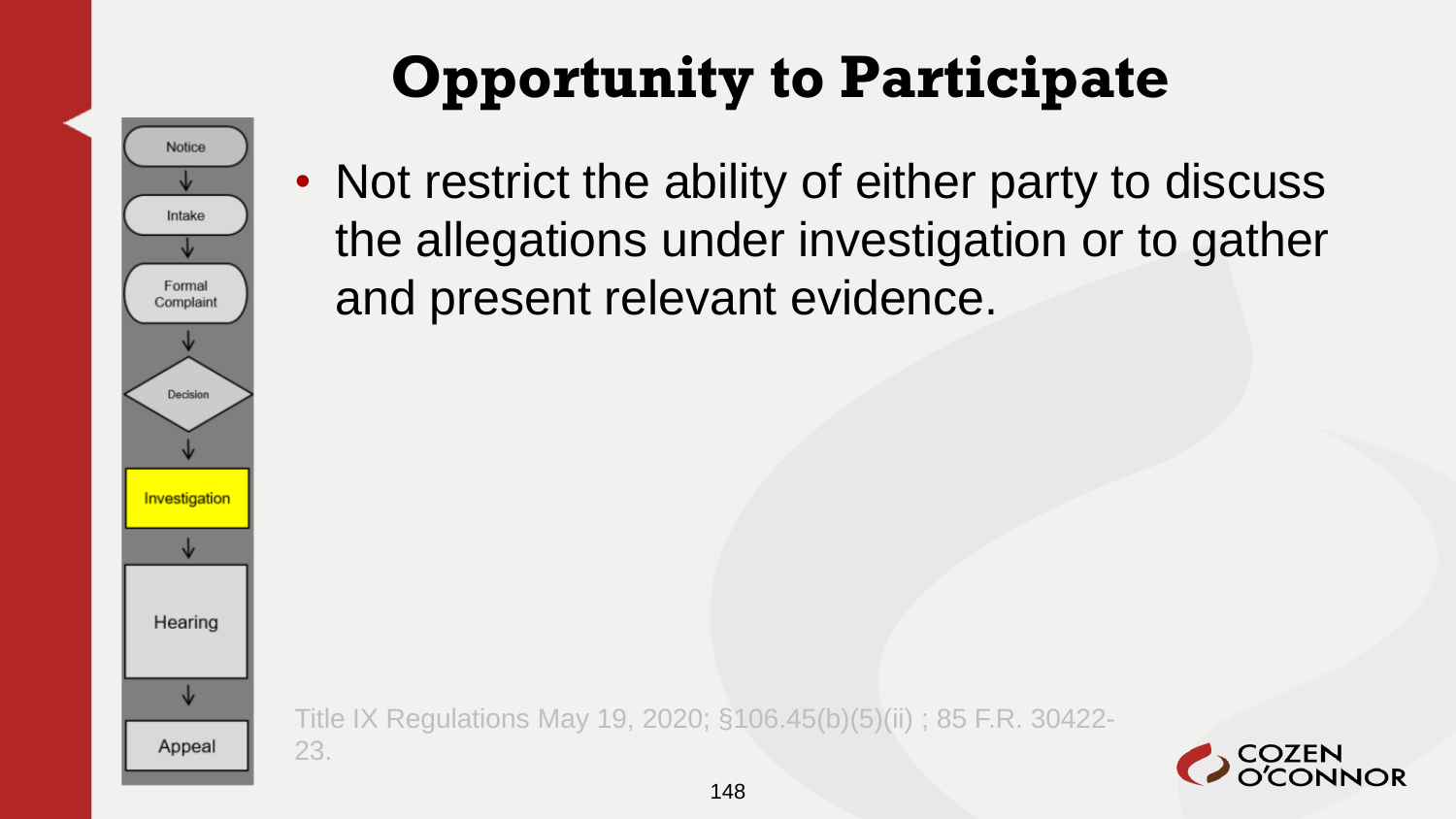#### **BREAKOUT 5: EVIDENCE GATHERING**

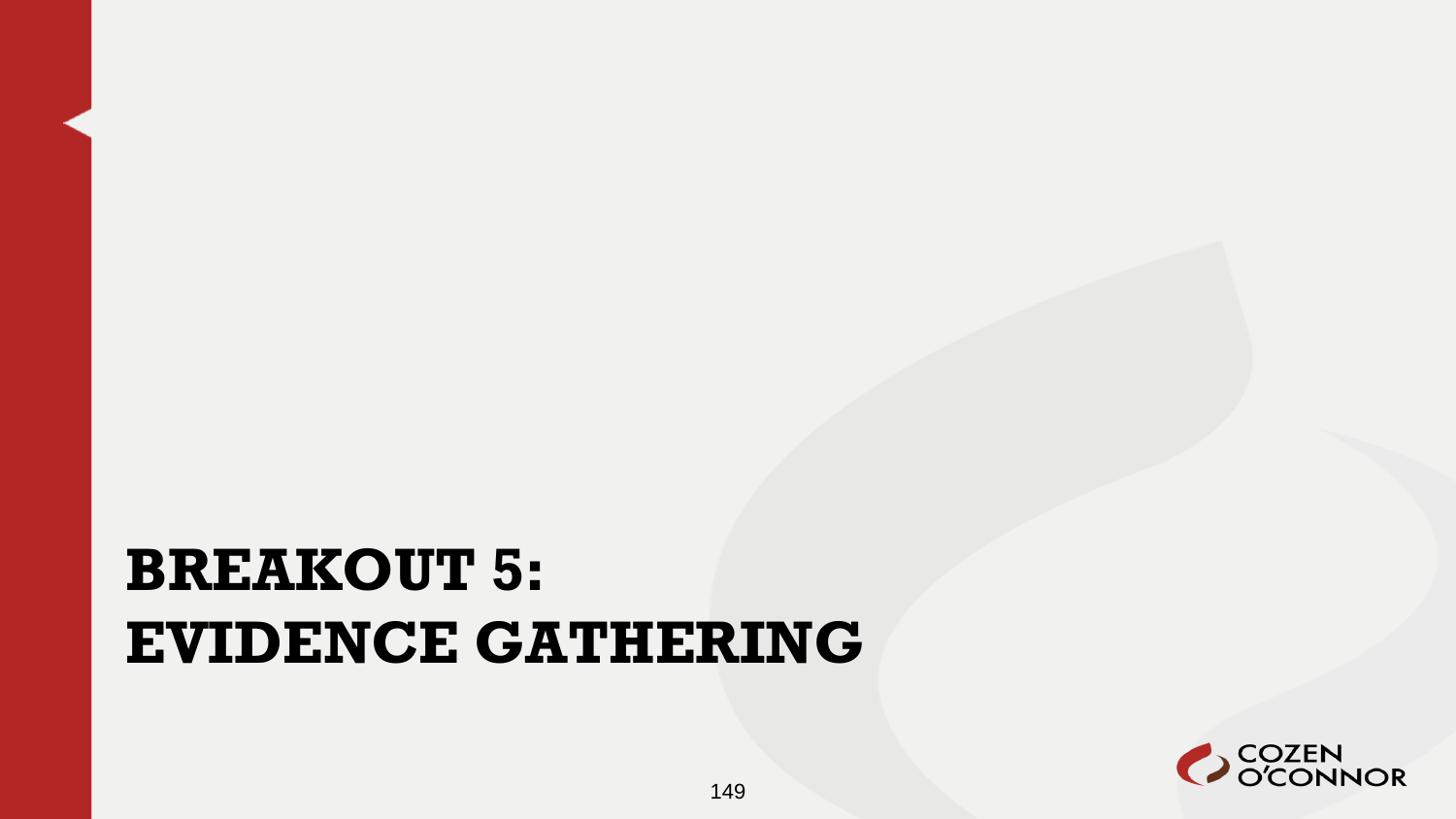#### **Witnesses & Evidence**



- Provide an equal opportunity for the parties to present witnesses and evidence
	- Fact and expert witnesses
	- Inculpatory and exculpatory evidence

Title IX Regulations May 19, 2020; §106.45(b)(5)(iii) ; 85 F.R. 30576.

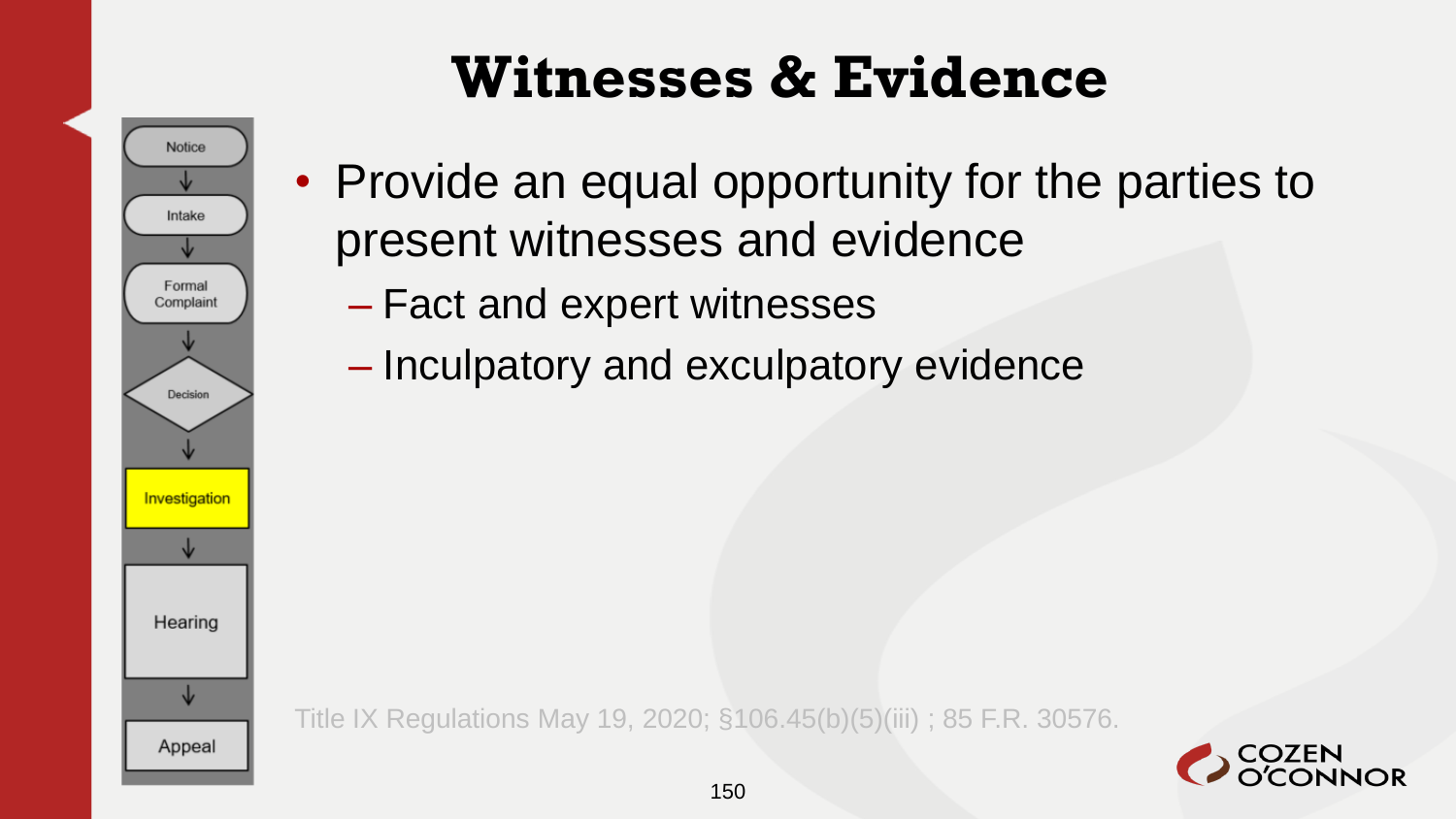#### **BREAKOUT 6: EVIDENCE GATHERING**

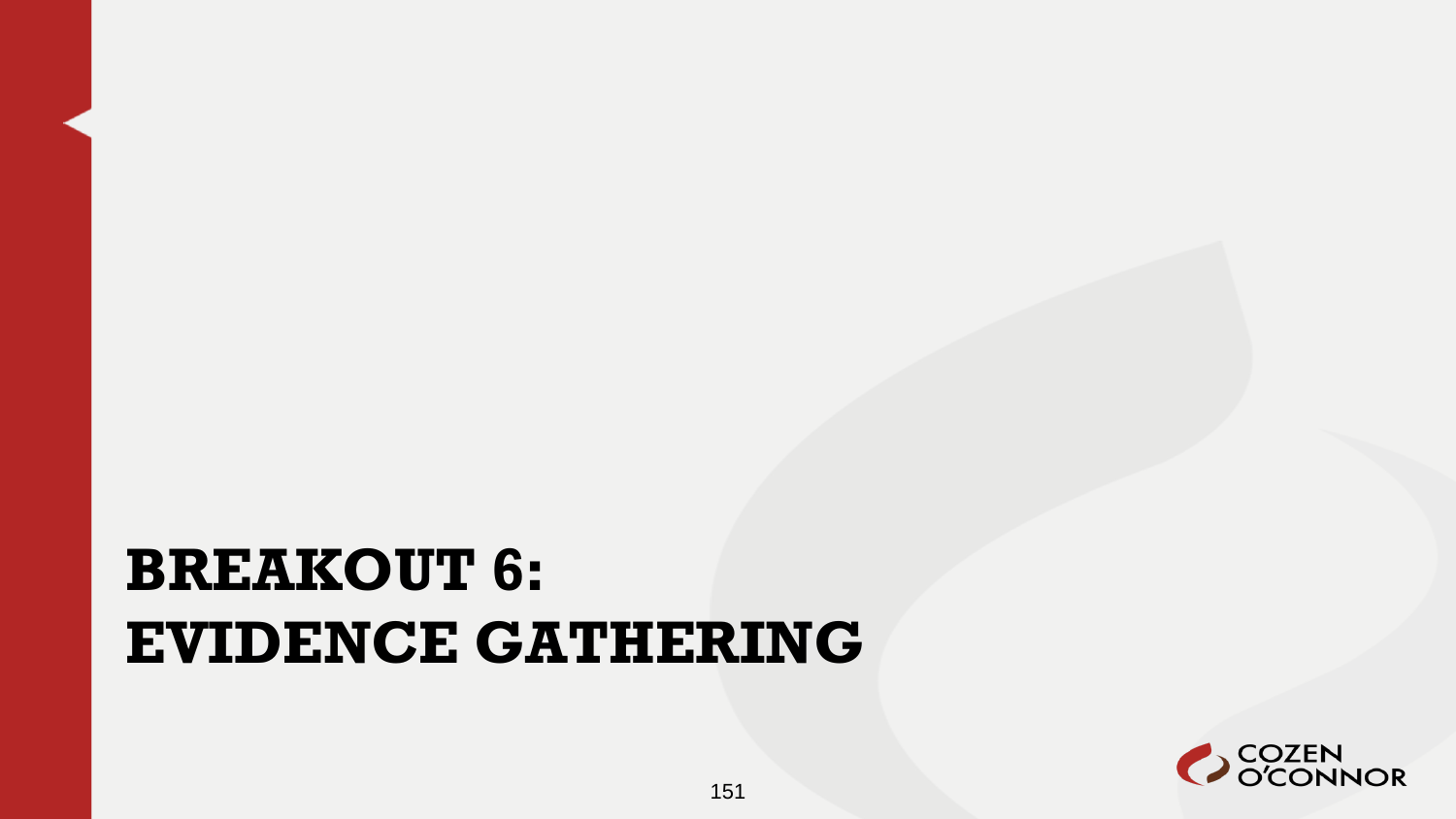#### **Practical Considerations & Effective Practices**

- Preparing for interview
- Interview protocols and templates for introduction, scope and conclusion
- Documenting interviews
	- Note-taking vs. recording
	- Use of two investigators
- Decision-points
	- Sharing interviews with the parties for feedback
	- Considerations regarding character witnesses
	- Guidance about expert witnesses
	- Compelling witness participation

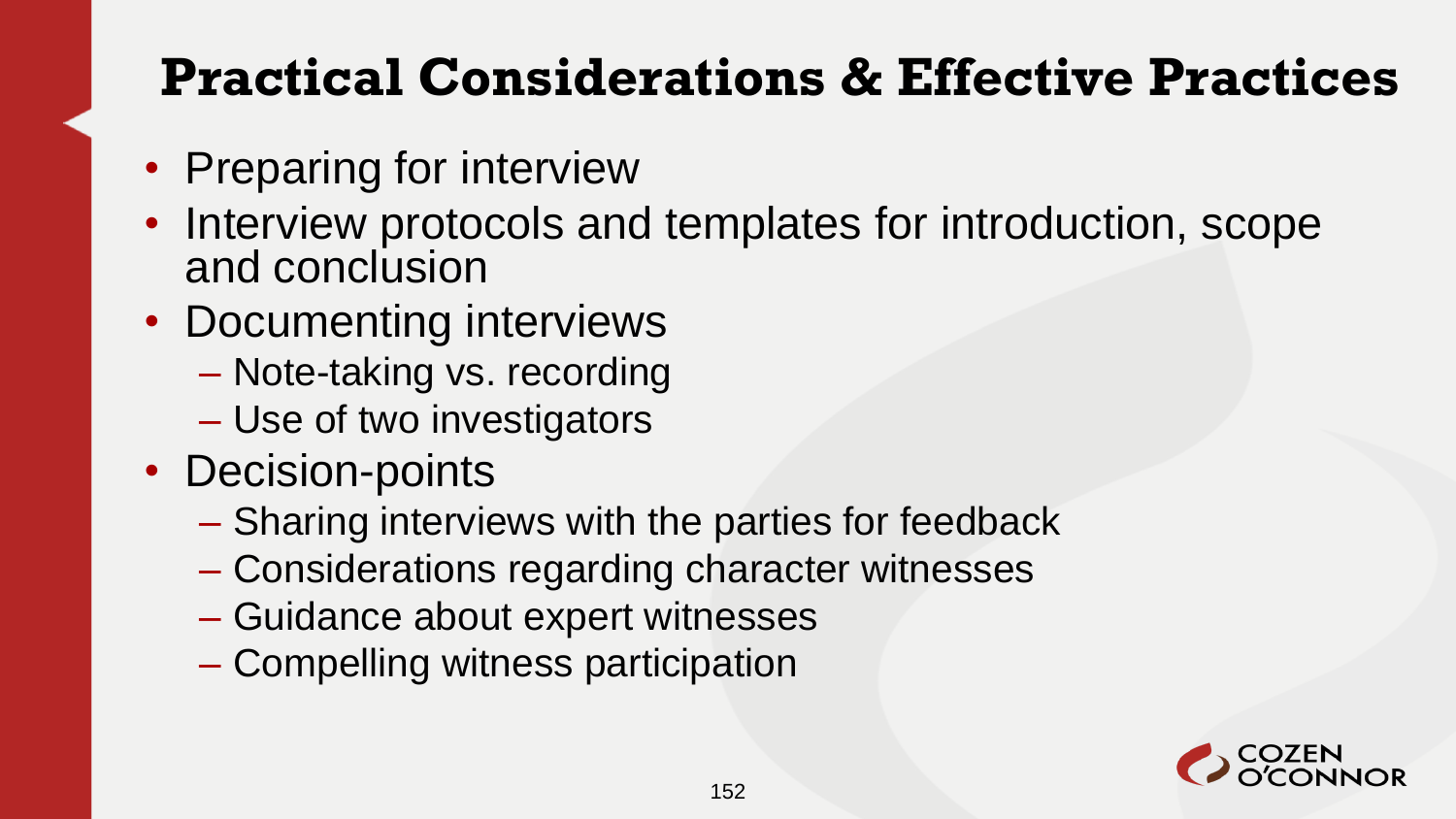#### **Practical Considerations for Remote Interviews**

- Developing rapport
	- Allow additional time for the interview
	- Conversational language and tone
	- Avoid distractions
- Privacy considerations
	- Ensuring a private setting
	- Facilitating the presence of advisor of choice
- Sharing documents

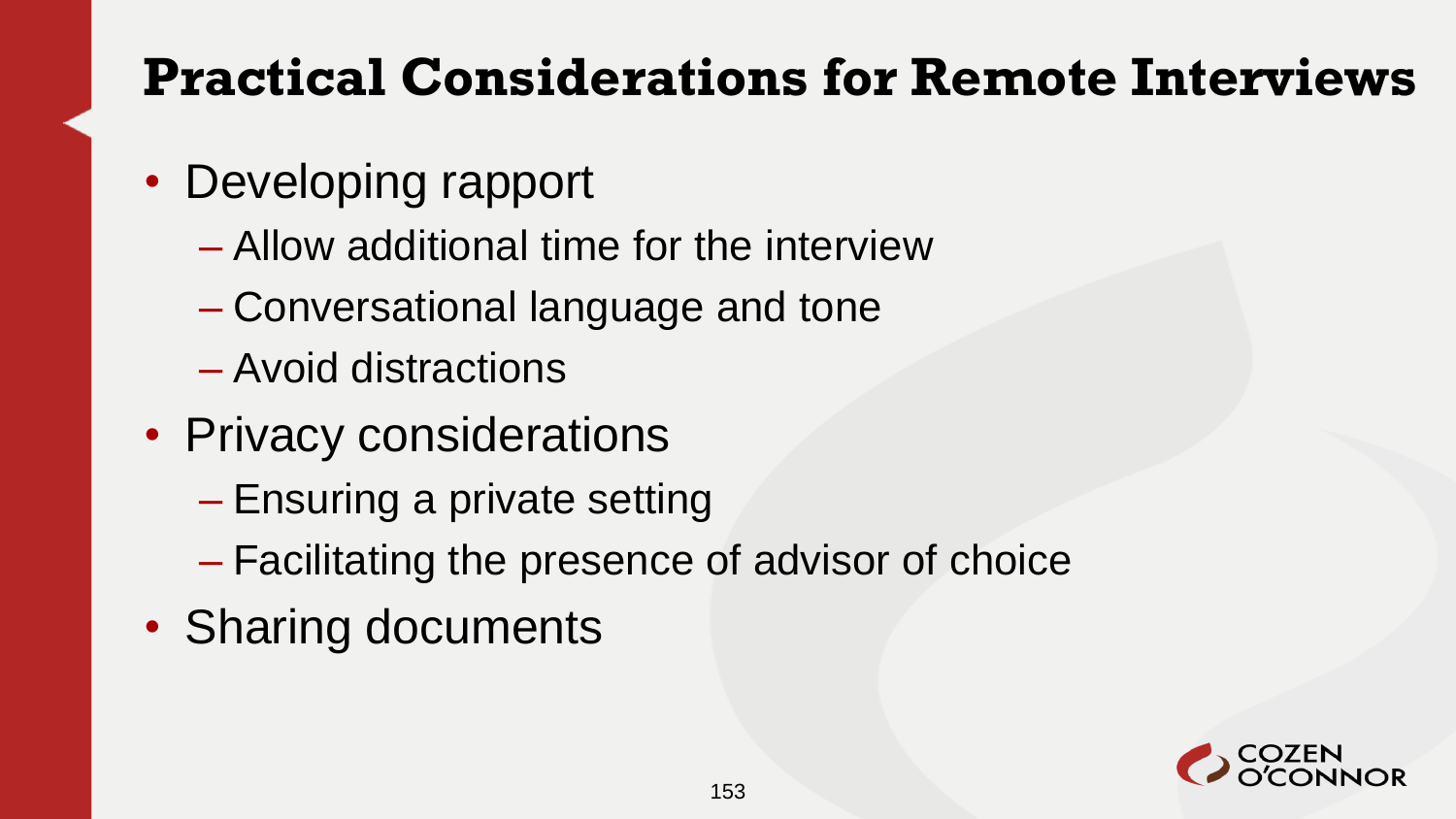**Notice** Intake Formal Complaint Decision Investigation Hearing Appeal

# **Advisor of Choice**

- Provide the parties with the same opportunities to have others present during any grievance proceeding, including the opportunity to be accompanied to any related meeting or proceeding by the advisor of their choice, who may be, but is not required to be, an attorney.
- A recipient may establish restrictions on advisors' participation, as long as the restrictions apply equally to both parties.

Title IX Regulations May 19, 2020; §106.45(b)(5)(iv). 85 F.R. 30576

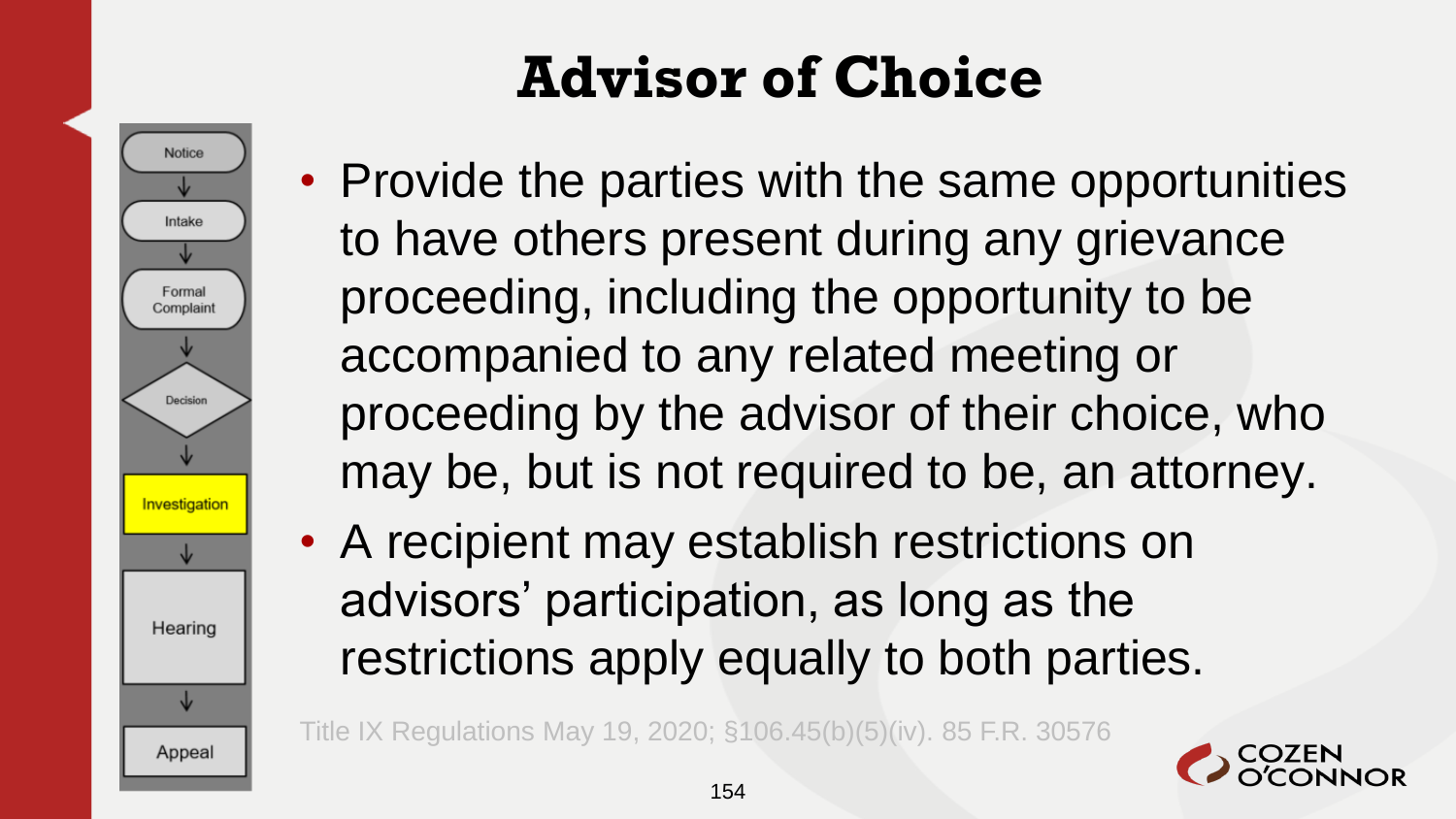### **Restrictions on Advisor Participation**



• We do not believe that specifying what restrictions on advisor participation may be appropriate is necessary, and we decline to remove the discretion of a recipient to restrict an advisor's participation so as not to unnecessarily limit a recipient's flexibility to conduct a grievance process that both complies with § 106.45 and, in the recipient's judgment, best serves the needs and interests of the recipient and its educational community.

Title IX Regulations May 19, 2020; Preamble 85 F.R.30298

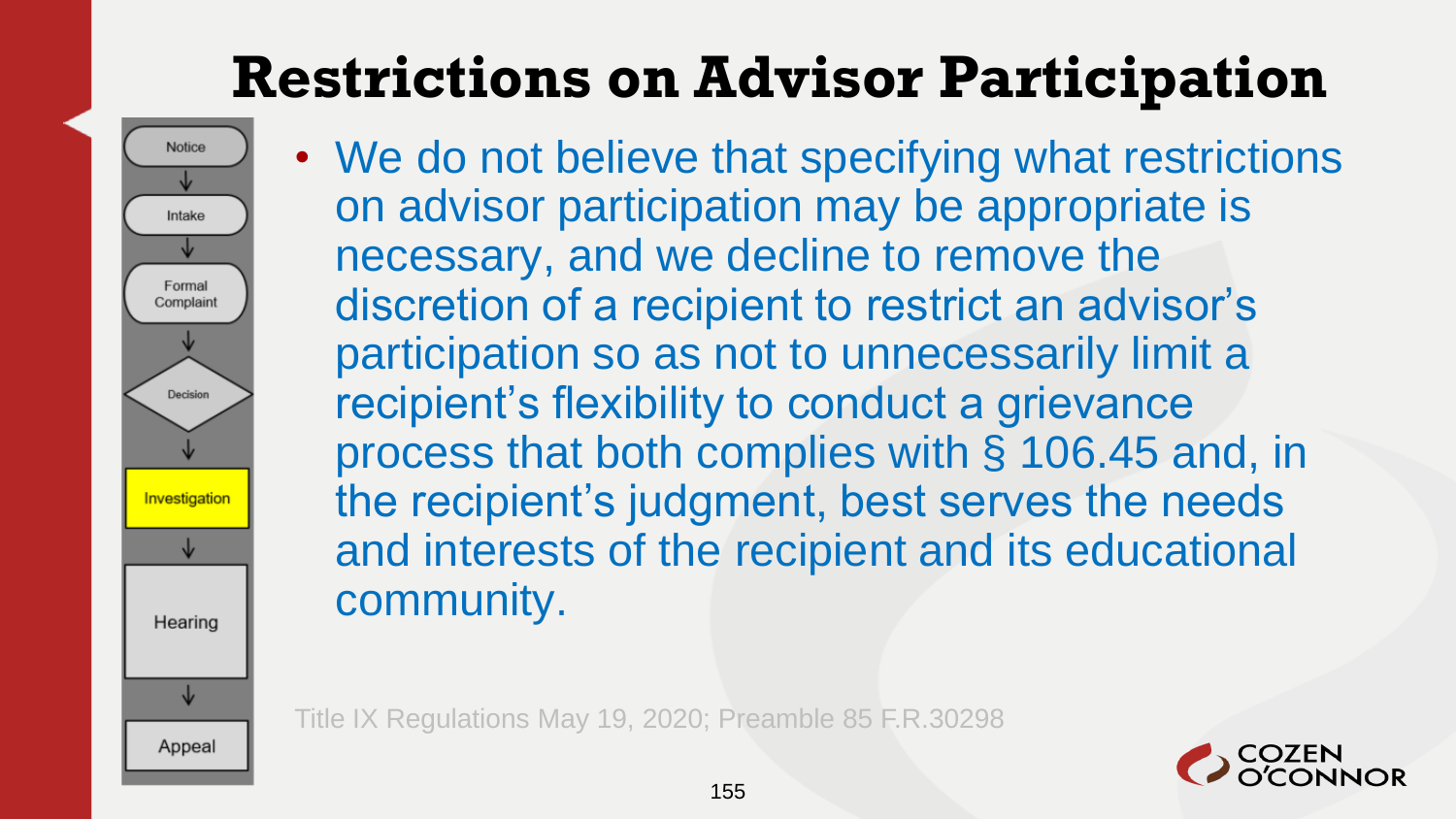#### **Restrictions on Advisor Participation**

- **Notice** Intake Formal Complaint Decision Investigation Hearing Appeal
- "Section 106.45(b)(5)(iv) (allowing recipients to place restrictions on active participation by party advisors) and the revised introductory sentence to § 106.45(b) (requiring any rules a recipient adopts for its grievance process other than rules required under § 106.45 to apply equally to both parties) would, for example, **permit a recipient to require parties personally** to answer questions posed by an investigator during an interview, or personally to make any opening or closing statements the recipient allows at a live hearing, so long as such rules apply equally to both parties."

Title IX Regulations May 19 2020; Preamble at 30298.

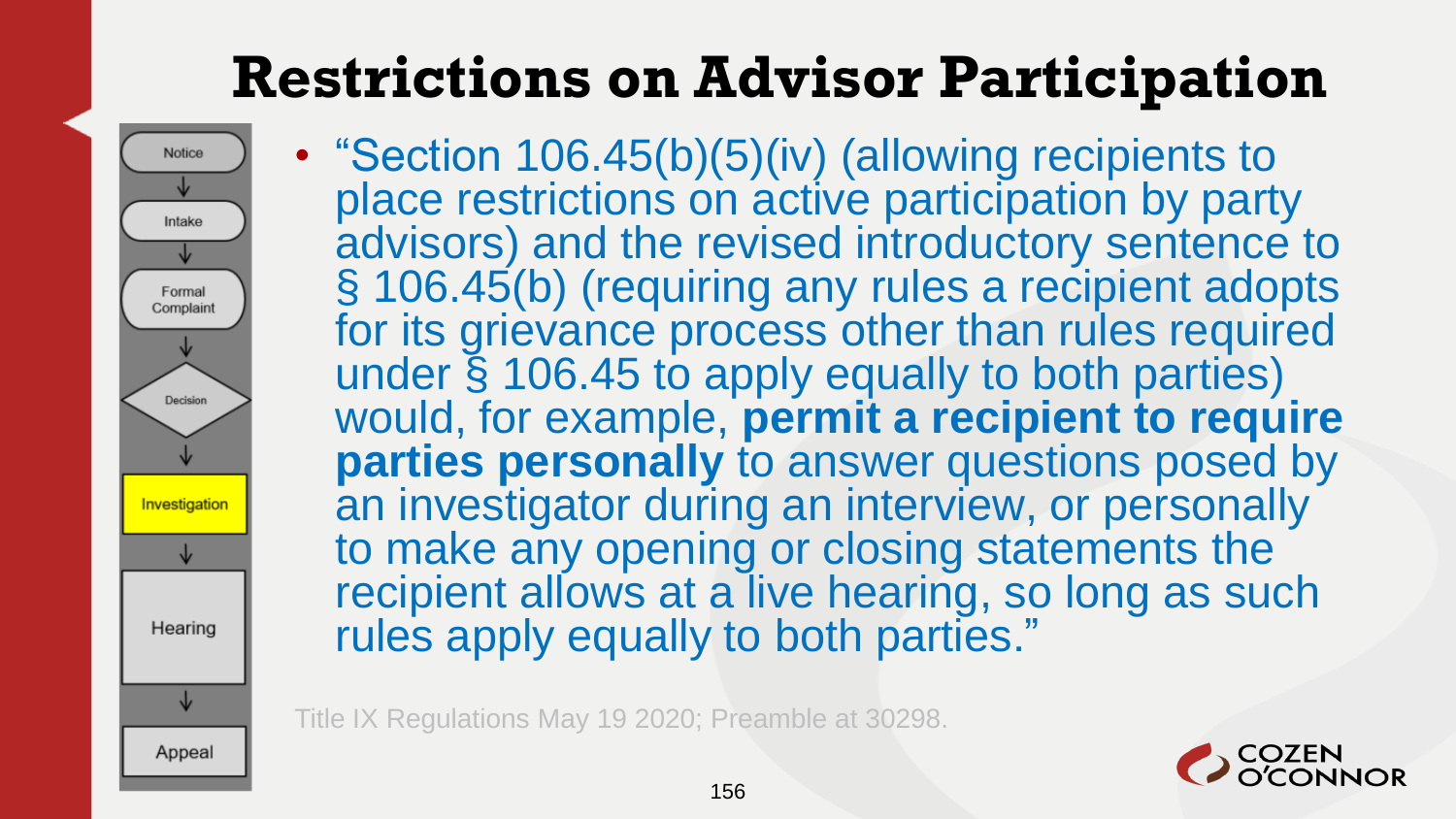## **Training of Advisors Not Required**



• The final regulations do not require training for advisors of choice. This is because the recipient is responsible for reaching an accurate determination regarding responsibility while remaining impartial, yet a party's ability to rely on assistance from an advisor should not be limited by imposing training requirements on advisors, who by definition need not be impartial because their function is to assist one particular party.

Title IX Regulations May 19 2020; Preamble at 30333.

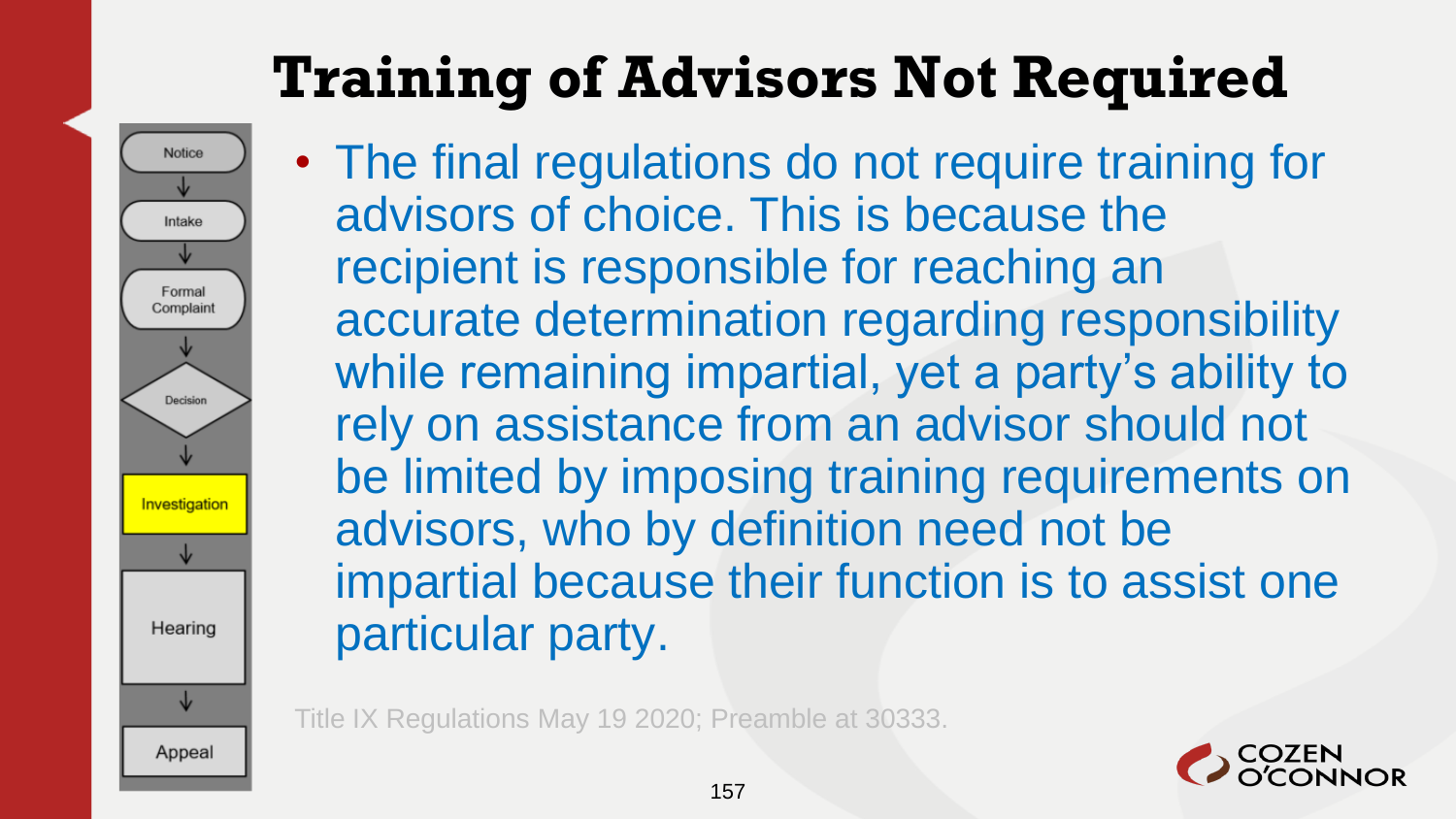## **Training of Advisors Not Required**



• To allow recipients to meet their obligations with as much flexibility as possible, the Department declines to require recipients to pre-screen a panel of assigned advisors from which a party could make a selection at a hearing, or to require provided advisors to receive training from the recipient.

Title IX Regulations May 19 2020; Preamble at 30340-41.

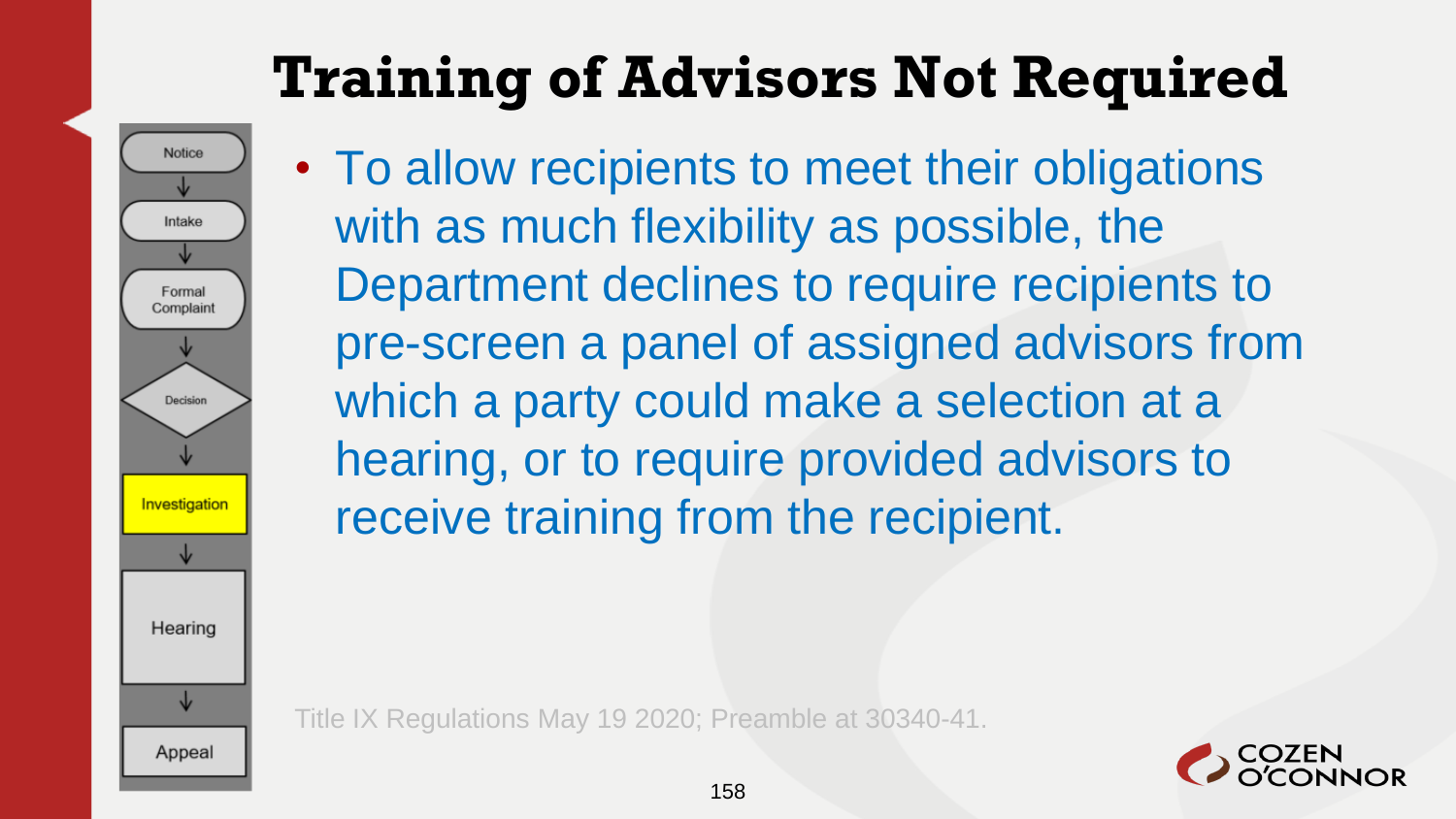#### **Practical Considerations & Effective Practices**

- Process meeting to discuss policy, decorum, and expectations
- Requirement that advisors:
	- Review policy in advance
	- Acknowledge decorum expectations
	- Acknowledge privacy protections regarding documents
- Consider the importance of continuity in process re: advisor given requirement to provide an advisor at the hearing

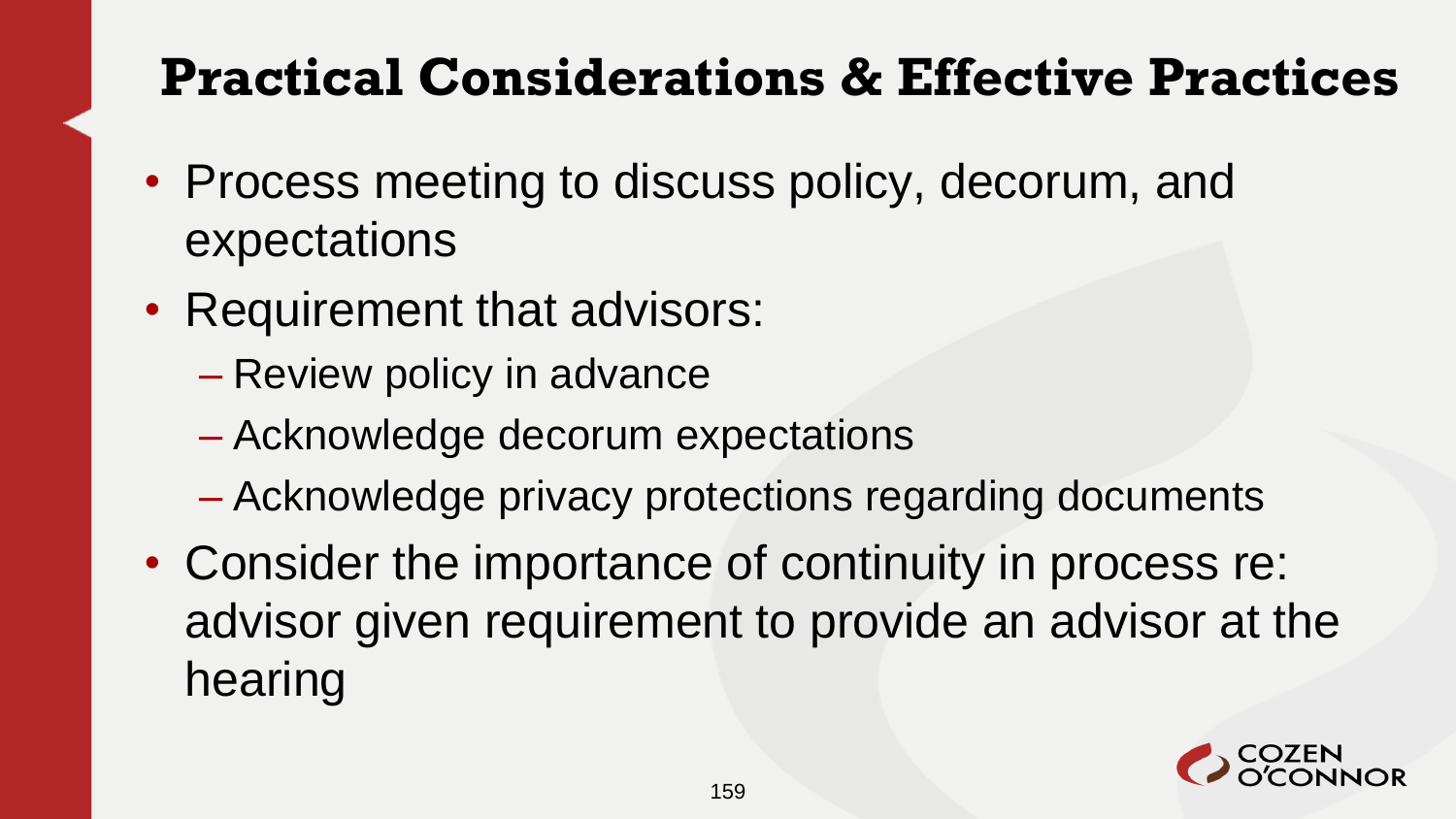#### **EVIDENTIARY CONSIDERATIONS**

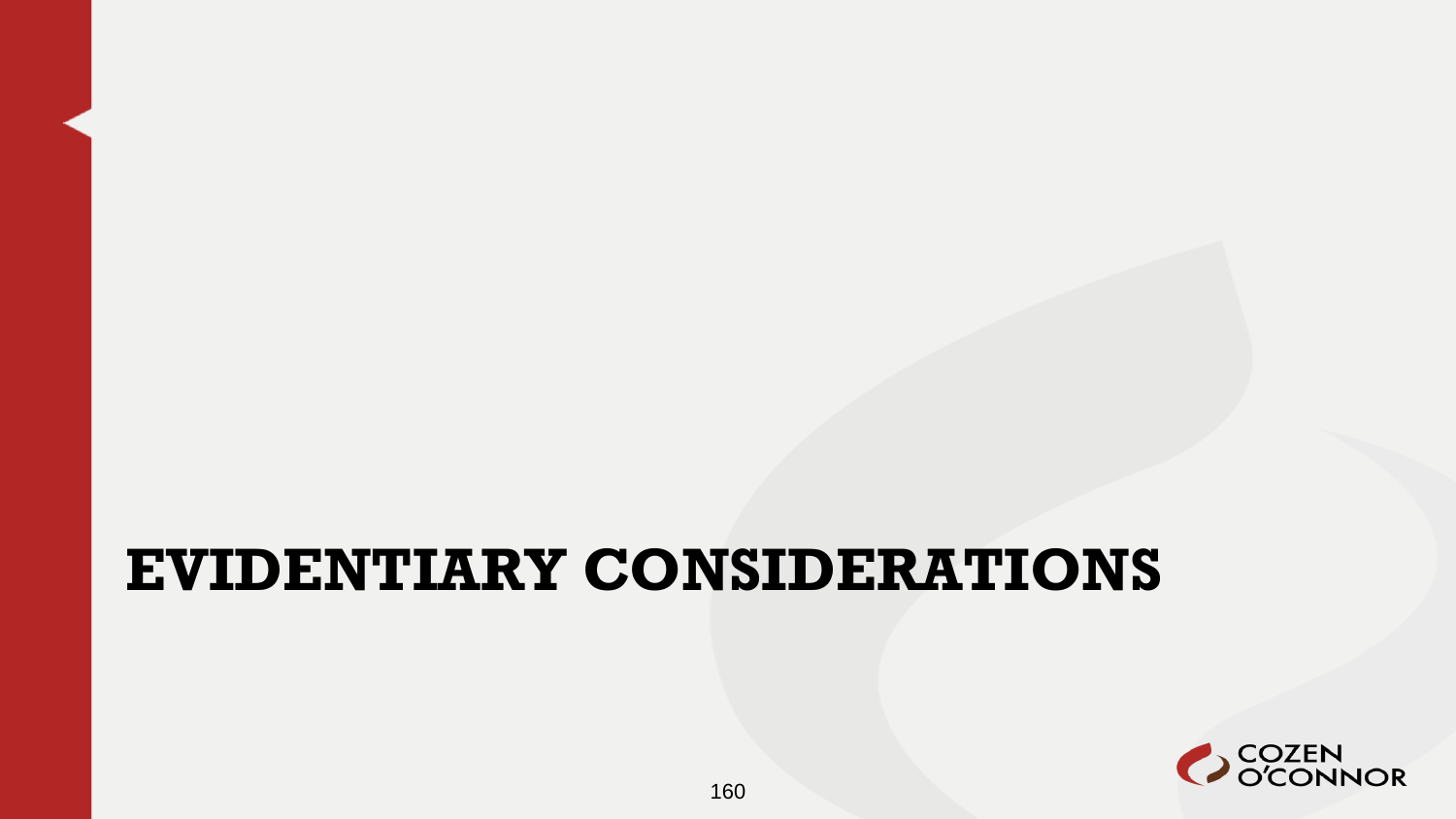#### **Evidentiary Considerations**

- Privileged Information & Records
- Relevance
- Prior Sexual History
- Prior or Subsequent Misconduct
- Directly Related Evidence
- Setting Evidentiary Rules

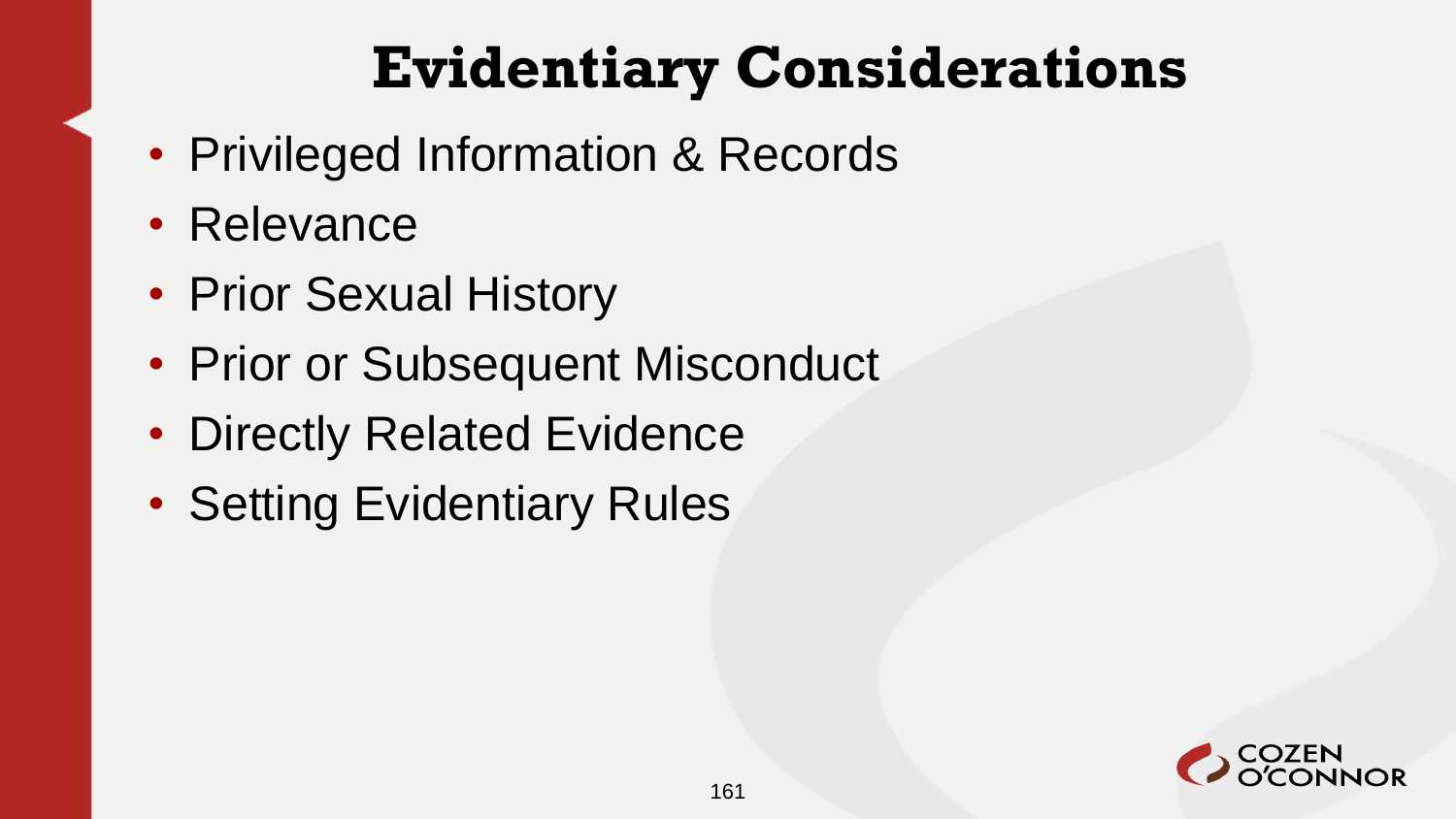## **Privileged Information**

Notice Intake Formal Complaint Decision Investigation Hearing Appeal

Not require, allow, rely upon, or otherwise use questions or evidence that constitute, or seek disclosure of, **information protected under a legally recognized privilege**, unless the person holding such privilege has waived the privilege

Title IX Regulations May 19, 2020; § 106.45(b)(1)(x) 85 F.R.30361

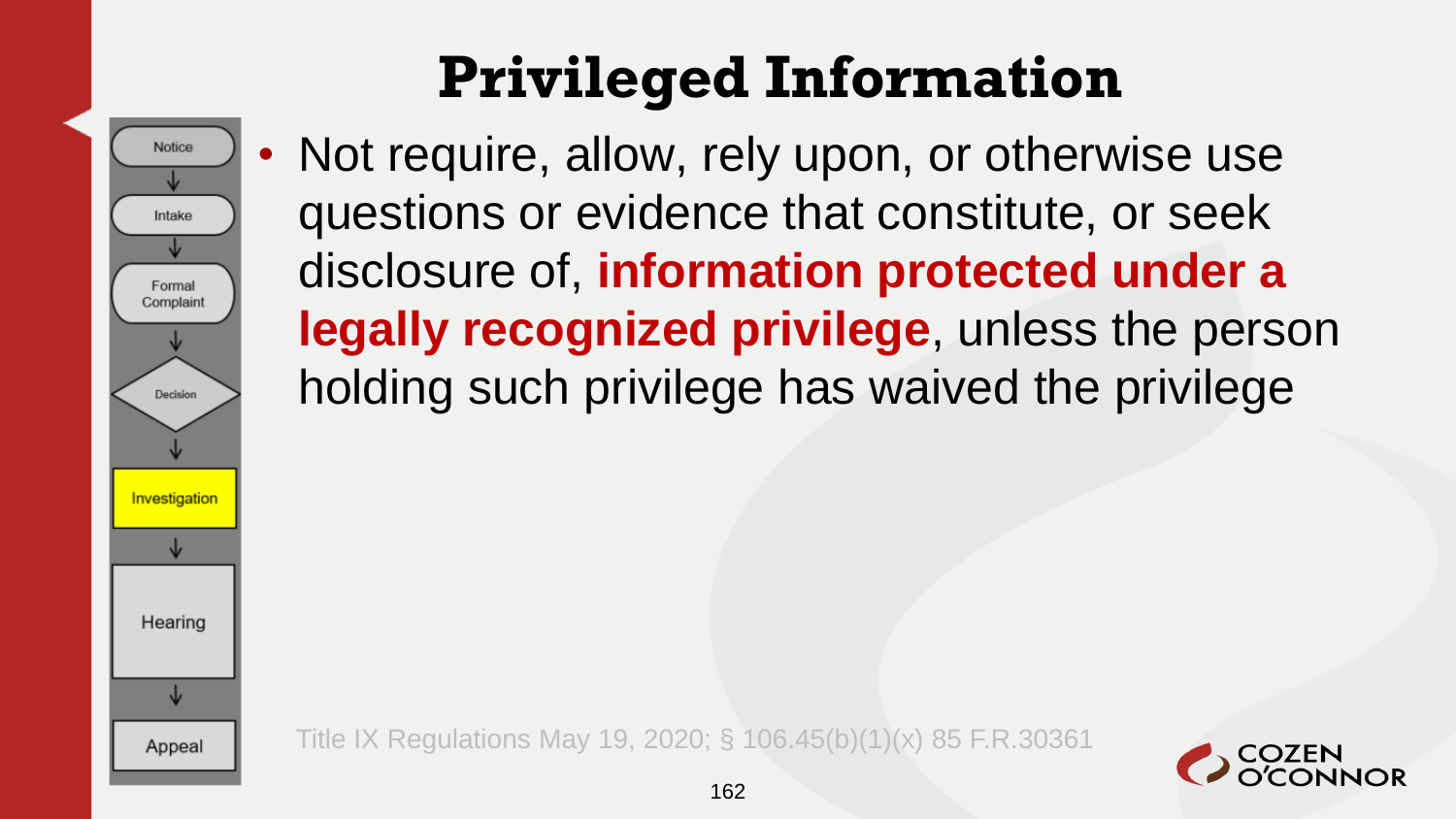

# **Privileged Records**

• Recipient cannot access, consider, disclose, or otherwise use a party's records that are made or maintained by a physician, psychiatrist, psychologist, or other recognized professional or paraprofessional acting in the professional's or paraprofessional's capacity, or assisting in that capacity, and which are made and maintained in connection with the provision of treatment to the party, unless the recipient obtains that party's **voluntary, written consent** to do so for a grievance process under this section.

Title IX Regulations May 19, 2020; § 106.45(b)(5)(i) 85 F.R.30423

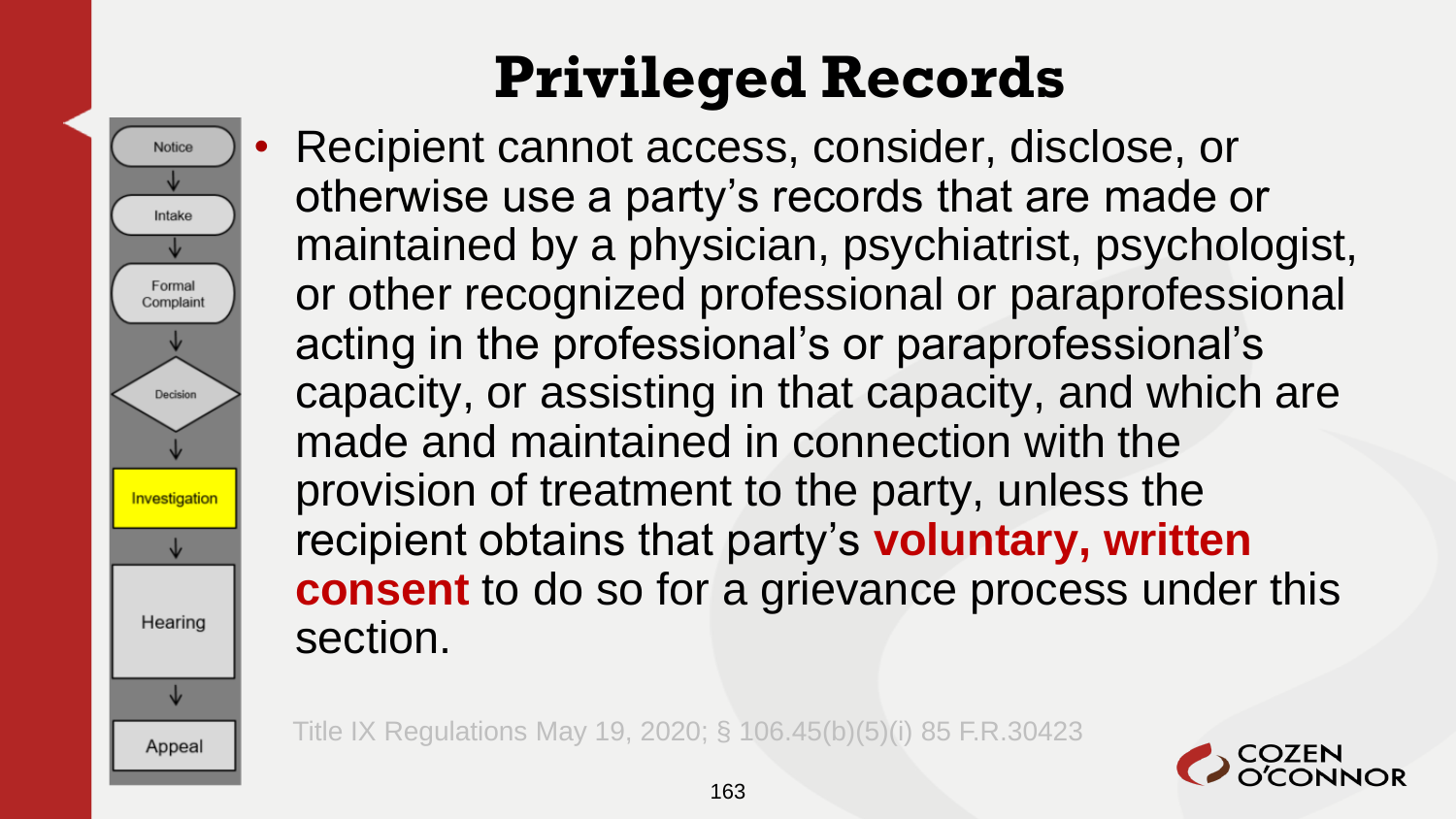#### **Relevance**



• The final regulations do not define relevance, and the ordinary meaning of the word should be understood and applied.

Title IX Regulations May 19, 2020; Preamble at 30247, FN 1018.

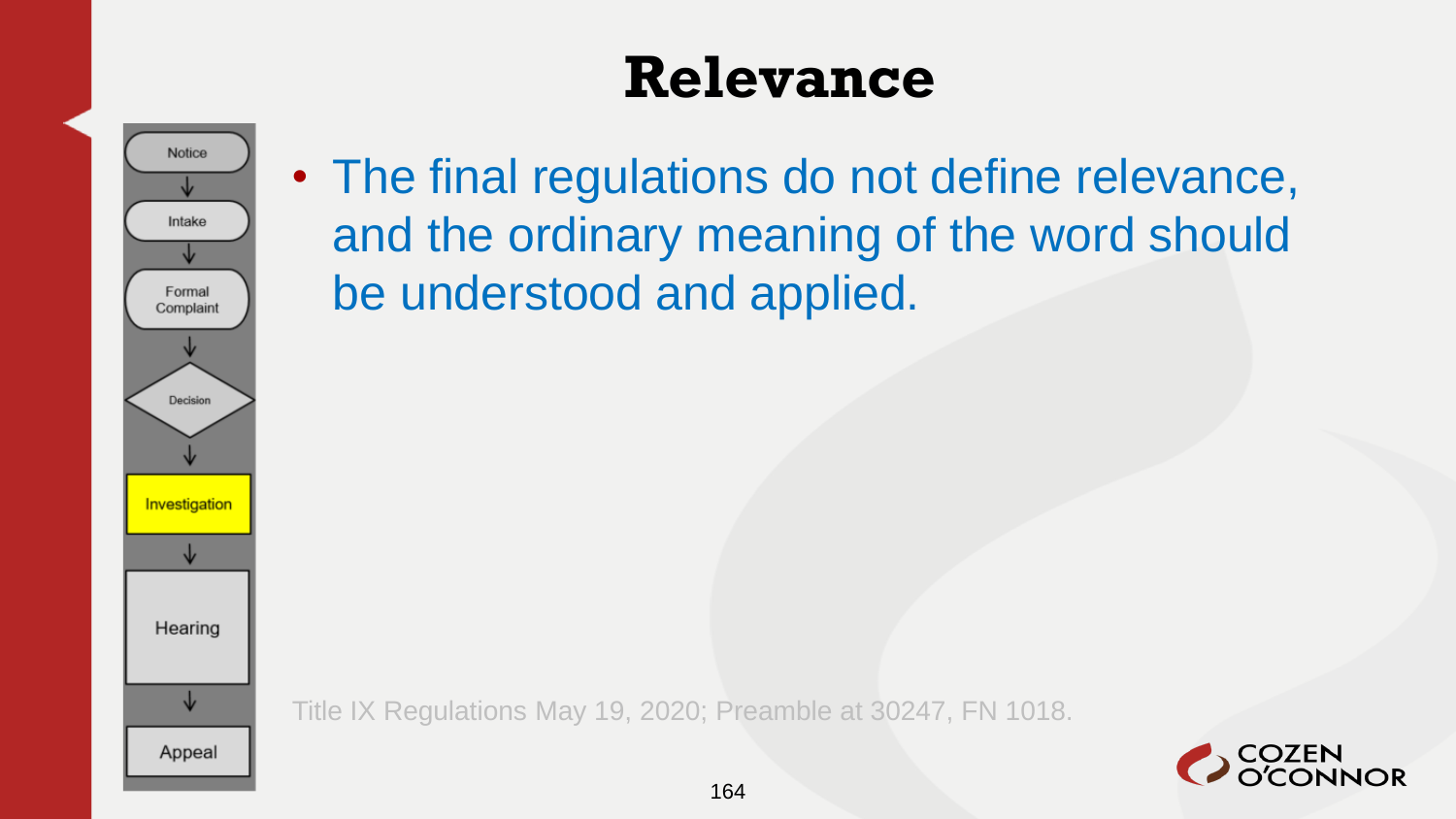### **Relevance**



- "While the proposed rules do not speak to
	- admissibility of hearsay,
	- prior bad acts,
	- character evidence,
	- polygraph (lie detector) results,
	- standards for authentication of evidence,
	- or similar issues concerning evidence,
- the final regulations require recipients to **gather and evaluate relevant evidence**, with the understanding that . . .

Title IX Regulations May 19, 2020; Preamble at 30247, footnotes omitted.

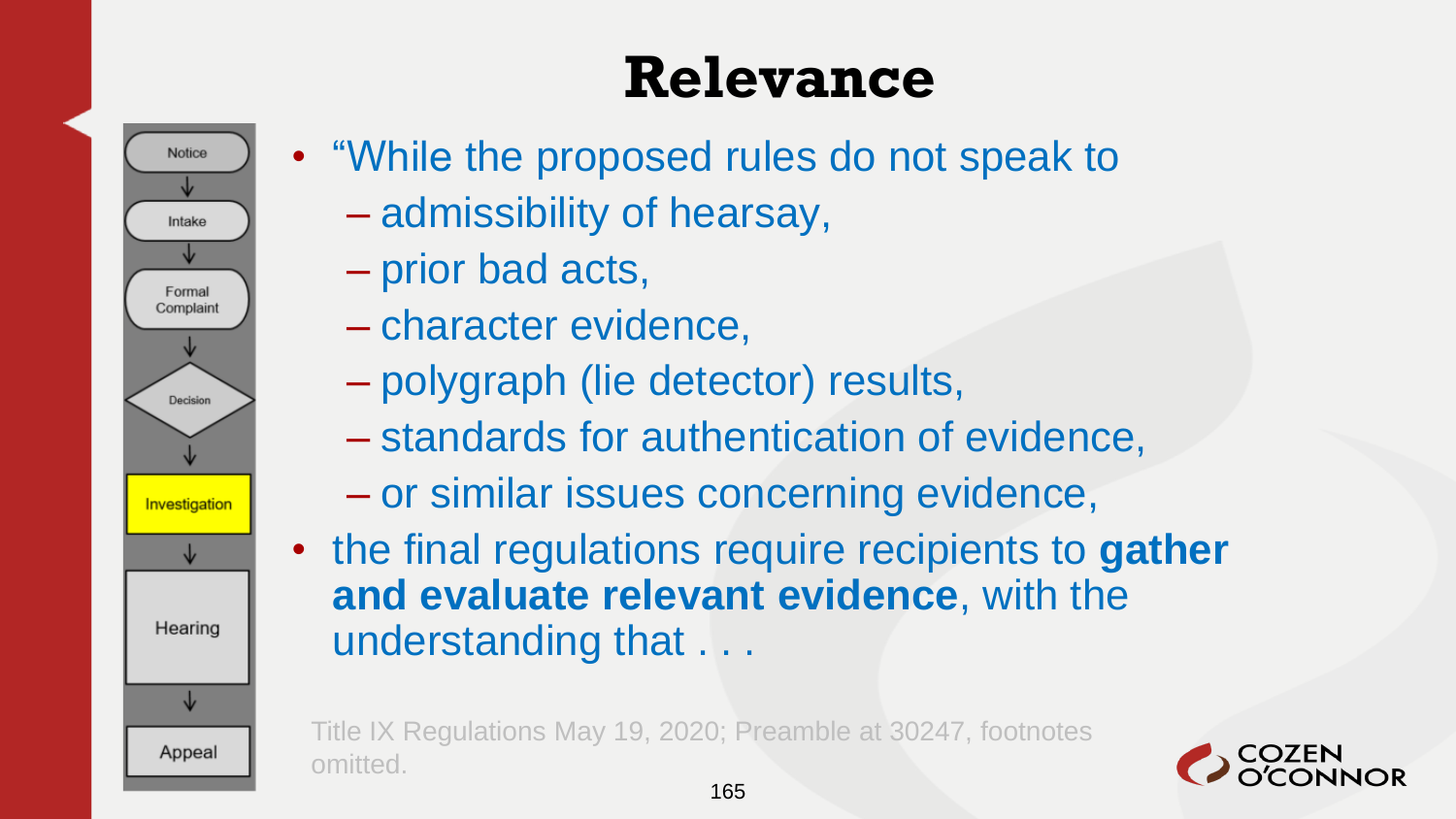#### **Relevance**



- this includes **both inculpatory and exculpatory evidence**, and
- the final regulations deem questions and evidence about a complainant's prior sexual behavior to be **irrelevant** with two exceptions, and
- preclude use of any information protected by a **legally recognized privilege** (e.g., attorney-client)."

Title IX Regulations May 19, 2020; Preamble at 30247, footnotes omitted.

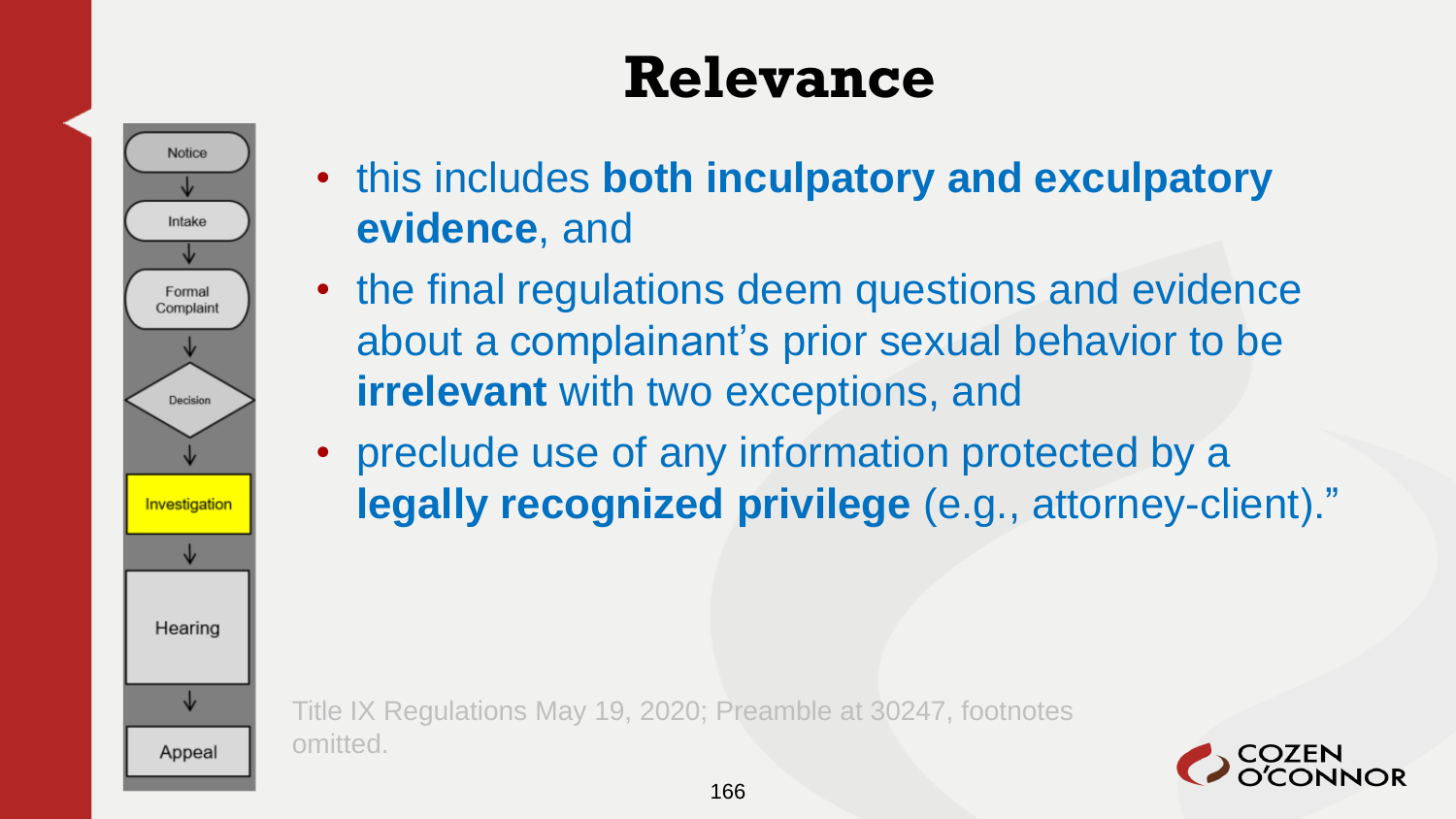#### **BREAKOUT 7: EVIDENCE GATHERING**

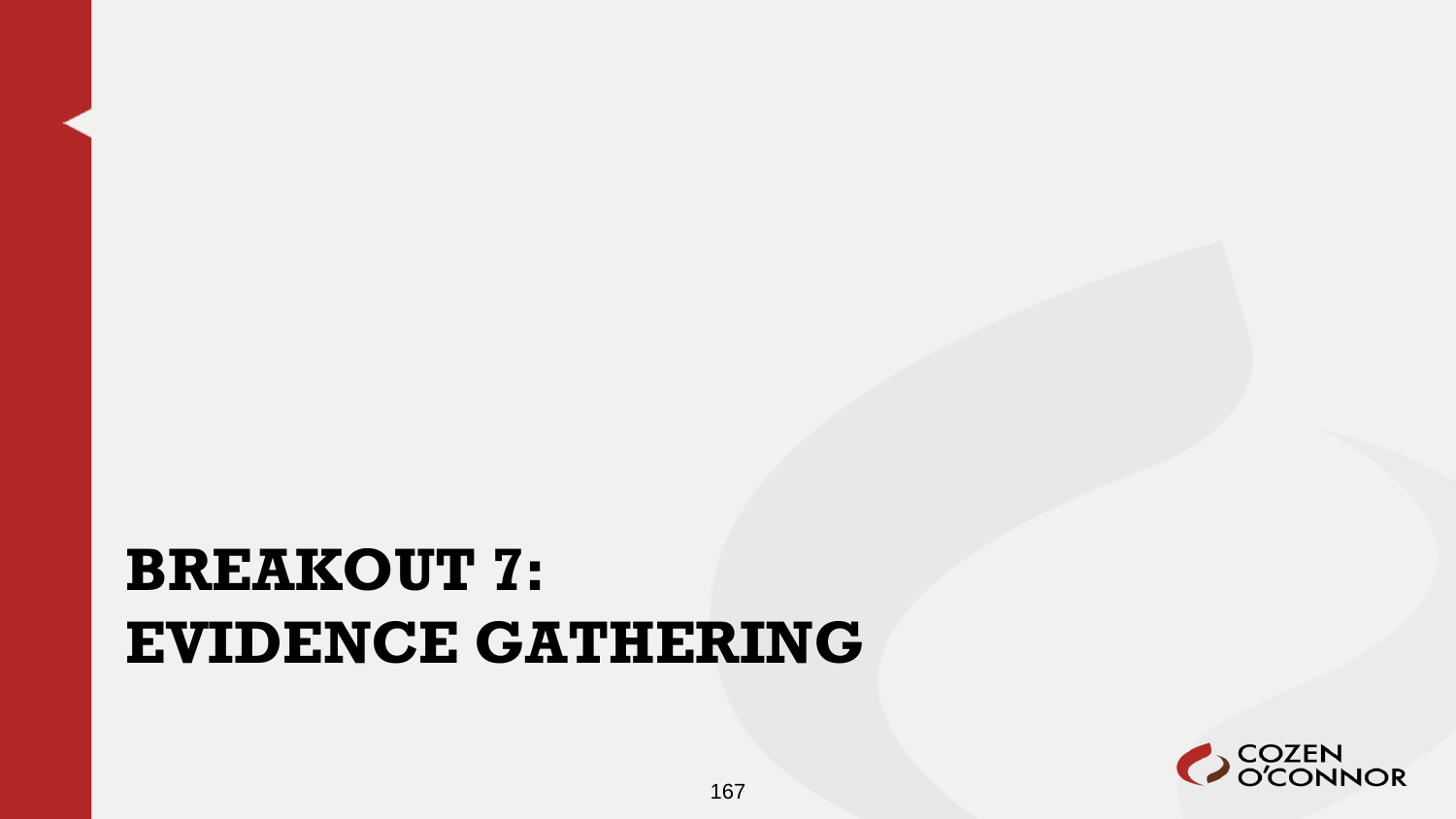# **Prior Sexual History**



- Questions and evidence about the complainant's sexual predisposition or **prior sexual behavior**  are not relevant, unless such questions and evidence about the complainant's prior sexual behavior are offered:
	- To prove that someone other than the respondent committed the conduct alleged by the complainant, or
	- To prove consent, if the questions and evidence concern specific incidents of the complainant's prior sexual behavior with respect to the respondent.

Title IX Regulations May 19, 2020; §§ 106.45(b)(1)(iii) and 106.45(b)(6) 85 F.F.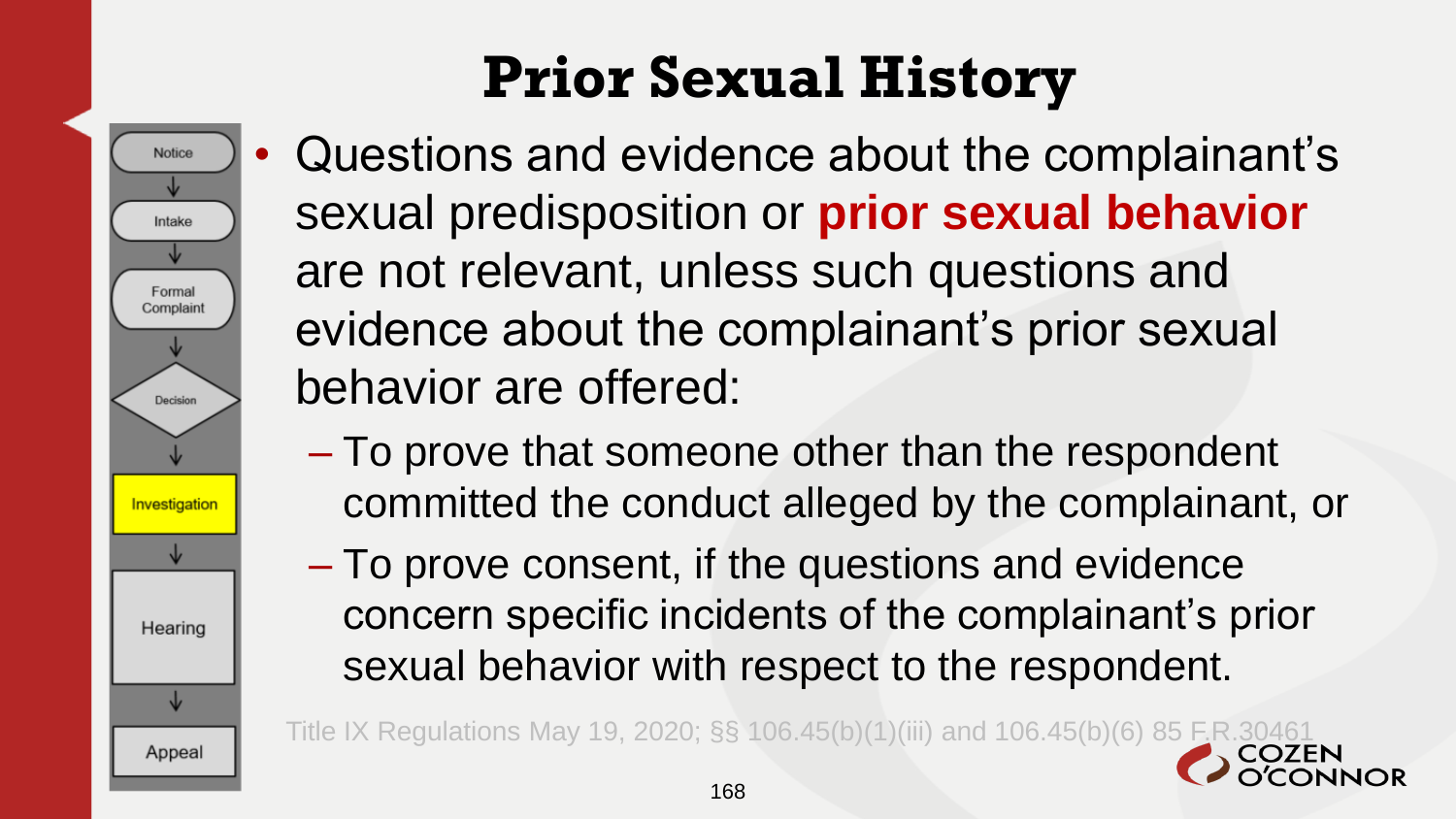# **Prior Sexual History**



**Notice** 

Intake

Formal Complaint

Decision

Investigation

Hearing

Appeal

– The Department reiterates that the rape shield language in this provision does not pertain to the sexual predisposition or sexual behavior of respondents, so **evidence of a pattern of inappropriate behavior by an alleged harasser**  must be judged for relevance as any other evidence must be.

Title IX Regulations May 19, 2020; §§ 106.45(b)(1)(iii) and 106.45(b)(6); Preamble 85 F.R.30353

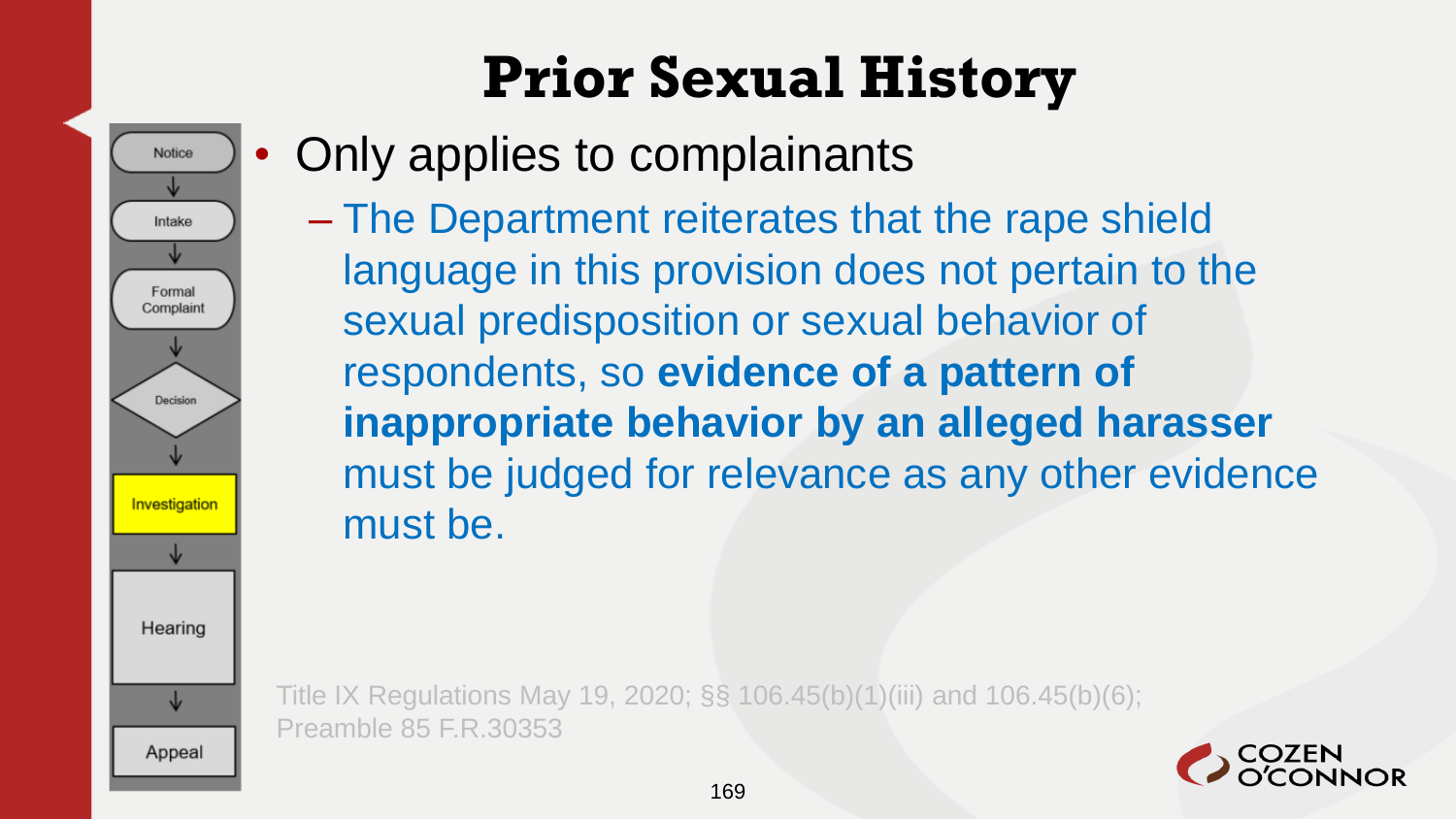# **Prior Sexual History: Motive**

**Notice** 

Intake

Formal Complaint

Decision

Investigatio

Hearing

Appeal

- The Department disagrees that the rape shield language is too broad. Scenarios described by commenters, where a respondent might wish to prove the complainant had a motive to fabricate or conceal a sexual interaction, do not require admission or consideration of the complainant's sexual behavior.
- Respondents in that scenario could probe a complainant's motive by, for example, inquiring whether a complainant had a dating or romantic relationship with a person other than the respondent, without delving into a complainant's sexual behavior; sexual behavior evidence would remain irrelevant in such circumstances.

Title IX Regulations May 19, 2020; §§ 106.45(b)(1)(iii) and 106.45(b)(6); Preamble at 30351.

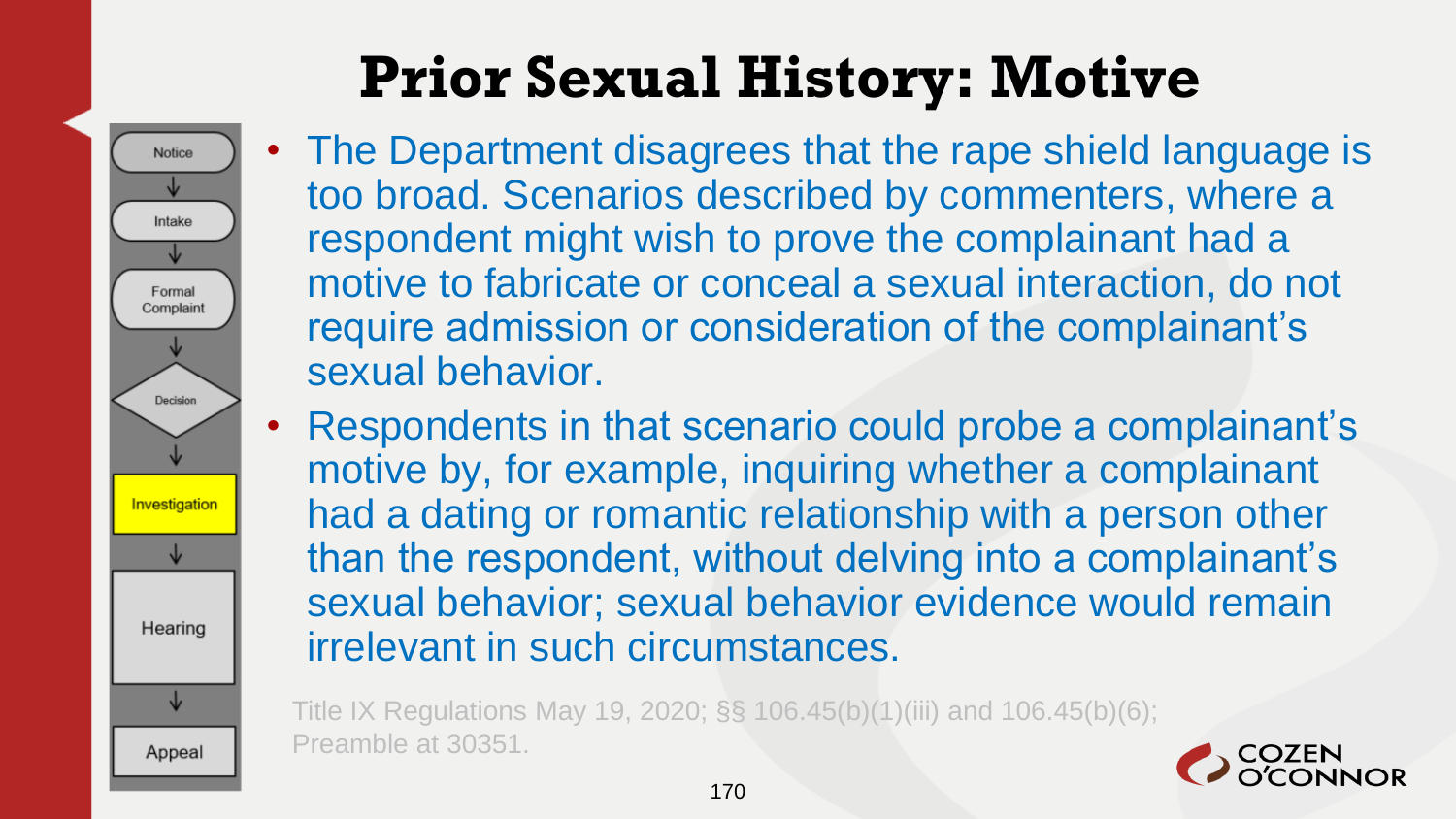#### **Prior or Subsequent Misconduct**

- The regulations do not prohibit the use of prior or subsequent misconduct
	- "Evidence of a pattern of inappropriate behavior by an alleged harasser" permitted if relevant
- Schools will need to determine if such conduct is:
	- Relevant
	- May be used in determining responsibility
	- May be used in sanctioning
- If so, will need to set criteria for consideration

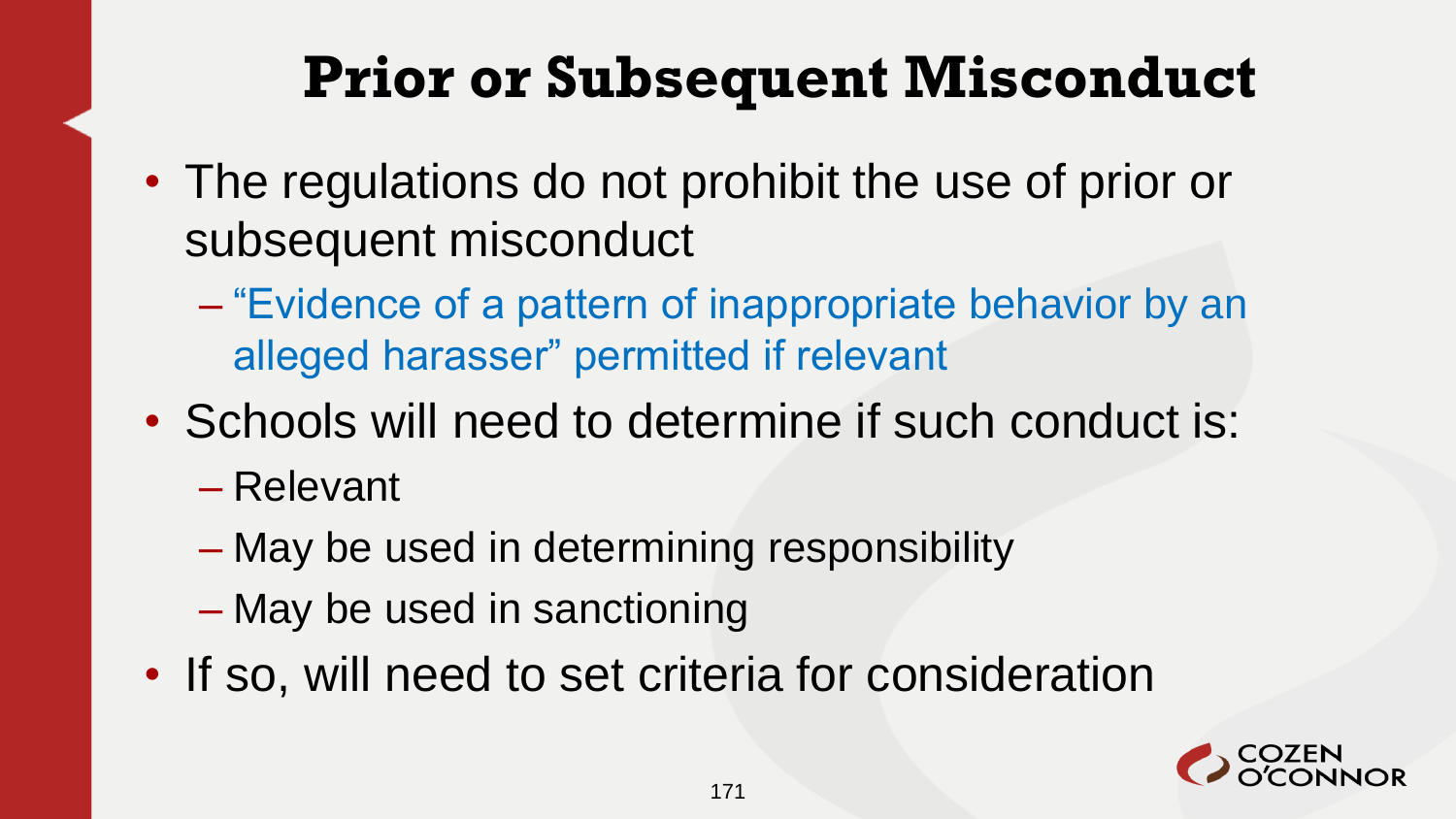#### **Practical Considerations**

- Prior or subsequent misconduct may be relevant to demonstrate:
	- Intent/knowledge/state of mind
	- Motive
	- Opportunity
	- Lack of mistake
	- Pattern
	- Identity
	- Information that is inextricably interwoven with the facts
- Consider prejudicial vs. probative value

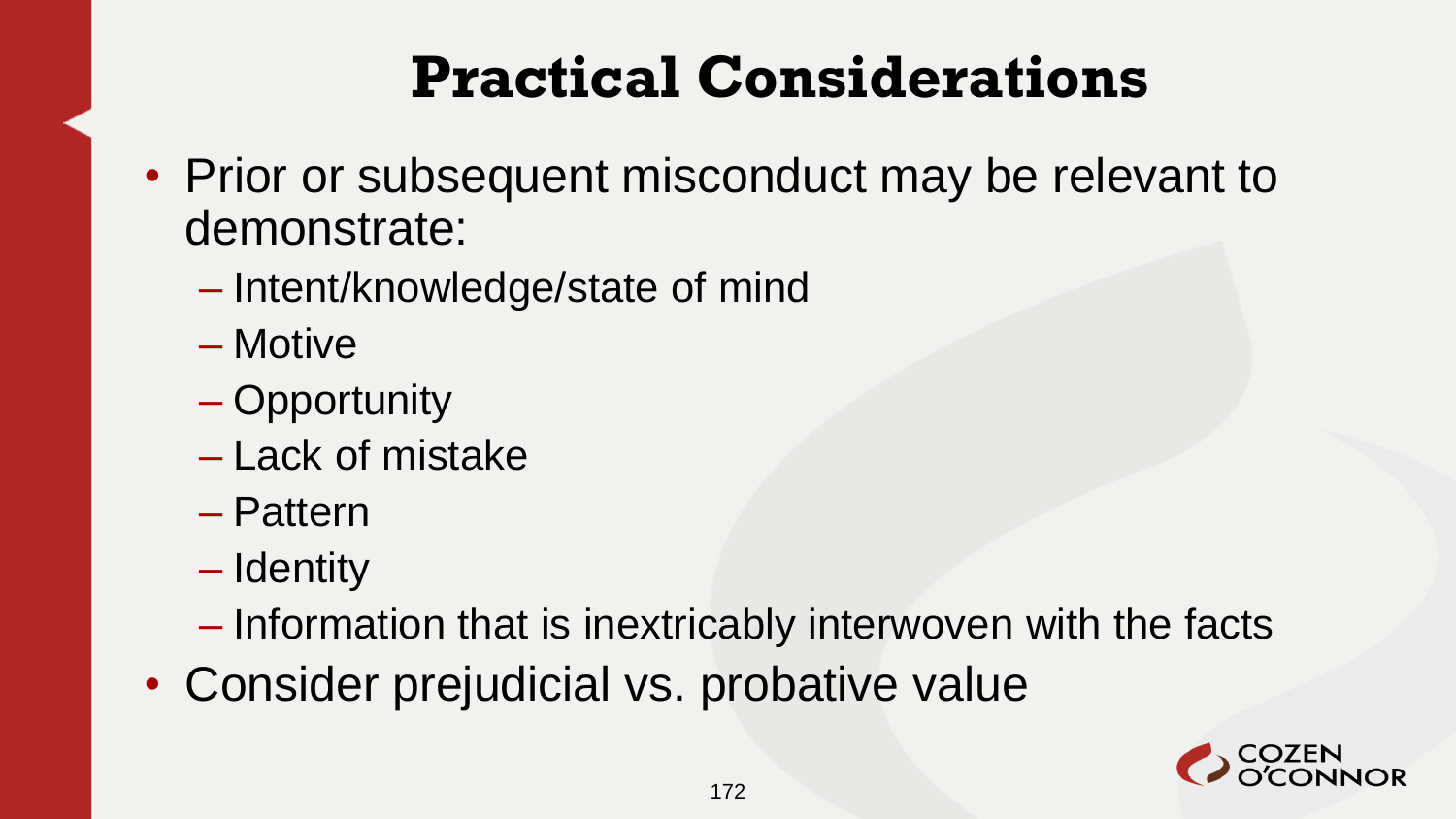# **Flexibility to Adopt Rules**



- "Within these evidentiary parameters **recipients retain the flexibility to adopt rules that govern how the recipient's investigator** and decision-maker evaluate evidence and conduct the grievance process (so long as such rules apply equally to both parties).
- **Relevance is the standard that these final regulations require**, and any evidentiary rules that a recipient chooses must respect this standard of relevance.
- For example, a recipient **may not adopt a rule excluding relevant evidence** because such relevant evidence may be **unduly prejudicial, concern prior bad acts, or constitute character evidence**."

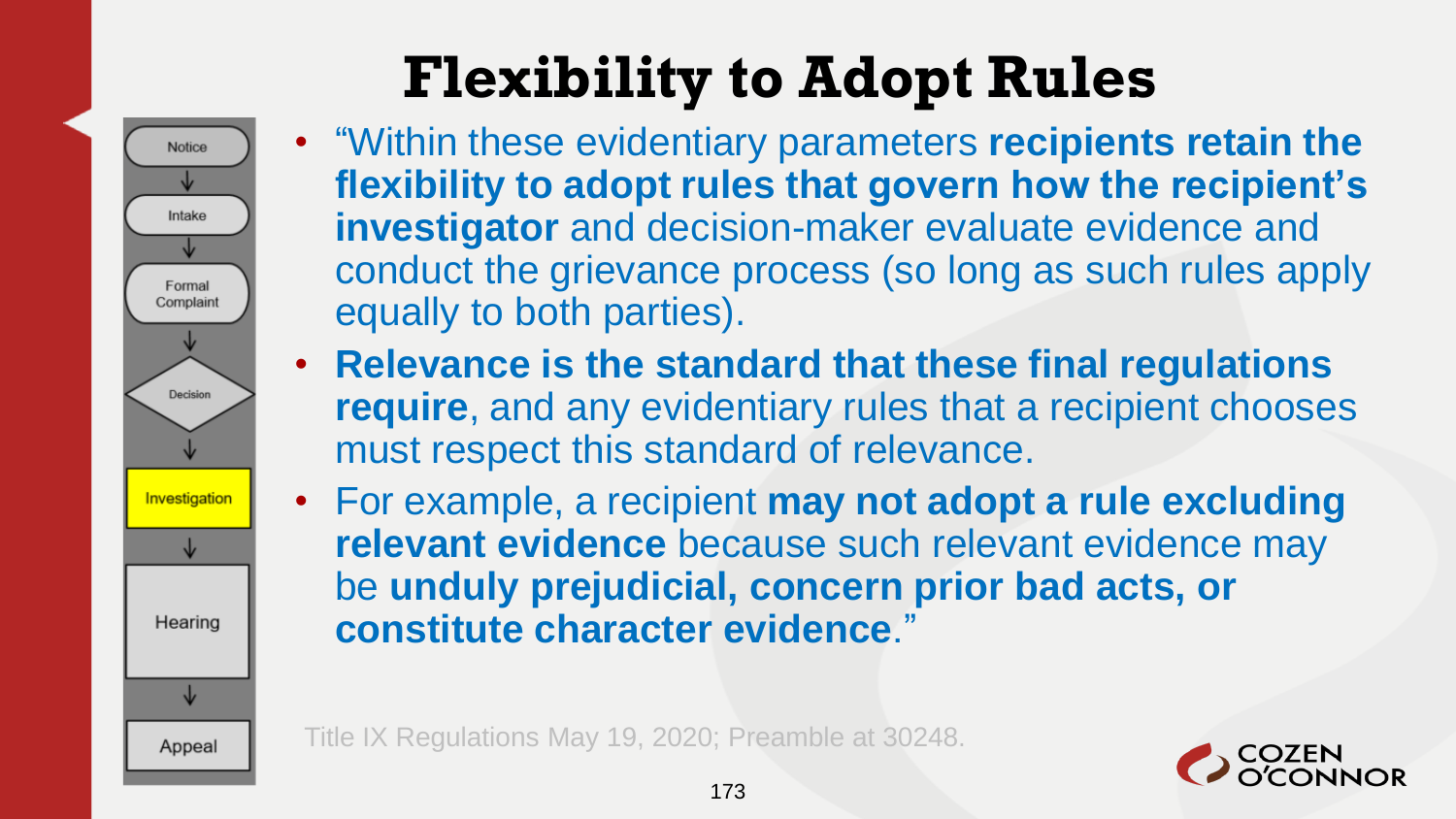#### **Evidentiary Rules Must Consider**



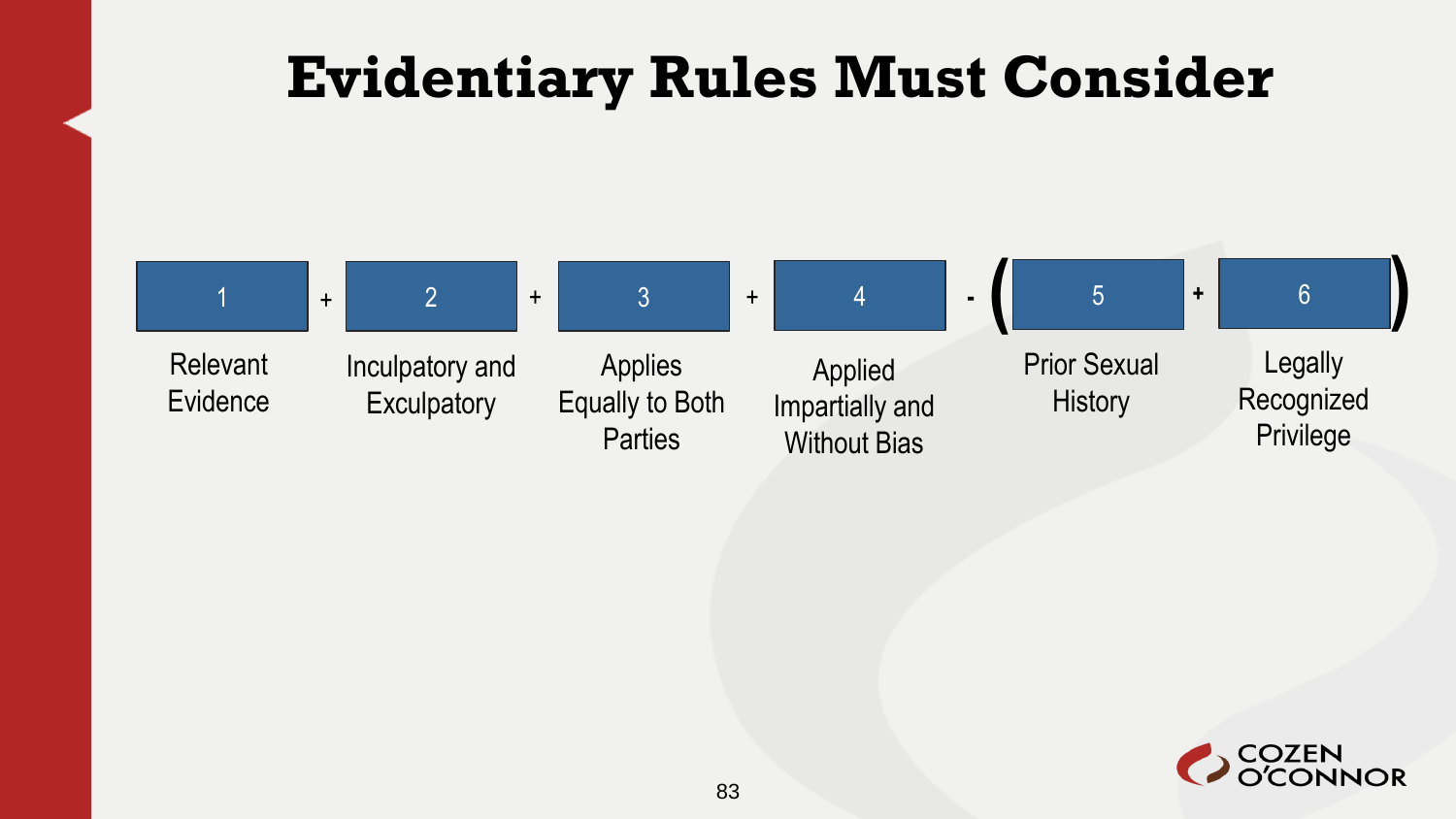#### **BREAKOUT 8: EVIDENCE GATHERING**

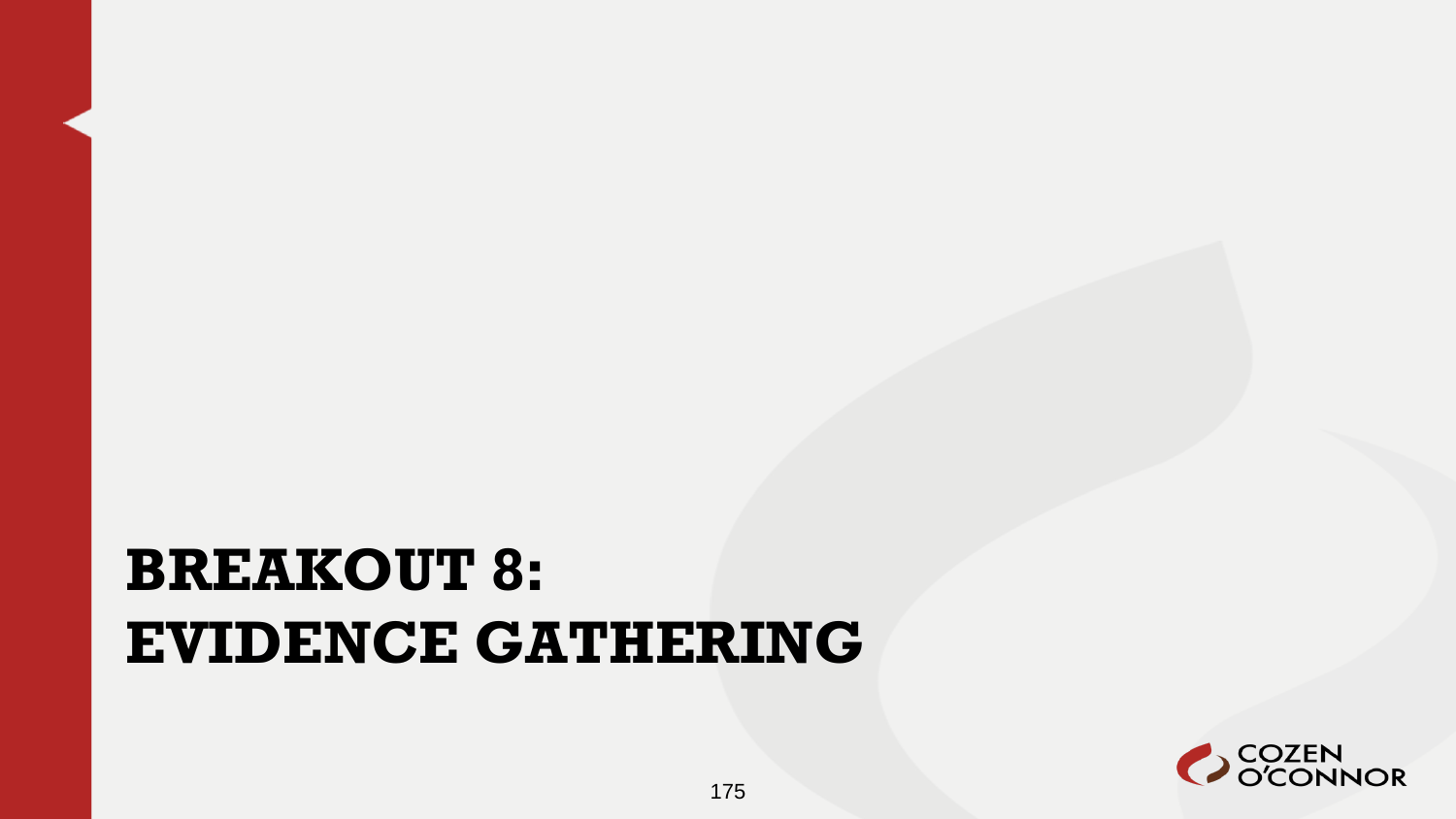#### **EVIDENCE REVIEW**

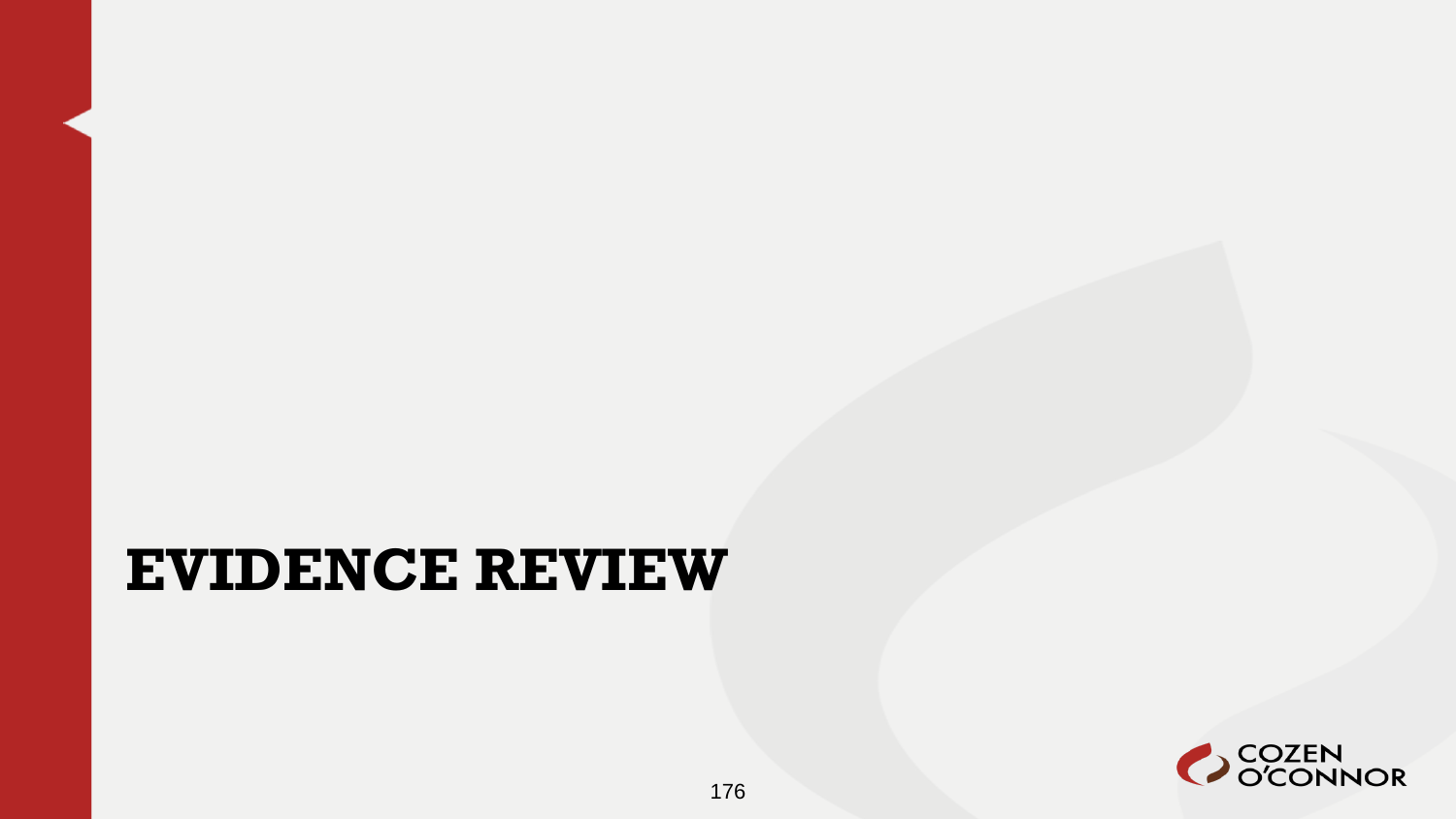### **Evidence Review**



• "Provide both parties an **equal opportunity to inspect and review any evidence** obtained as part of the investigation that is **directly related to the allegations** raised in a formal complaint so that each party can meaningfully respond to the evidence prior to conclusion of the investigation."

Title IX Regulations May 19, 2020; §§ 106.45(b)(5)(vi). 85 F.R.30411

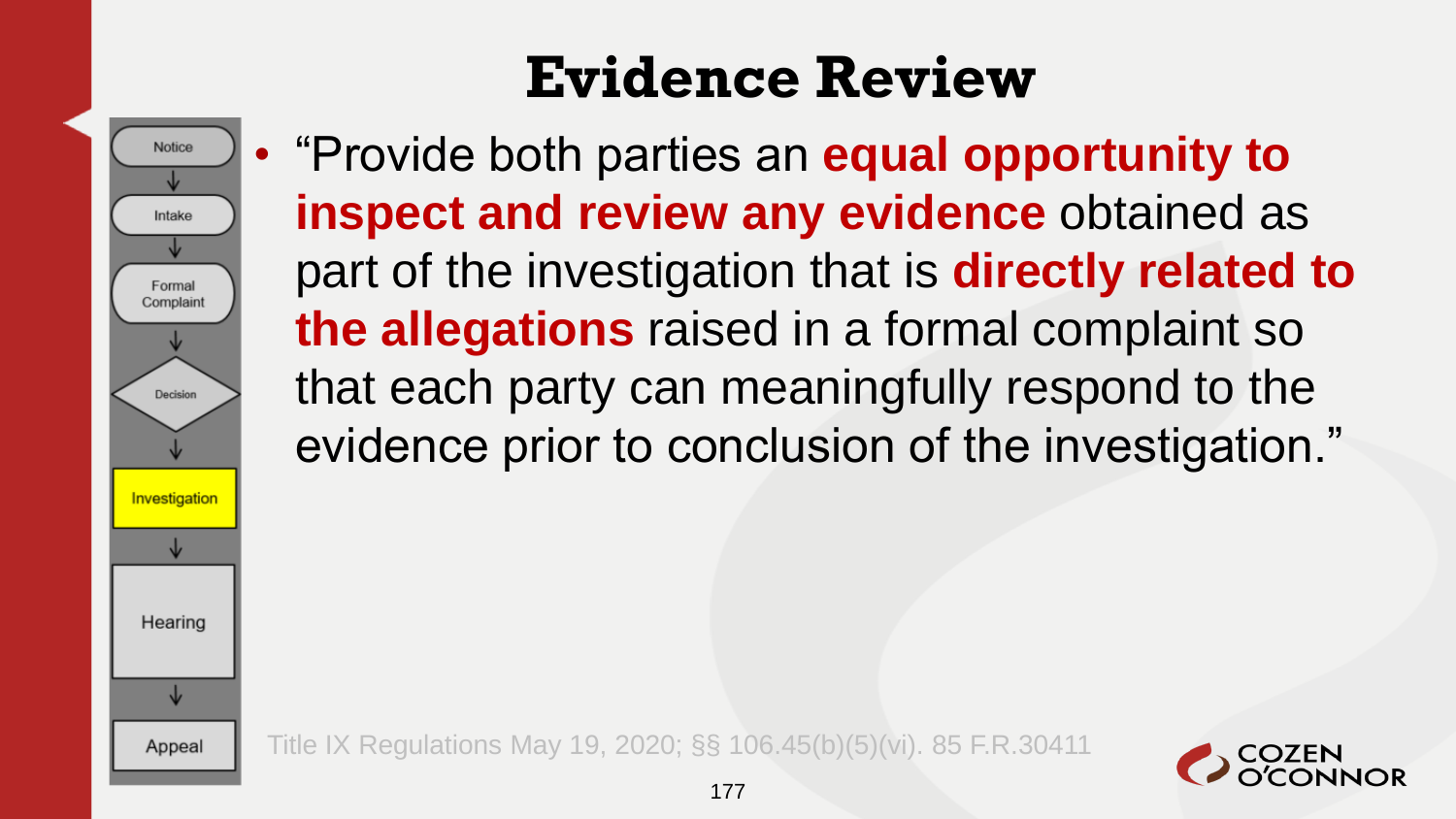

### **Evidence Review**

• "Recipient must send to each party and the party's advisor, if any, **the evidence subject to inspection and review** in an electronic format or a hard copy, and the parties must have at least **10 days to submit a written response**, which the investigator will consider prior to completion of the investigative report."

Title IX Regulations May 19, 2020; §§ 106.45(b)(5)(vi) 85 F.R.30576

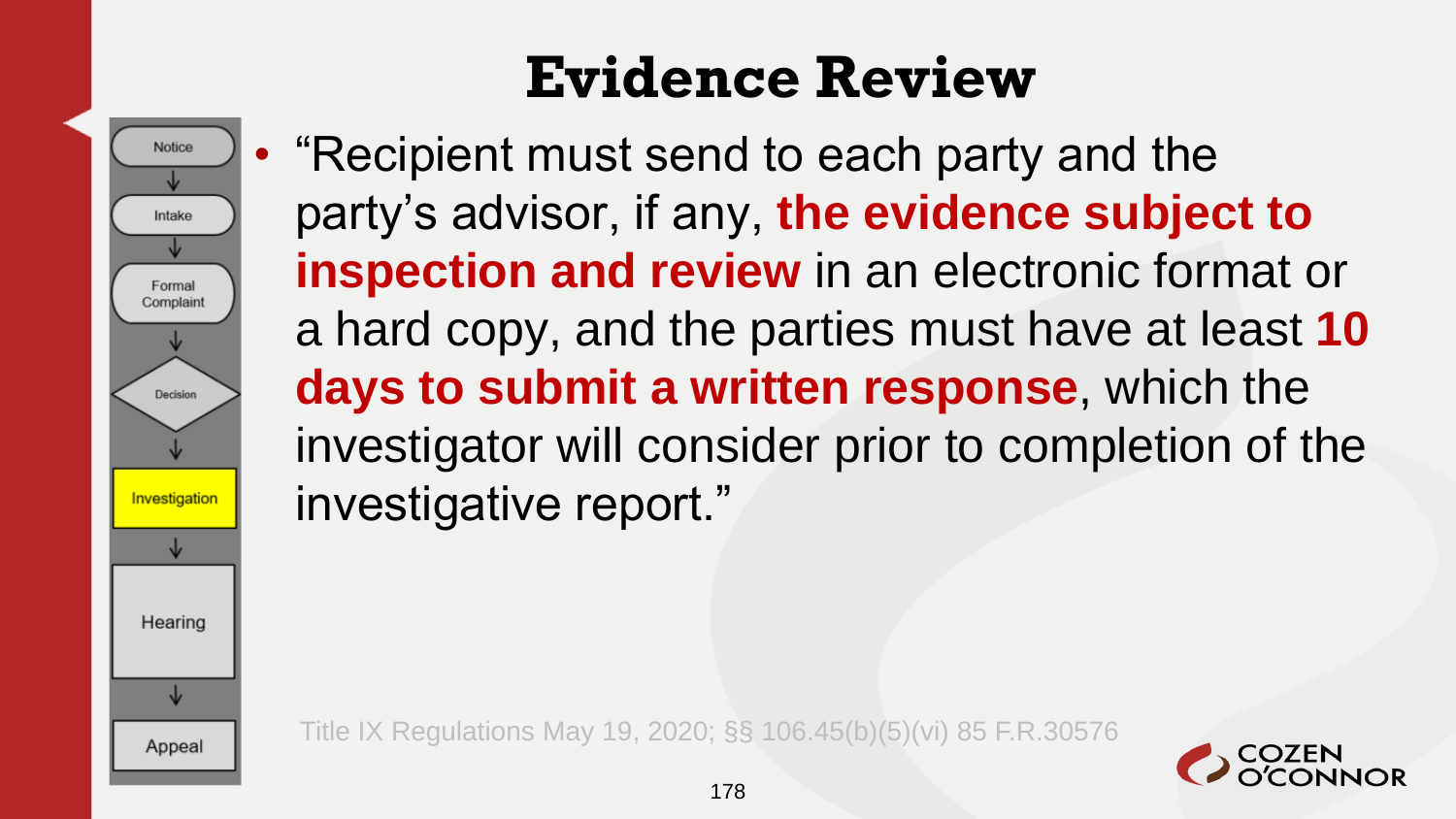### **Evidence Review**



• Allowing parties the opportunity to inspect this broader universe of evidence will further each party's own interests by identifying evidence either overlooked by the investigator or erroneously deemed relevant or irrelevant.

Title IX Regulations May 19, 2020; Preamble 85 F.R.30303

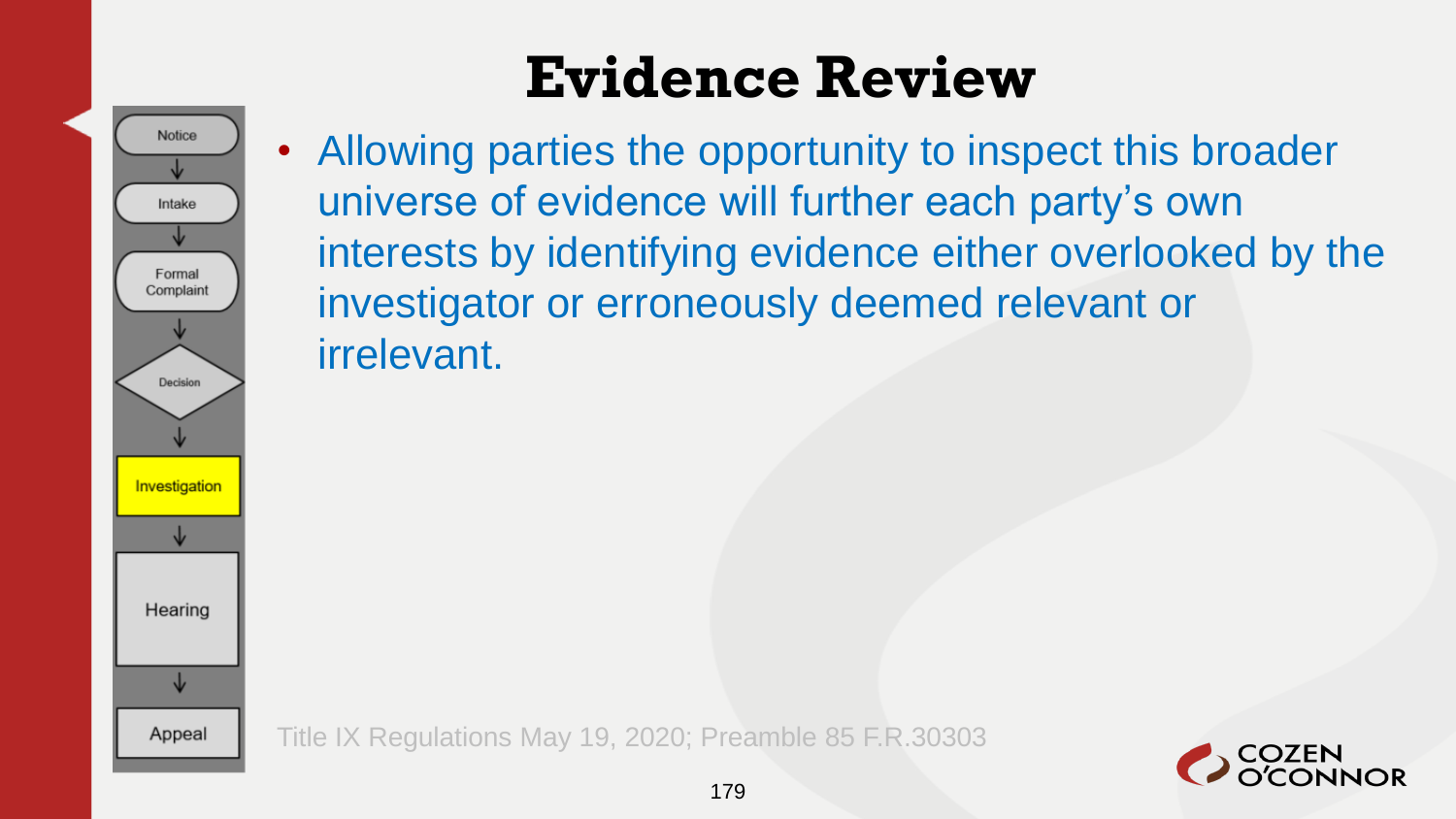#### **Evidentiary Levels for Inclusion**

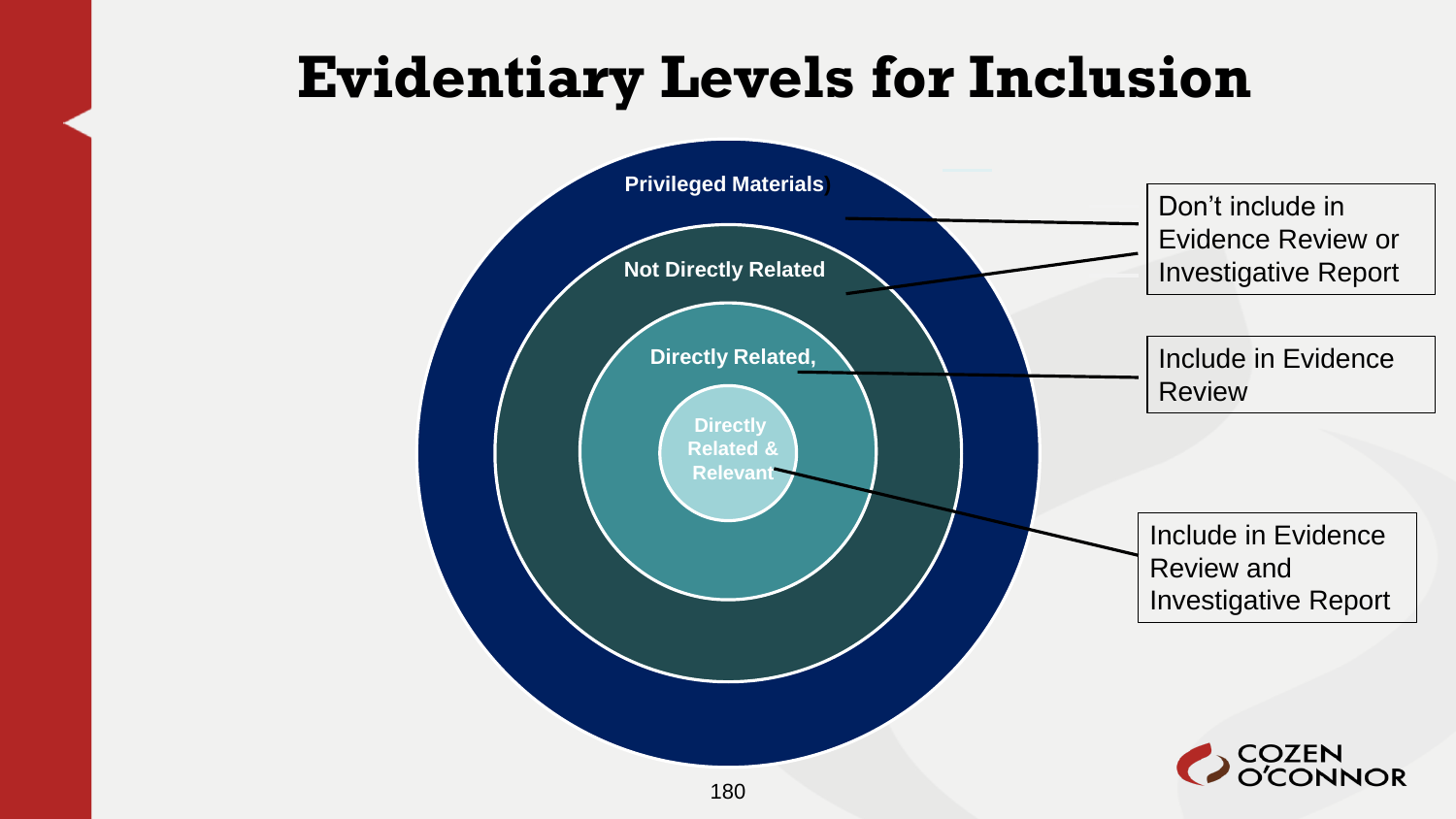

- Not defined in the regulations or the Preamble
	- The Department declines to define certain terms such as "evidence directly related to the allegations," as these terms should be interpreted using their plain and ordinary meaning.
- "Directly related" aligns with the requirements in FERPA
	- The Department previously noted that the "directly related to" requirement in § 106.45(b)(vi) aligns with FERPA.
	- For example, the regulations implementing FERPA define education records as records that are "directly related to a student" pursuant to § 99.3.
- Left to the discretion of the school
	- [T]he school has some discretion to determine what evidence is directly related to the allegations in a formal complaint.

Title IX Regulations May 19, 2020; Preamble at 30304, 30428.

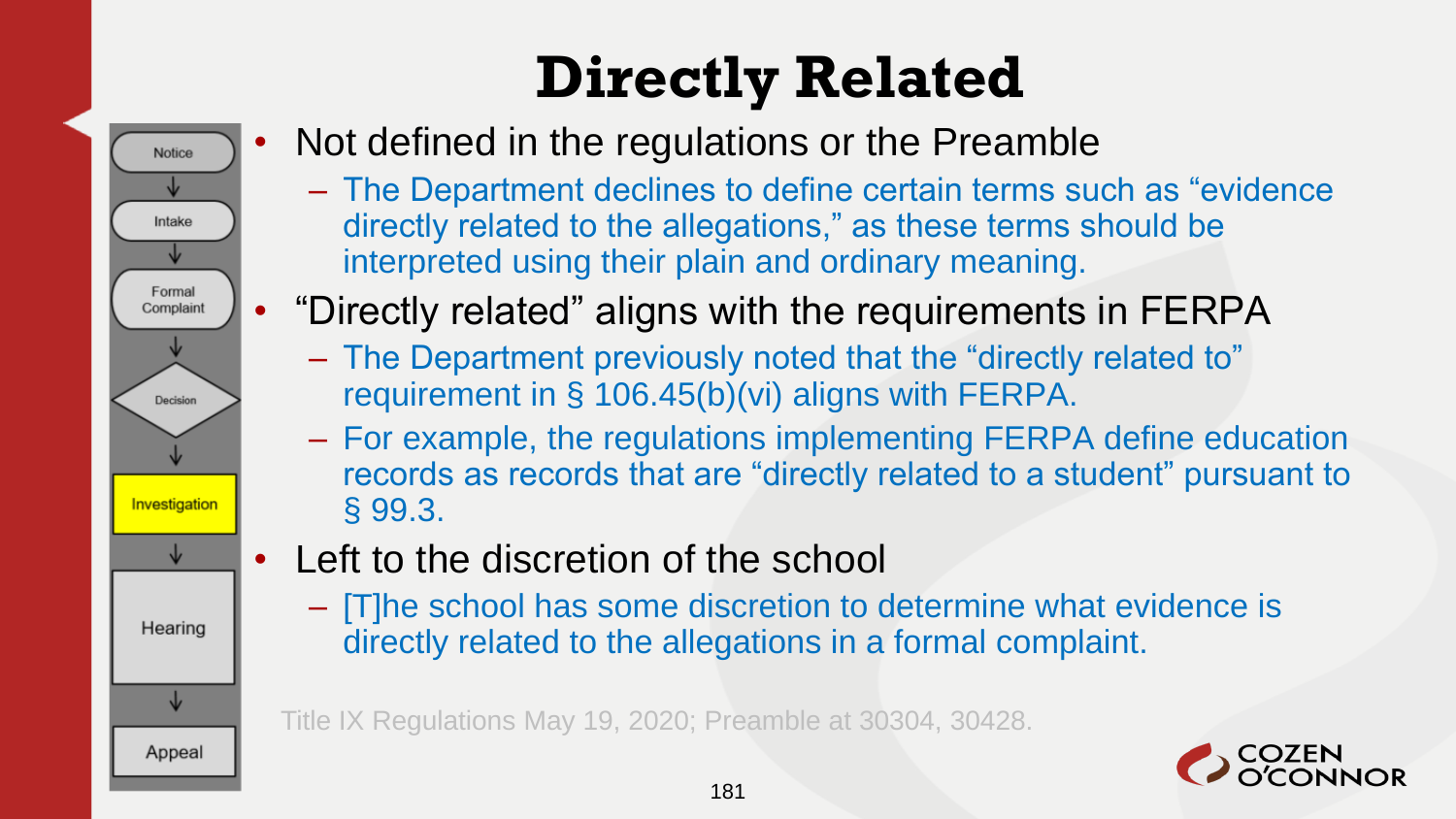Notice Intake Formal Complaint Decision Investigation Hearing ↓ Appeal

• [T]he universe of that exchanged evidence should include all evidence (inculpatory and exculpatory) that relates to the allegations under investigation, without the investigator having screened out evidence related to the allegations that the investigator does not believe is relevant.

Title IX Regulations May 19, 2020 §106.45(b)(5)(vi); Preamble 85 F.R.30304

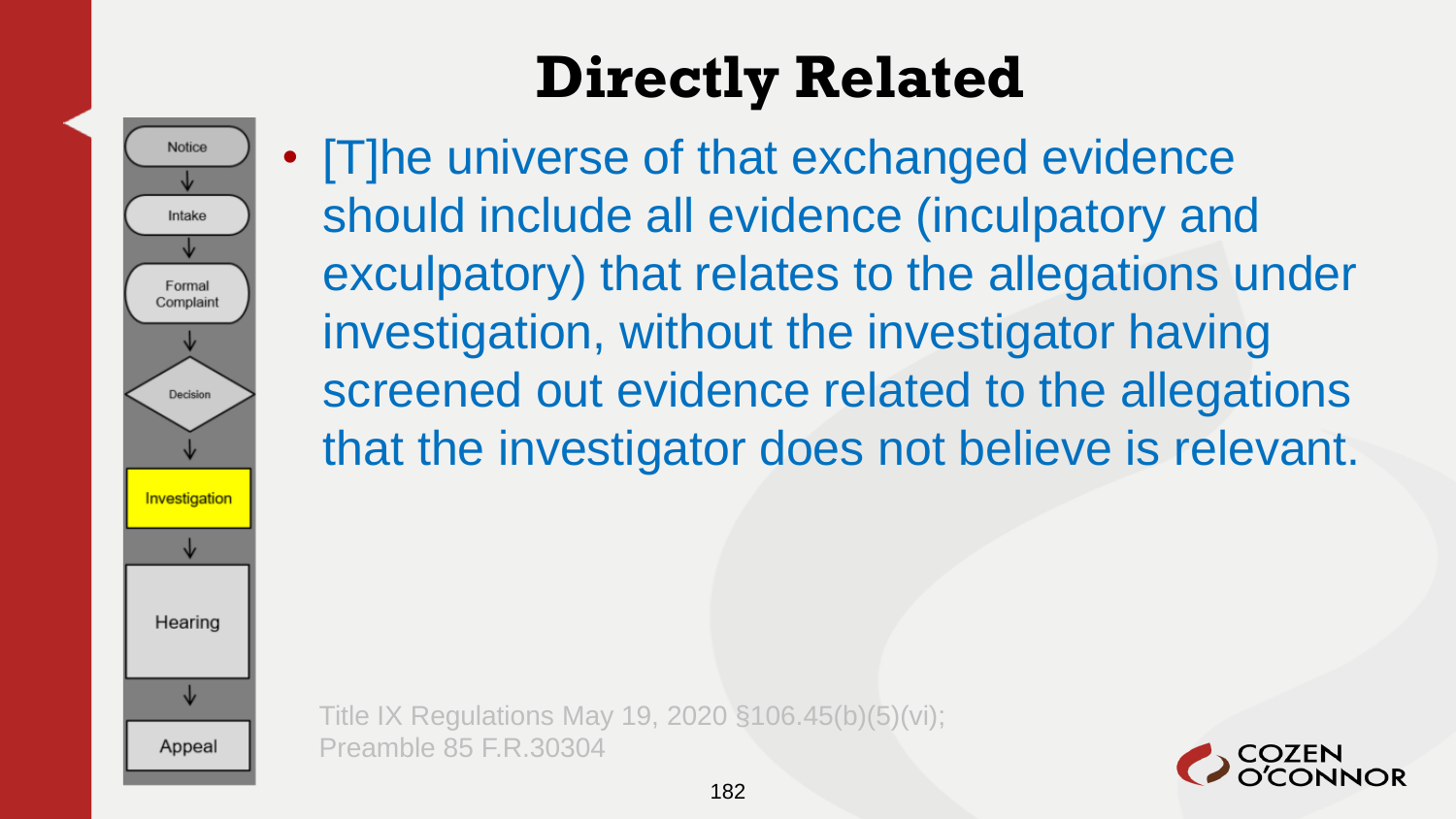# **Directly Related vs. Relevant**

Notice

Intake

Formal Complaint

Decision

Investigation

Hearing

↓

Appeal

- Evidence that is "directly related to the allegations" may encompass a broader universe of evidence than evidence that is "relevant."
- The Department does not believe that determinations about whether certain questions or evidence are relevant or directly related to the allegations at issue requires legal training and that such factual determinations reasonably can be made by layperson recipient officials impartially applying logic and common sense.

Title IX Regulations May 19, 2020; Preamble at 30304, 30321.

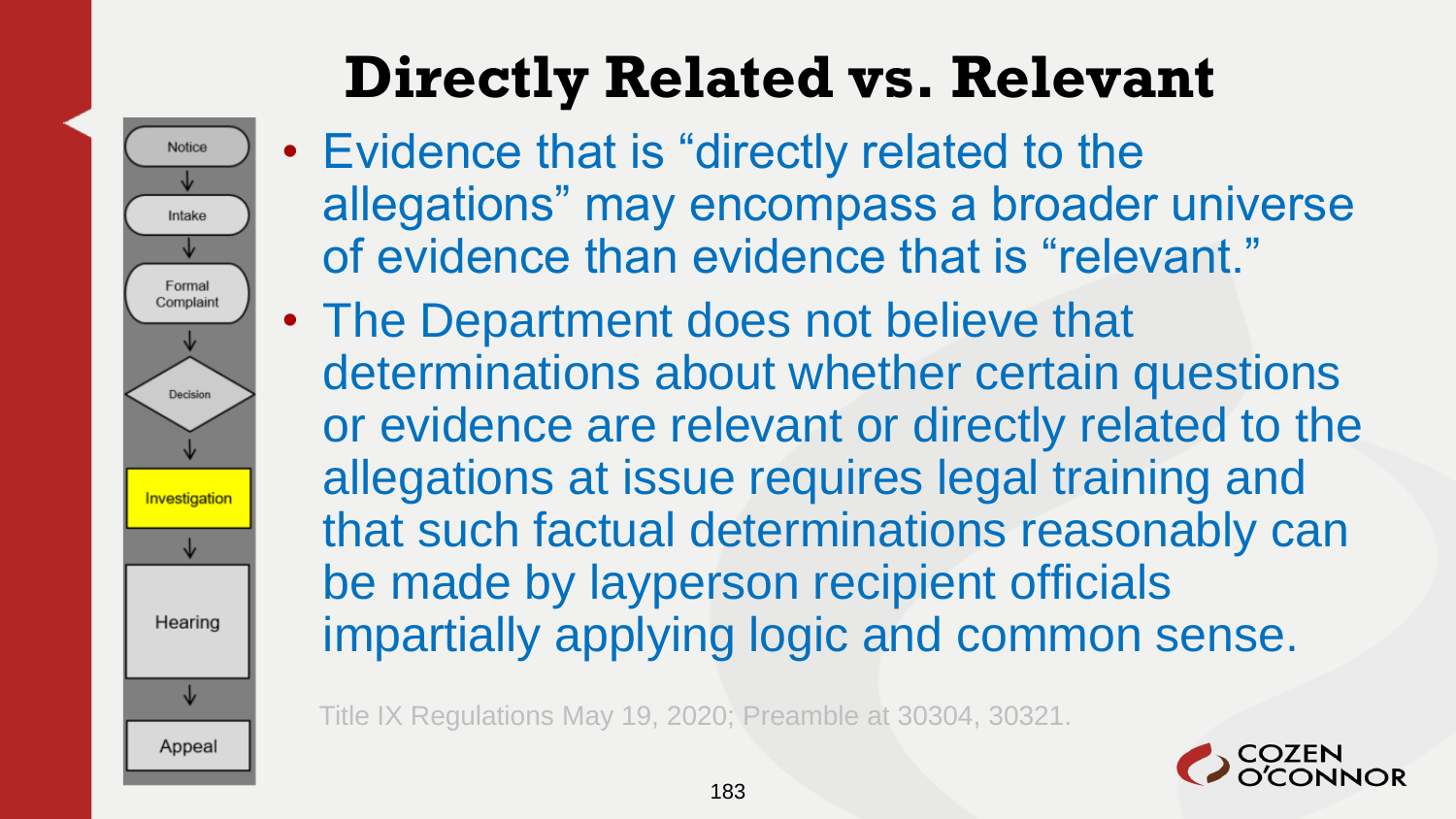- Redacting information within evidence (documents, interviews, medical records, etc.)
	- May be redacted if:
		- Not directly related to the allegations
		- Privileged, or

Notice

Intake

Formal Complaint

Decision

Investigation

Hearing

↓

Appeal

- Obtained without proper consent
- A recipient may permit or require the investigator to redact information … such as information protected by a legally recognized privilege … contained within documents … that are directly related to the allegations, before sending the evidence to the parties for inspection and review.

Title IX Regulations May 19, 2020; Preamble 85 F.R.30304

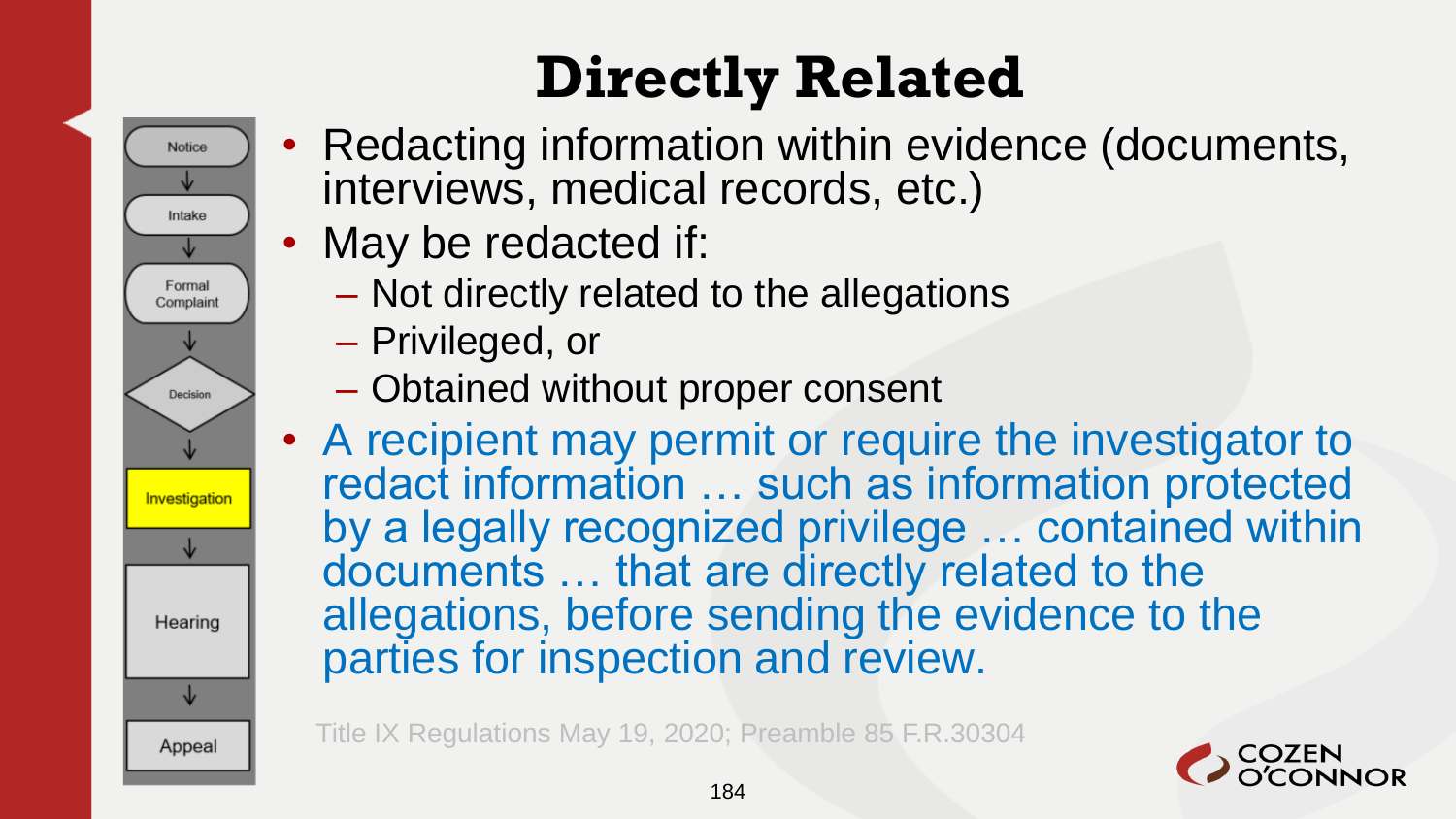

• Imposing restrictions on dissemination or use

– Recipients may impose on the parties and party advisors restrictions or require a non-disclosure agreement not to disseminate or use any of the evidence for a purpose unrelated to the Title IX grievance process.

– As long as doing so does not violate the regulations or law.

Title IX Regulations May 19, 2020; Preamble 85 F.R.30304.

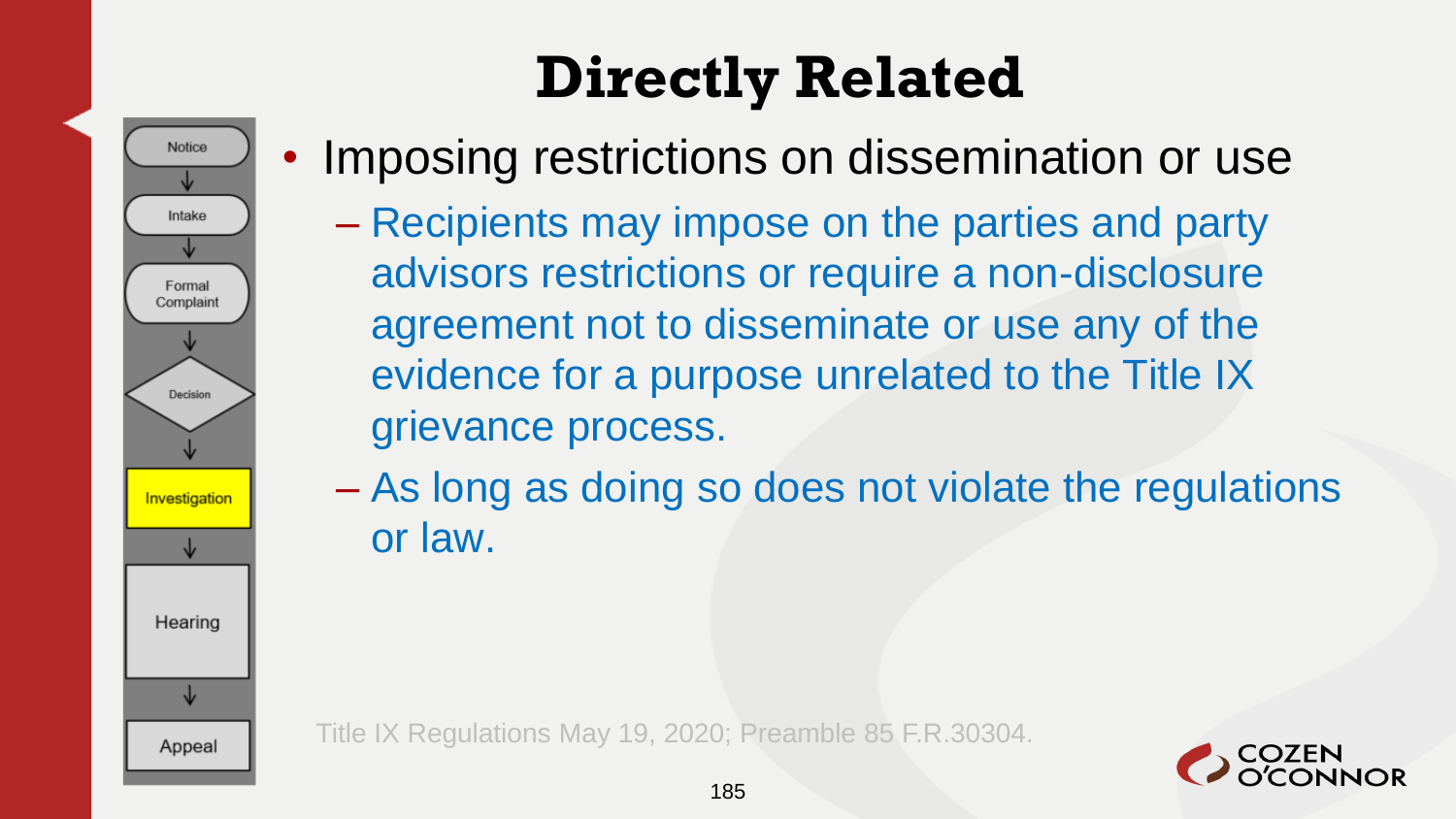

- Exception for evidence that is obtained illegally, such as a wiretap violation
	- If a recipient knows that a recording is unlawfully created under State law, then the recipient should not share a copy of such unlawful recording. The Department is not requiring a recipient to disseminate any evidence that was illegally or unlawfully obtained.

Title IX Regulations May 19, 2020; Preamble 85 F.R.30427.

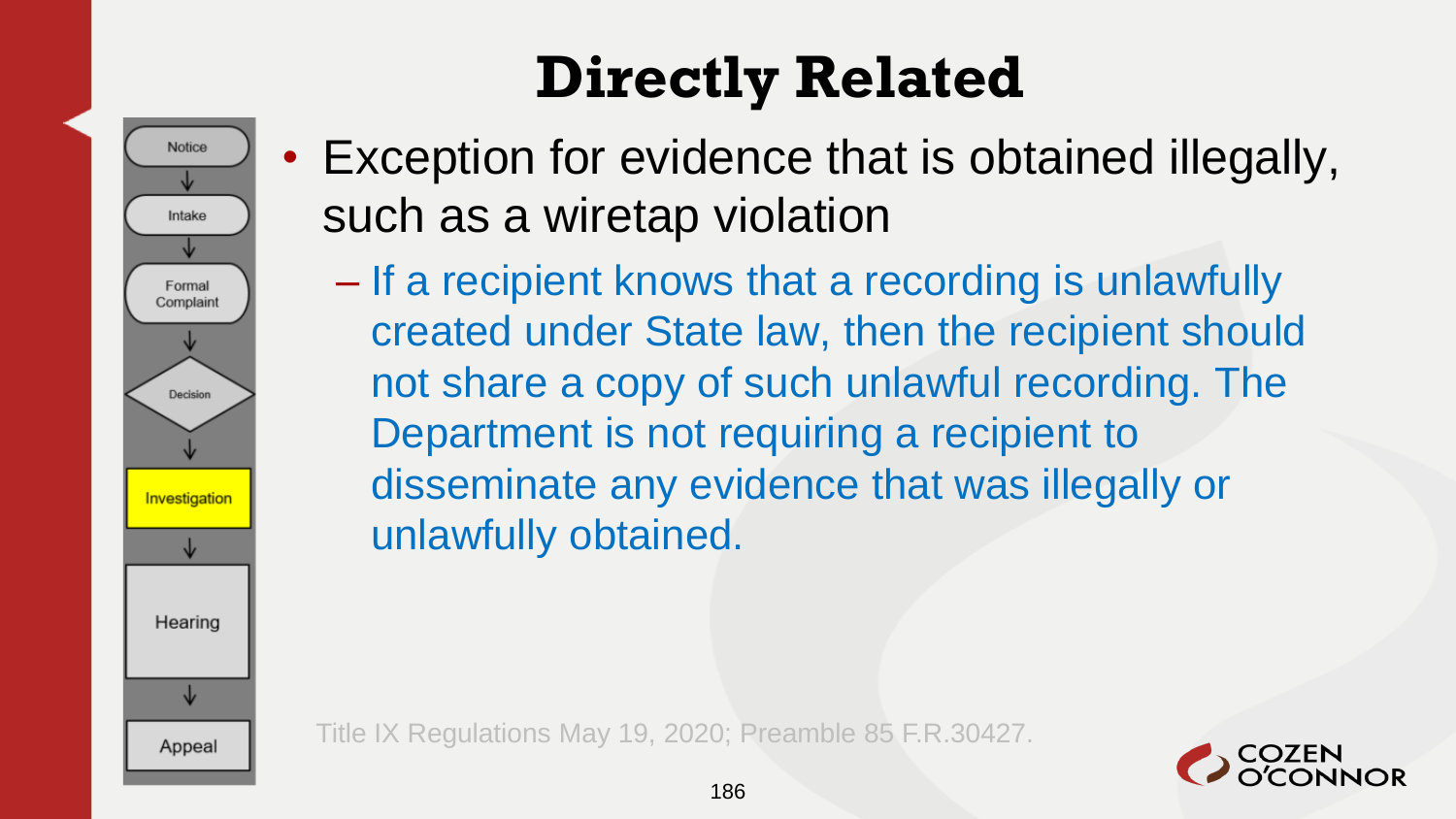# **Scope of Parties' Review**



- The parties may make corrections, provide appropriate context, and prepare their responses and defenses before a decision-maker reaches a determination regarding responsibility.
- If relevant evidence seems to be missing, a party can point that out to the investigator, and if it turns out that relevant evidence was destroyed by a party, the decision-maker can take that into account in assessing the credibility of parties, and the weight of evidence in the case.

Title IX Regulations May 19, 2020; Preamble 85 F.R.30305 & 30300

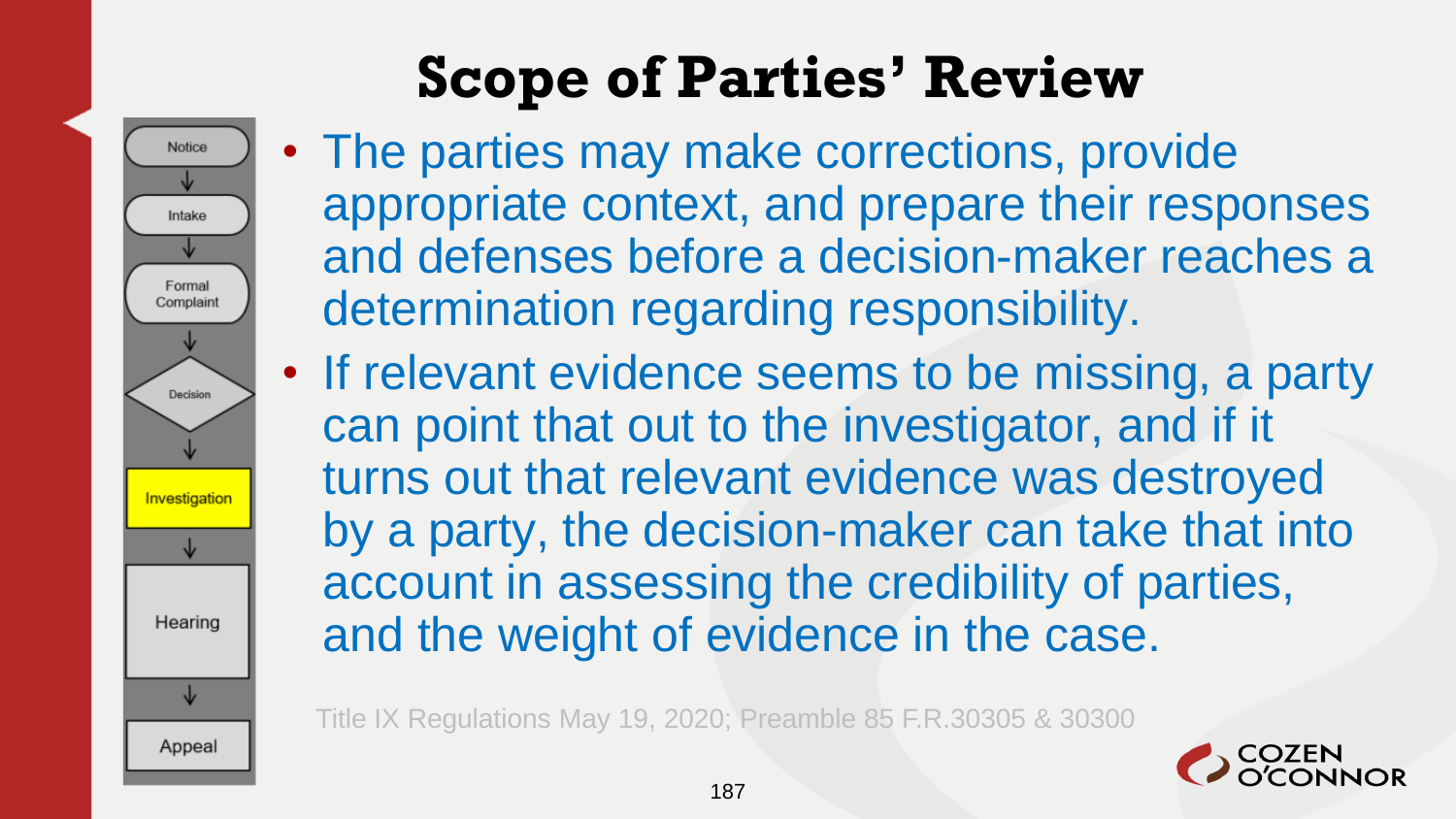#### **Recap of Evidentiary Levels for Inclusion**

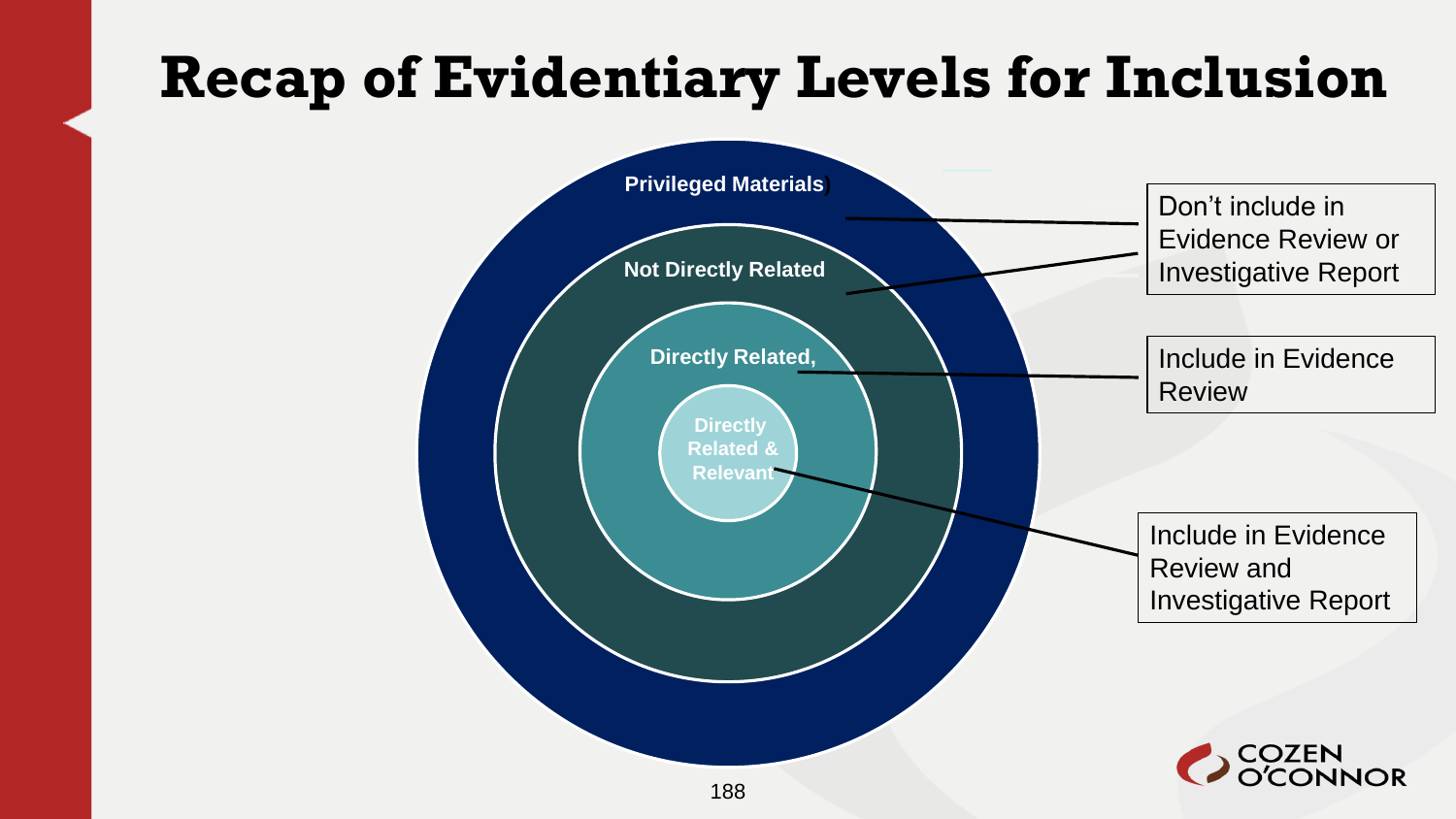#### **INVESTIGATIVE REPORT**

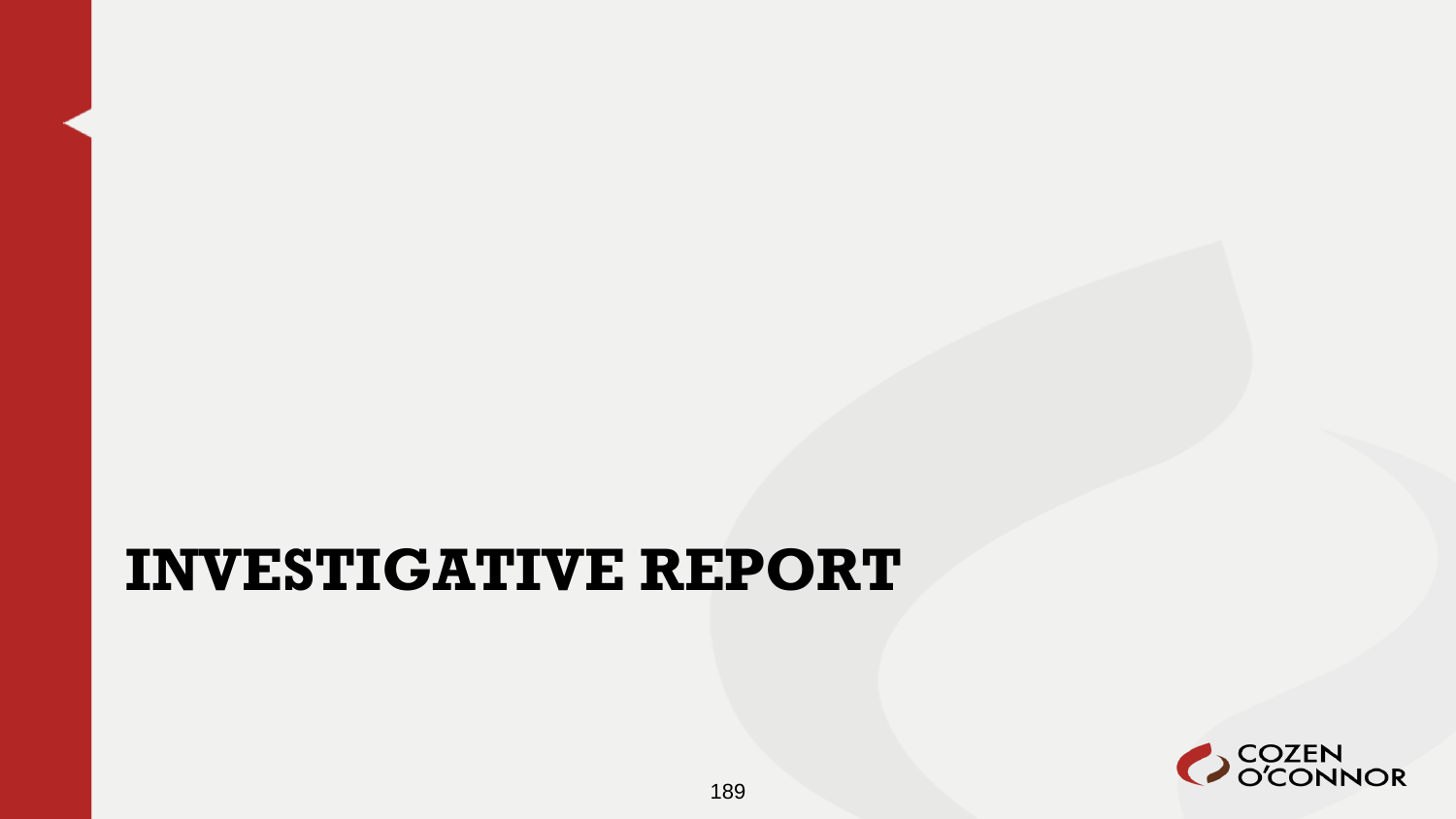• Create an **investigative report** that fairly summarizes relevant evidence and

**Notice** 

Intake

Formal Complaint

Decision

Investigatio

Hearing

↓

Appeal

- Send to each party and the party's advisor, if any, the investigative report in an electronic format or a hard copy, for their review and written response, **at least 10 days prior** to the determination of responsibility (hearing)
	- This opportunity allows the parties to "effectively provide context to the evidence included in the report" and to "advance their own interests for consideration by the decision-maker."

Title IX Regulations May 19, 2020; §§ 106.45(b)(5)(vii); Preamble 85 F.R.30254, 30307, 30309

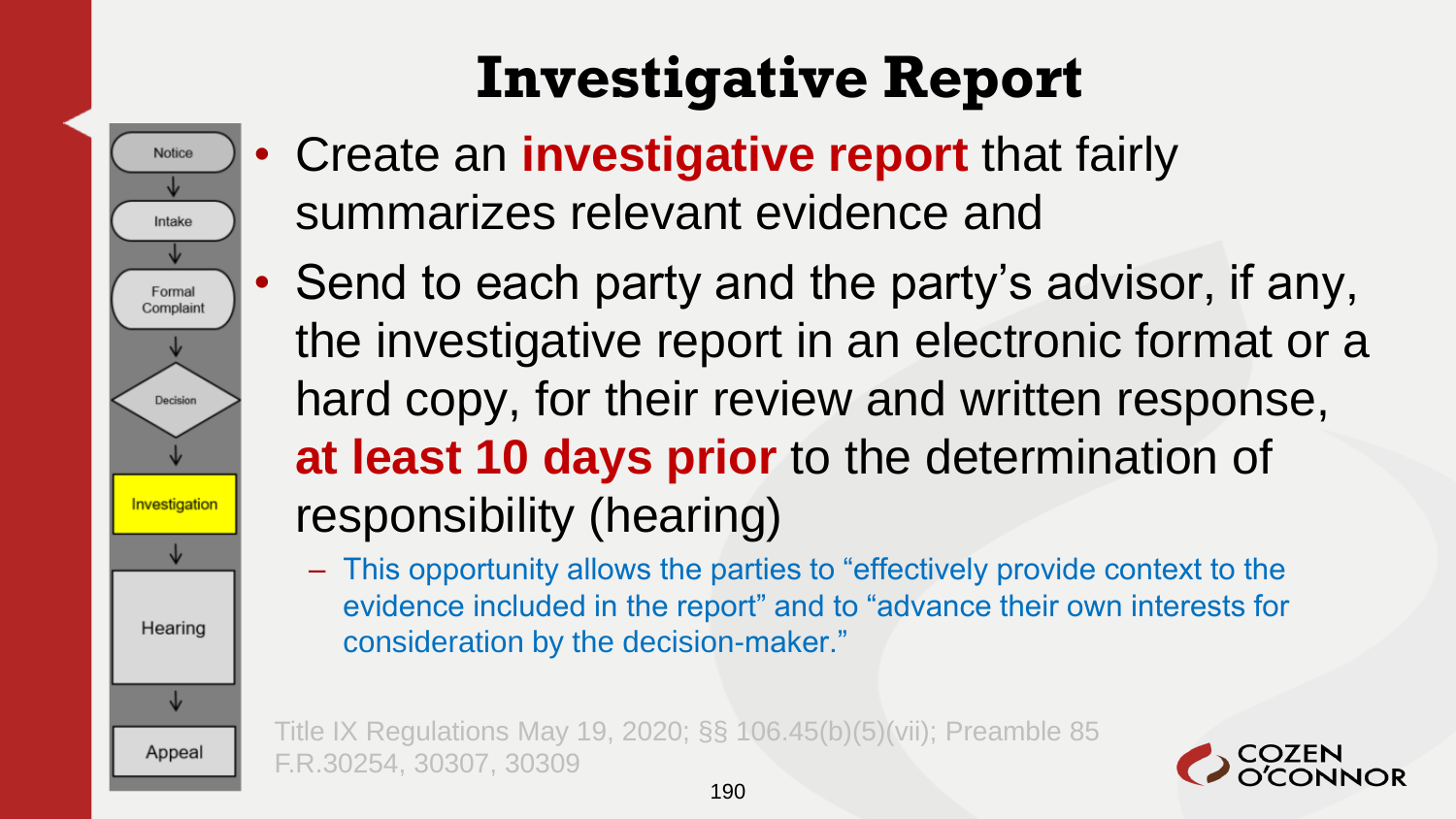• The regulations do not address the specific contents of the investigative report other than specifying its core purpose of summarizing the relevant evidence.

**Notice** 

Intake

Formal Complaint

Decision

Investigatio

Hearing

↓

Appeal

• The Department takes no position here on such elements beyond what is required in these final regulations; namely, that the investigative report must fairly summarize relevant evidence.

Title IX Regulations May 19, 2020; §§ 106.45(b)(5)(vii); Preamble 85 F.R.30310.

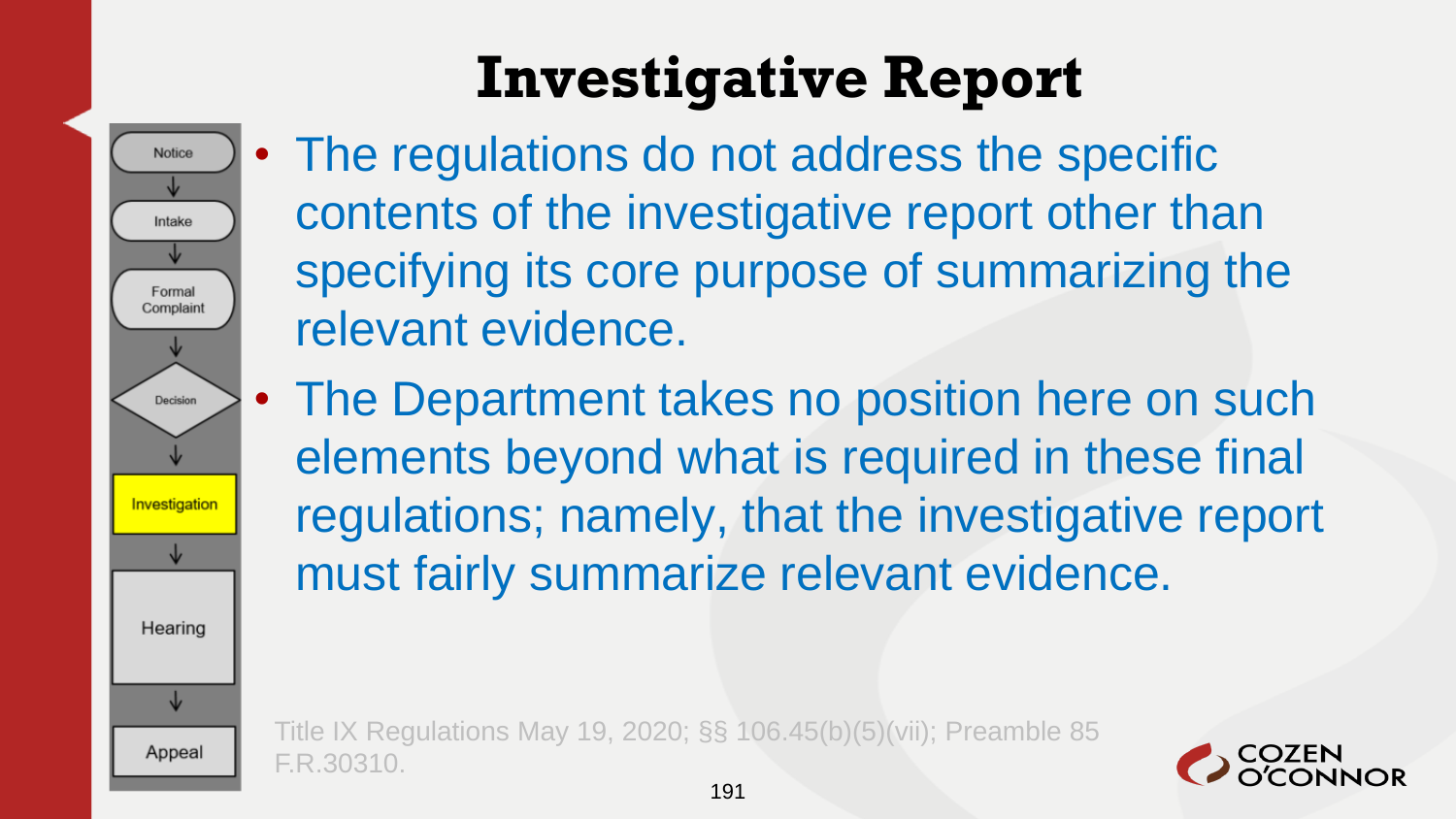

• We note that the decision-maker must prepare a written determination regarding responsibility that must contain certain specific elements (for instance, a description of procedural steps taken during the investigation) and so a recipient **may wish to instruct the investigator to include such matters in the investigative report**, but these final regulations do not prescribe the contents of the investigative report other than specifying its core purpose of summarizing relevant evidence.

Title IX Regulations May 19, 2020; §§ 106.45(b)(5)(vii); Preamble 85 F.R. 3010. 192

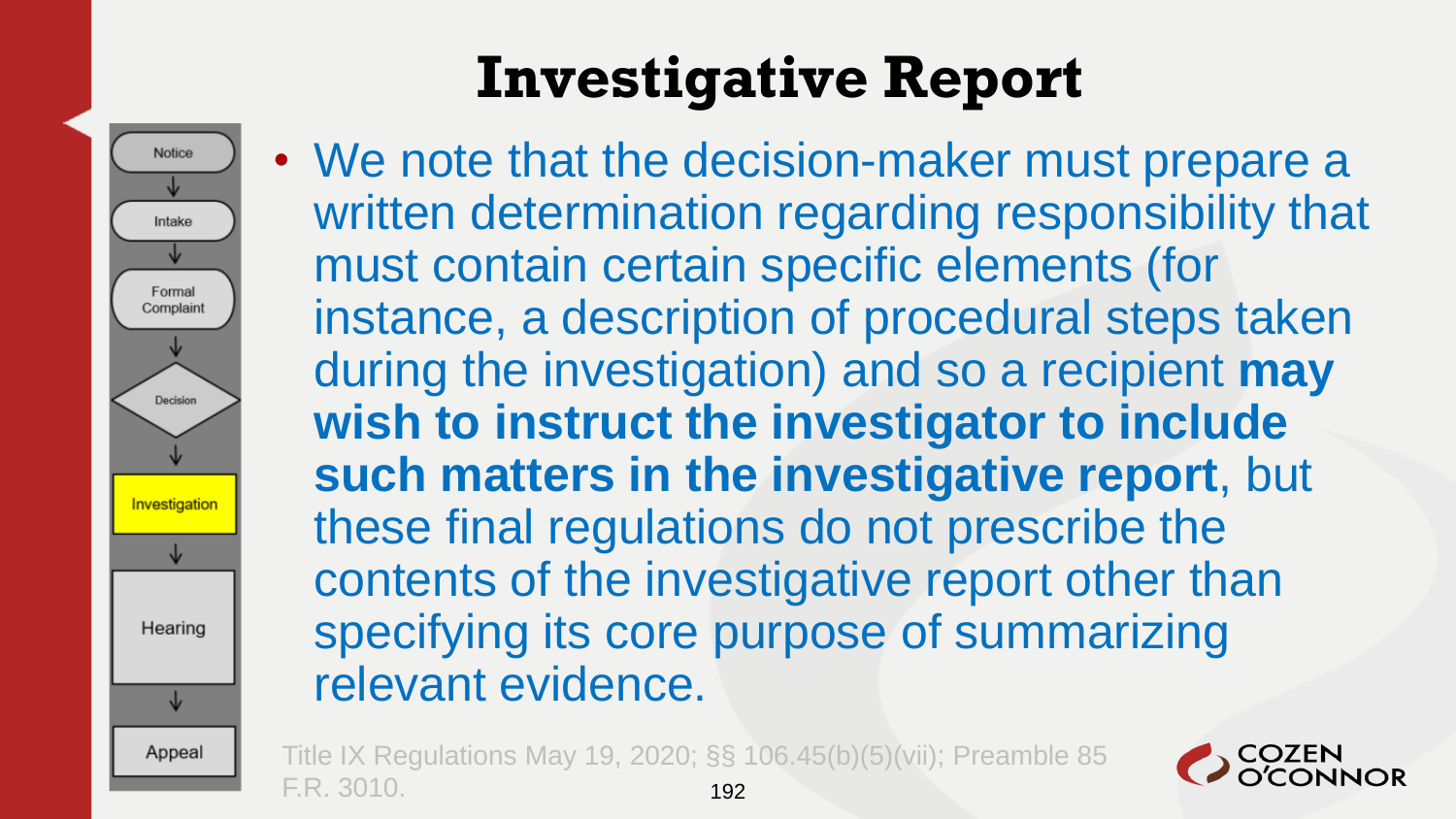# **Content for Written Determination**

- Must issue a simultaneous written determination regarding responsibility, including
	- Identification of the allegations
	- Description of the procedural steps taken from the receipt of the formal complaint through the determination
	- Findings of fact supporting the determination
	- Conclusions regarding the application of the recipient's code of conduct to the facts
	- Rationale

**Notice** 

Intake

Formal Complaint

Decision

Investigatio

Hearing

Appeal

– Appeal procedures

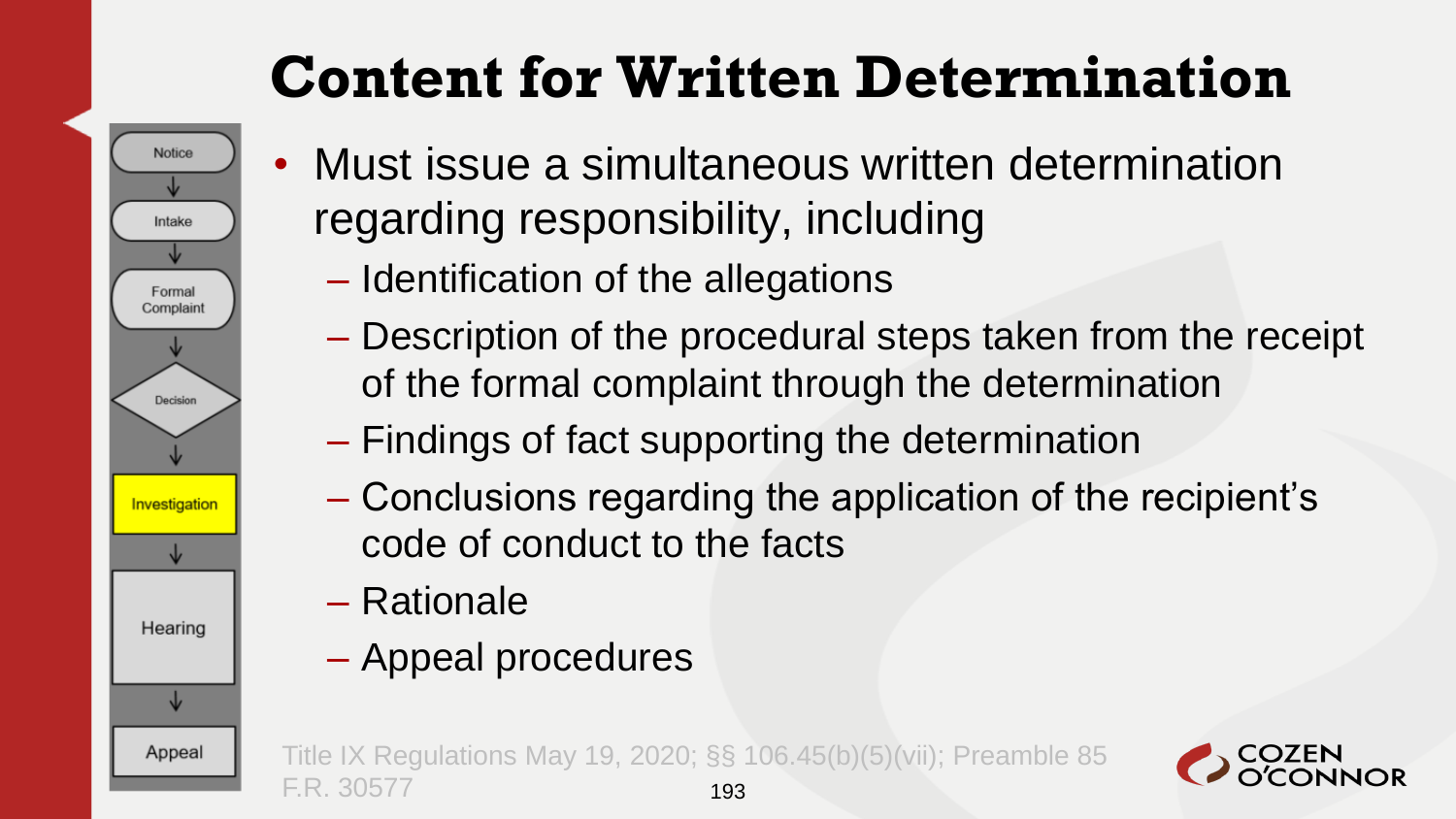# **Investigative Report: Findings?**

**Notice** 

Intake

Formal Complaint

Decision

Investigation

Hearing

↓

Appeal

- The Department does not wish to prohibit the investigator from including recommended findings or conclusions in the investigative report.
- However, the decision-maker is under an independent obligation to objectively evaluate relevant evidence, and thus cannot simply defer to recommendations made by the investigator in the investigative report.
- If a recipient chooses to include a credibility analysis in its investigative report, the recipient must be cautious not to violate § 106.45(b)(7)(i), prohibiting the decision-maker from being the same person as the Title IX Coordinator or the investigator.

Title IX Regulations May 19, 2020; §§ 106.45(b)(5)(vii); Preamble 85 F.R.30308 & 30436

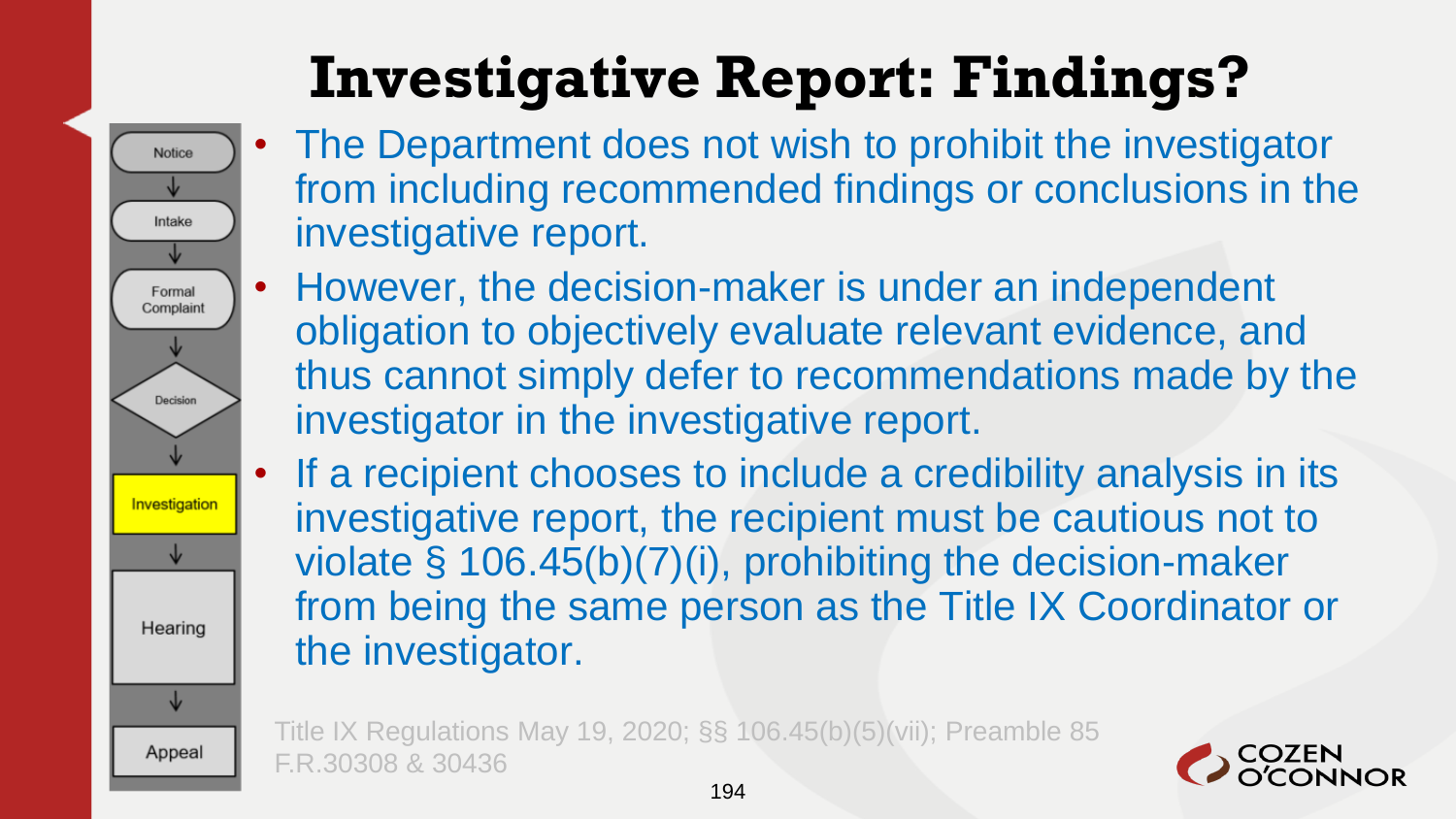

**Investigative Report: Findings?**

- § 106.45(b)(7)(i) prevents an investigator from actually making a determination regarding responsibility.
- If an investigator's determination regarding credibility is actually a determination regarding responsibility, then §106.45(b)(7)(i) would prohibit it.

Title IX Regulations May 19, 2020; §§ 106.45(b)(5)(vii); Preamble 85 F.R.30436

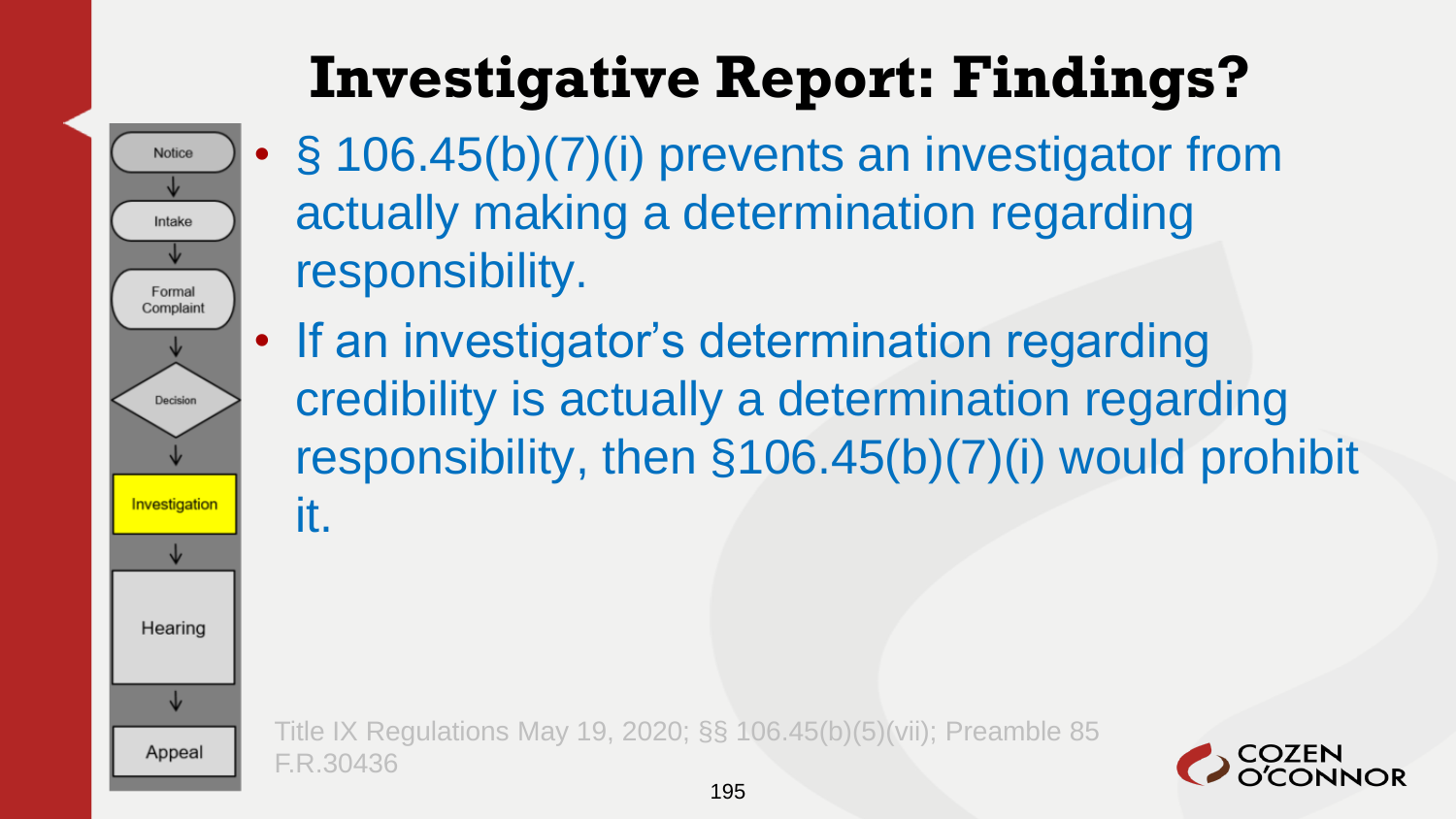## **Revisiting Relevance**

• Fairly summarizes the relevant evidence

Notice

Intake

Formal Complaint

Decision

Investigation

Hearing

Appeal

- Investigator may redact information from the report
	- Recipients may permit or require the investigator to redact from the investigative report information that is not relevant, which is contained in documents or evidence that is relevant.

Title IX Regulations May 19, 2020; §§ 106.45(b)(5)(vii); Preamble 85 F.R.30436

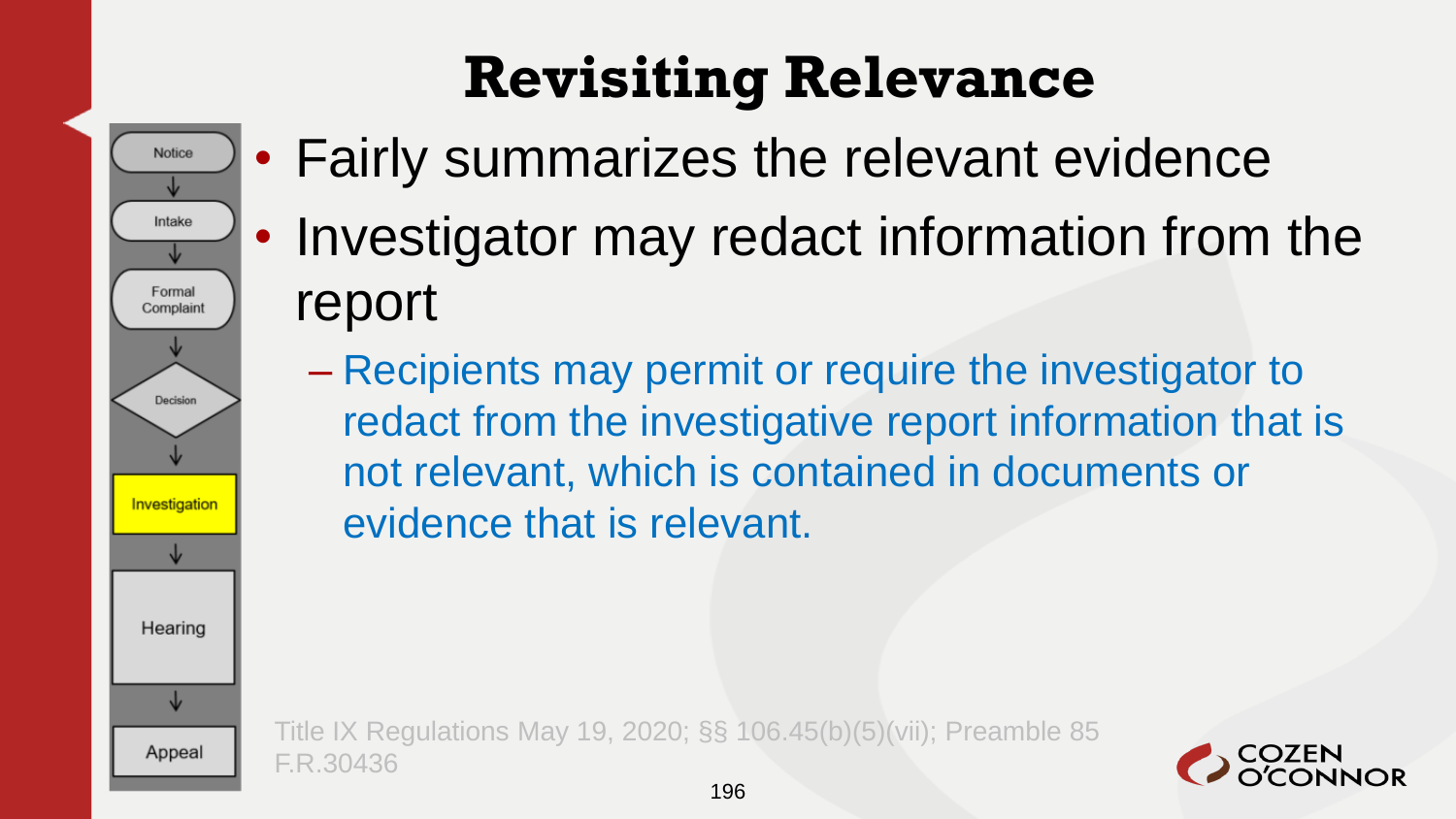

- Allow parties to provide a written response to the investigative report
	- Recipients must also give the parties meaningful opportunity to understand what evidence the recipient collects and believes is relevant, so the parties can advance their own interests for consideration by the decision-maker.
	- The decision-maker is obligated to objectively evaluate all relevant evidence and the parties have the opportunity to argue about what is relevant (and about the persuasiveness of relevant evidence).

Title IX Regulations May 19, 2020; §§ 106.45(b)(5)(vii); Preamble 85 F.R.30309 & 30249 197

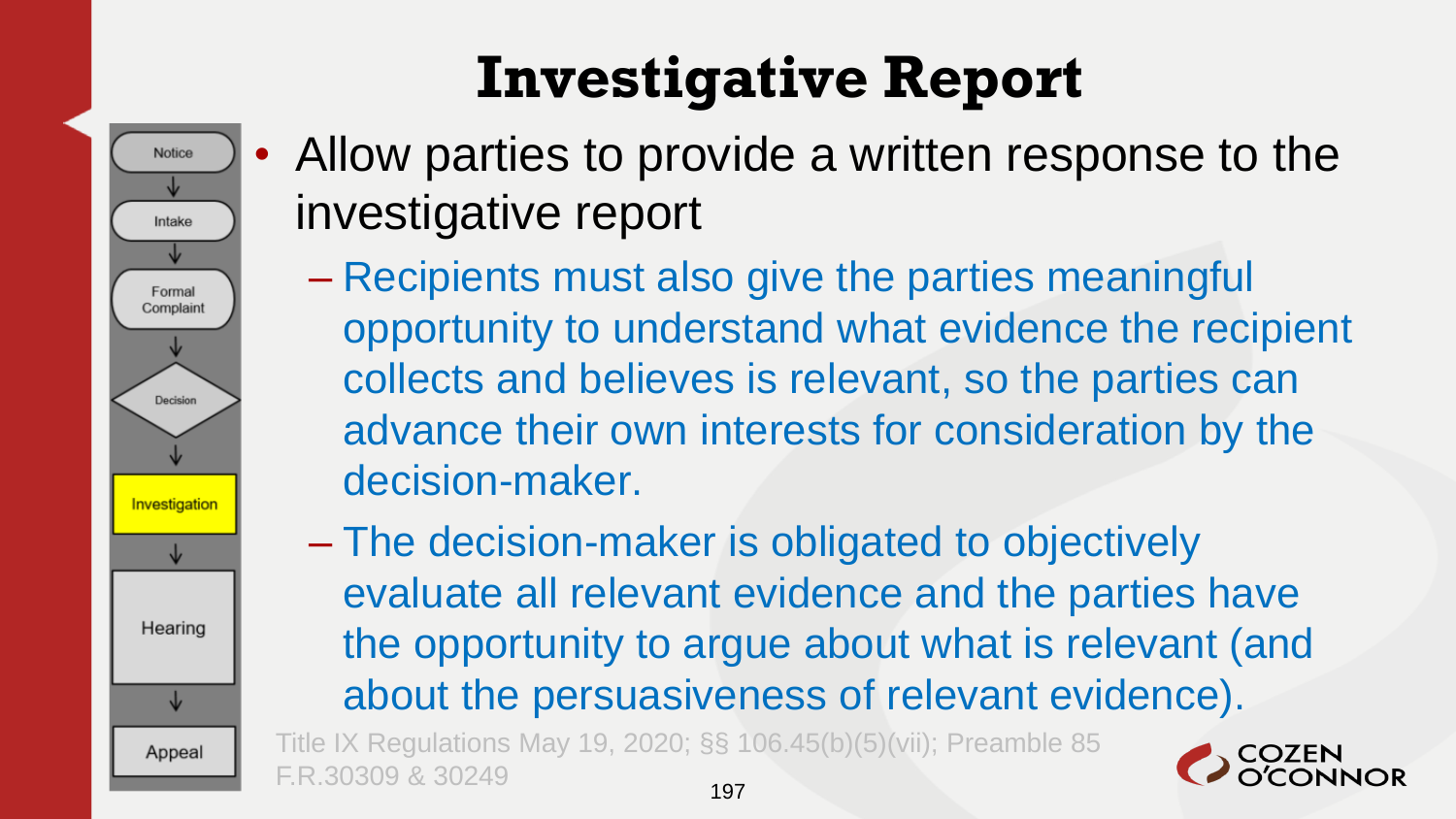At least 10 days prior to the determination of responsibility (hearing)

**Notice** 

Intake

Formal Complaint

Decision

Investigation

Hearing

↓

Appeal

- Without advance knowledge of the investigative report, the parties will be unable to effectively provide context to the evidence included in the report.
- A valuable part of this process is giving the parties (and advisors who are providing assistance and advice to the parties) adequate time to review, assess, and respond to the investigative report in order to fairly prepare for the live hearing or submit arguments to a decision-maker where a hearing is not required or otherwise provided.

Title IX Regulations May 19, 2020; §§ 106.45(b)(5)(vii); Preamble 85 F.R.30309 .

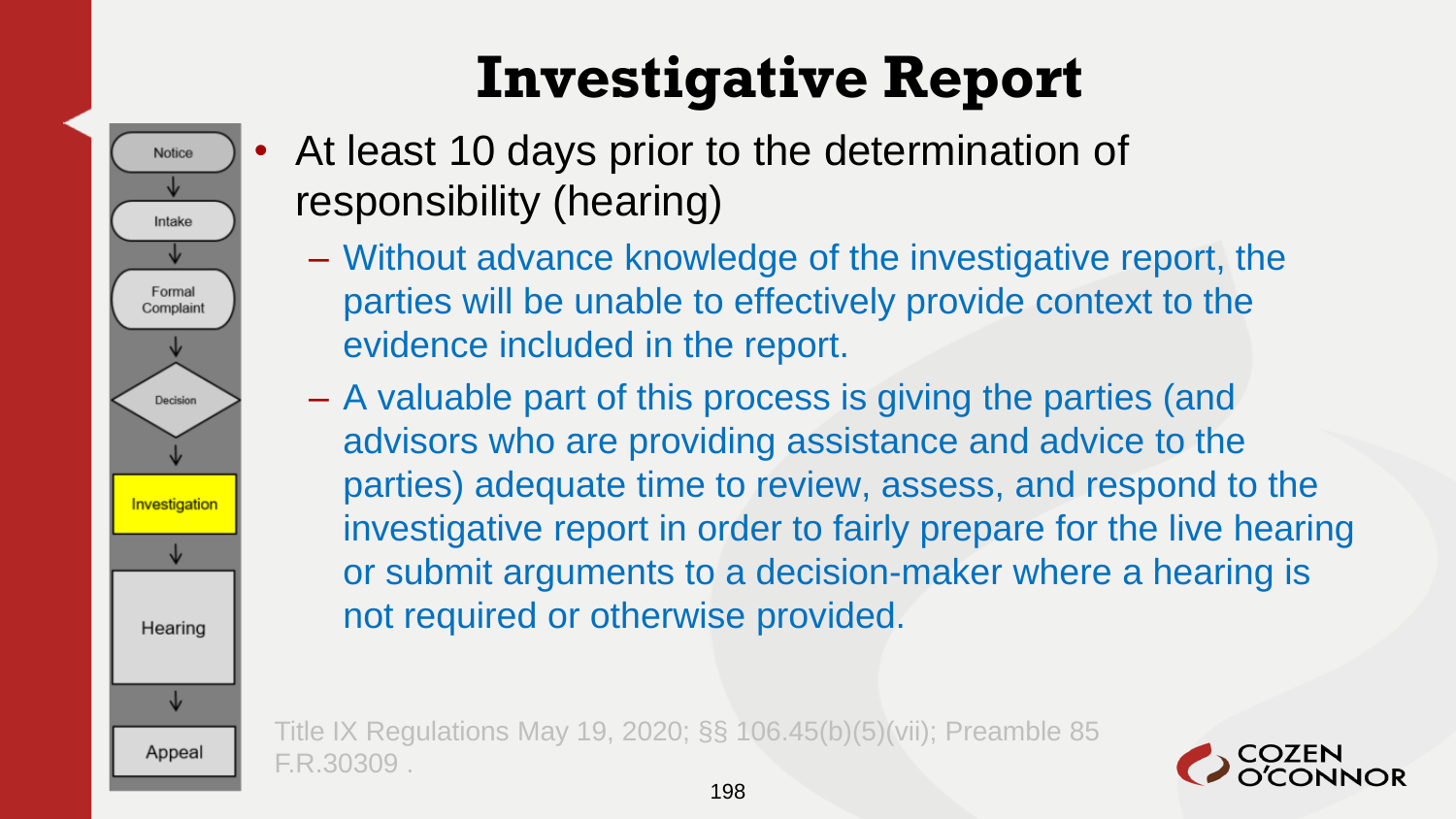

- At least 10 days prior to the determination of responsibility (hearing)
	- The parties then have equal opportunity to review the investigative report; if a party disagrees with an investigator's determination about relevance, the party can make that argument in the party's written response to the investigative report and to the decision-maker at any hearing held.

Title IX Regulations May 19, 2020; §§ 106.45(b)(5)(vii); Preamble 85 F.R.30248-49

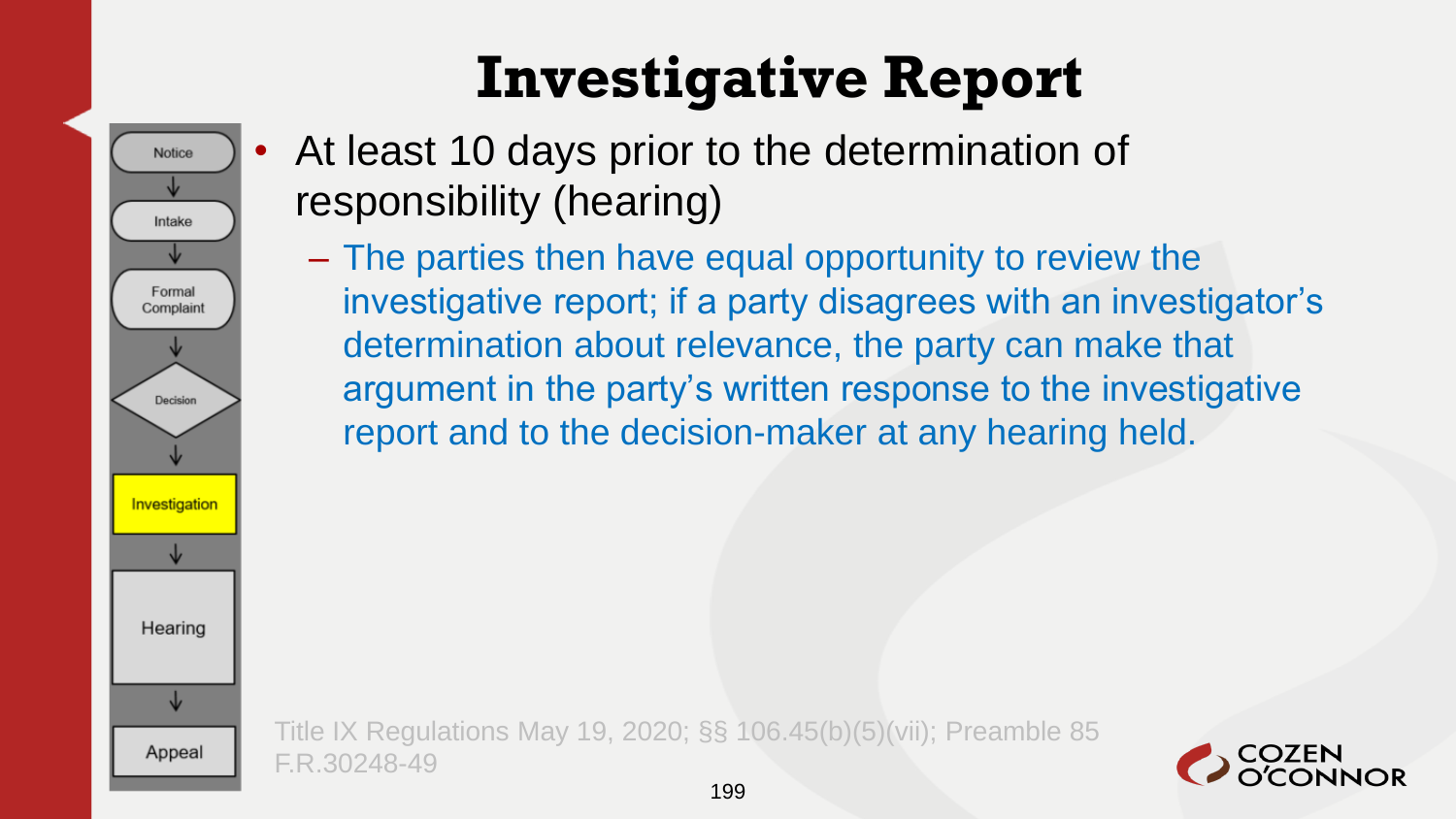#### **Practical Considerations & Effective Practices**

- Use template format with consistent language and content across investigations
- Language: balanced, neutral and non-judgmental
- Avoid declarative credibility language
	- "Unreliable" vs. insufficient information
	- Recognize perspective of the parties
	- Comment on the evidence, not the parties
- Use of verbatim quotes
- Leave sufficient time for writing, editing, proof reading and review by a fresh set of eyes

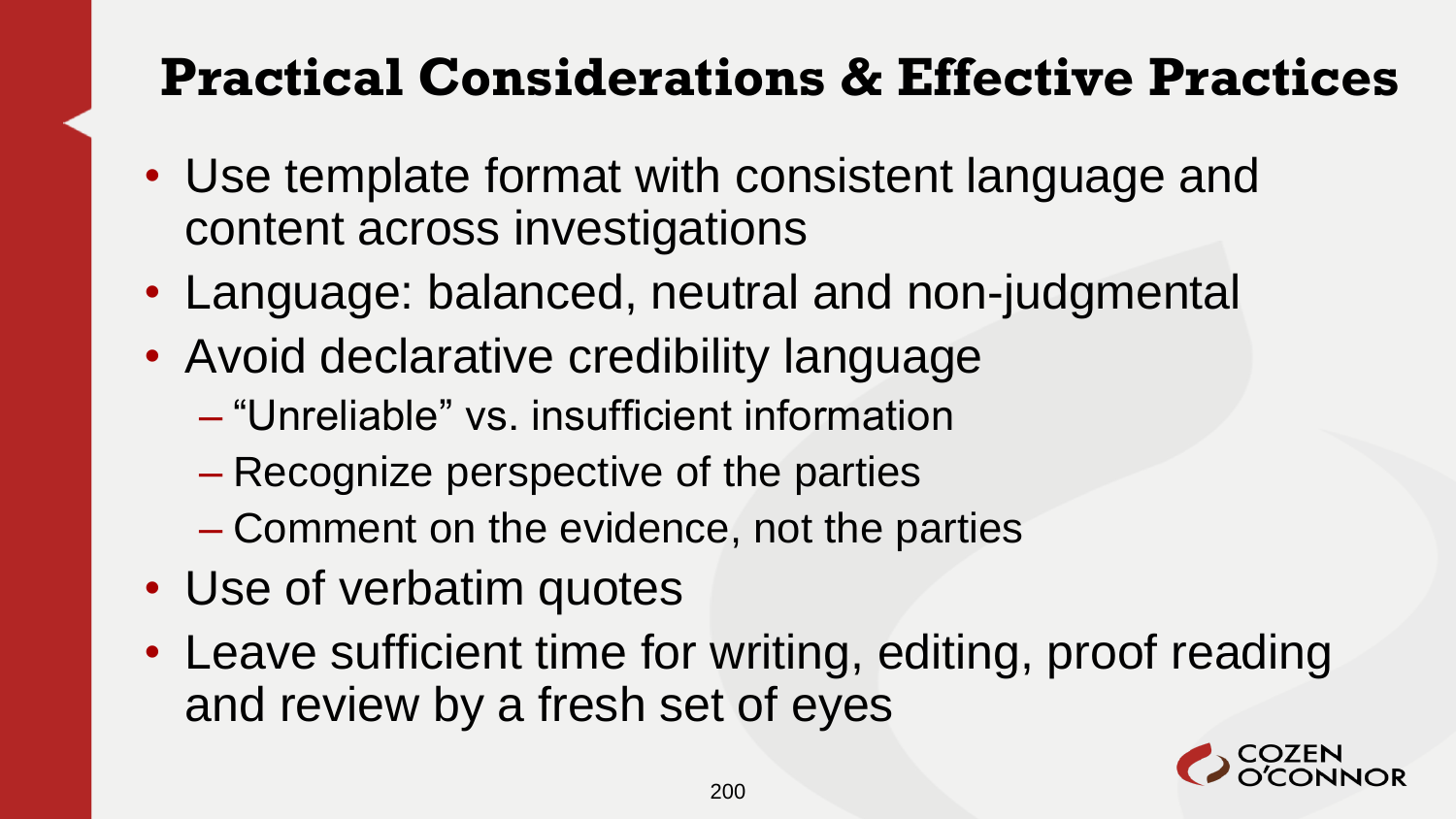#### **Recap of Investigation Requirements**



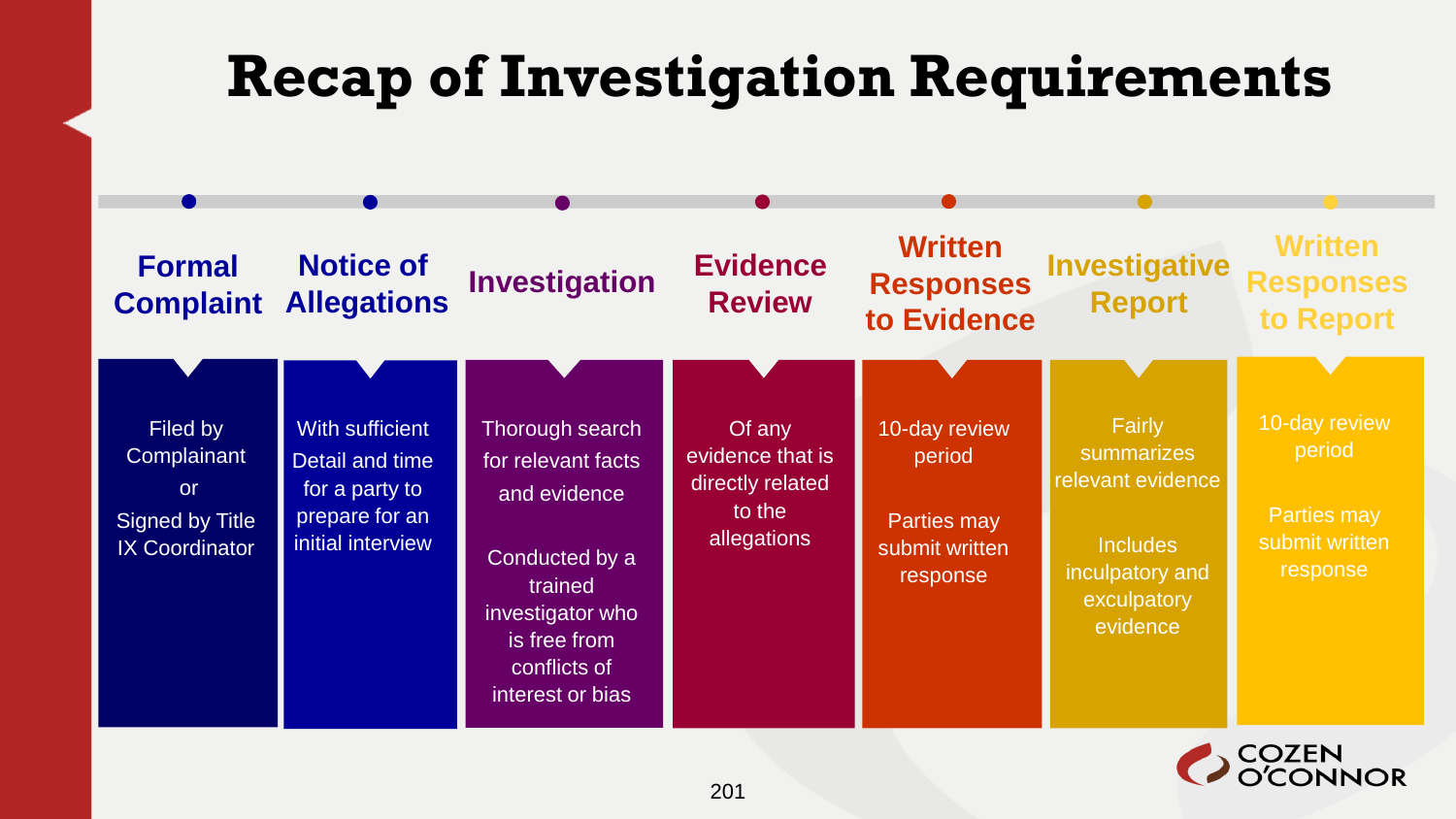#### **REASONABLY PROMPT TIME FRAMES**

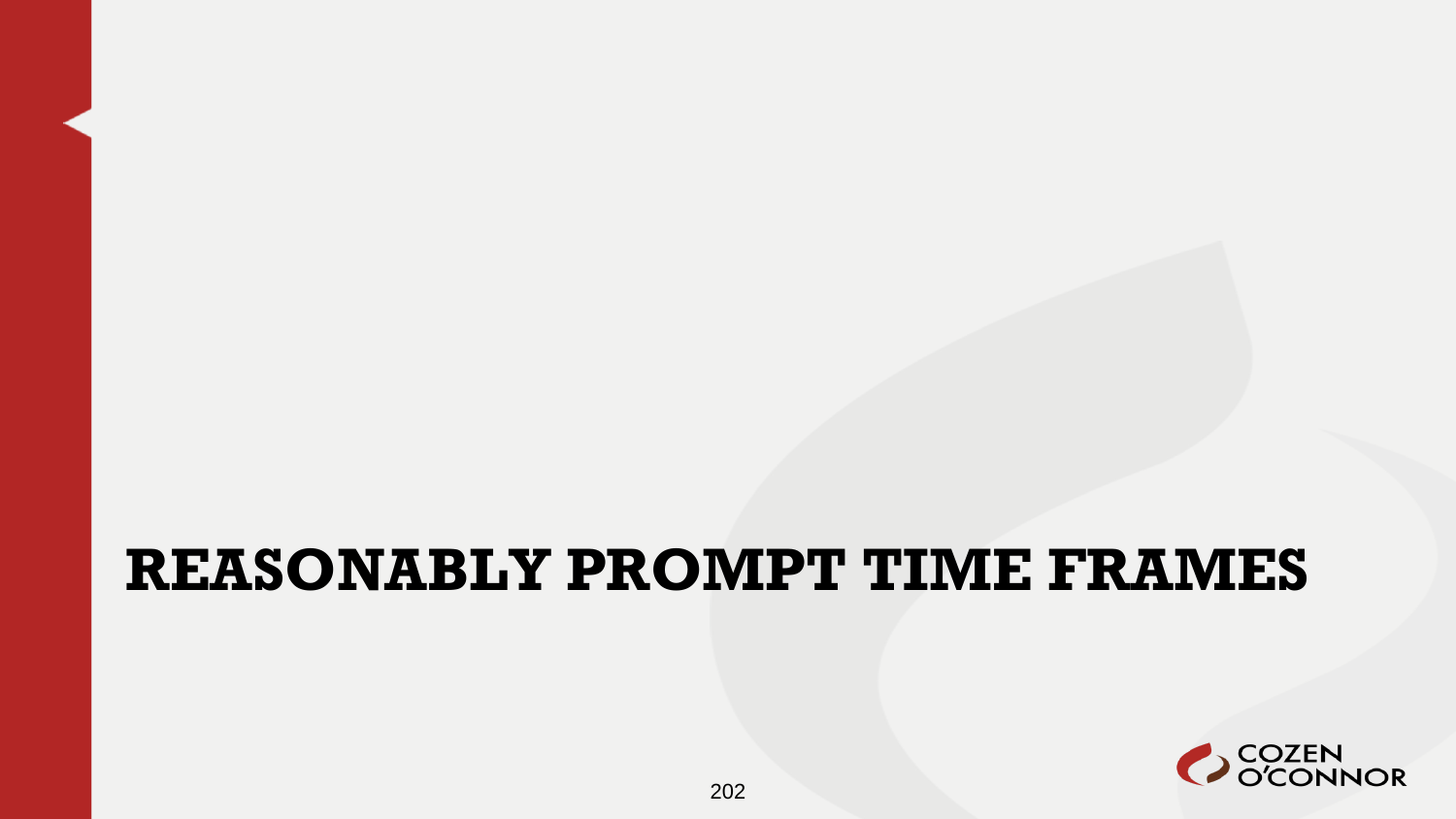#### **Reasonably Prompt Time Frames**

The grievance process must include:

**Notice** 

Intake

Formal Complaint

Decision

Investigatio

Hearing

Appeal

- reasonably prompt time frames for conclusion of the grievance process, including reasonably prompt time frames for filing and resolving appeals and informal resolution processes if the recipient offers informal resolution processes
- a process that allows for the temporary delay of the grievance process or the limited extension of time frames for good cause with written notice to the complainant and the respondent of the delay or extension and the reasons for the action

Title IX Regulations May 19, 2020 §106.45(b)(1)(v) 85 F.R.30522 & 30575

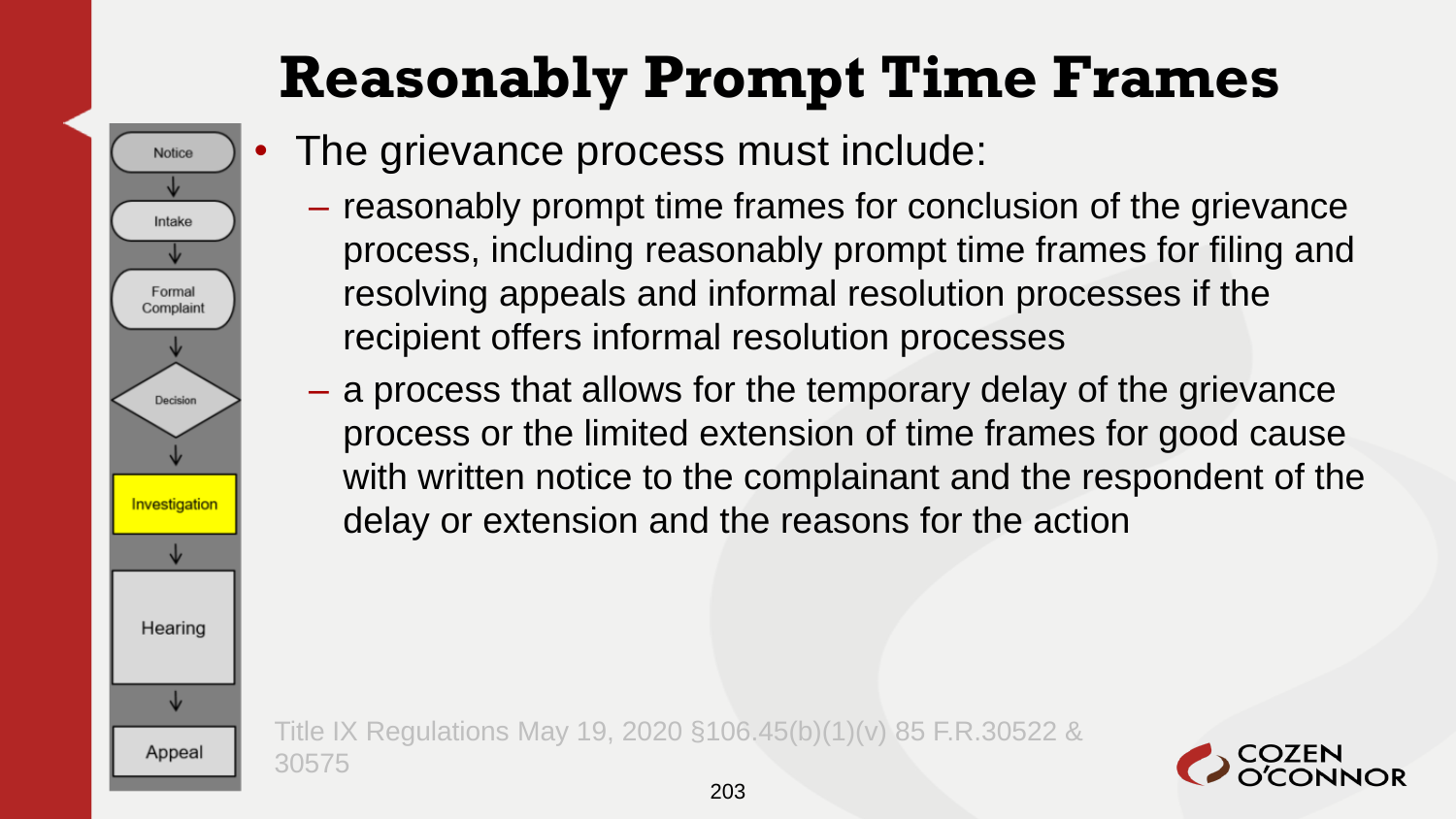### **Reasonably Prompt Time Frames**

- **Notice** Intake Formal Complaint Decision Investigation Hearing ↓ Appeal
- The grievance process must include:
	- reasonably prompt time frames for conclusion of the grievance process, including reasonably prompt time frames for filing and resolving appeals and informal resolution processes if the recipient offers informal resolution processes
	- a process that allows for the temporary delay of the grievance process or the limited extension of time frames for good cause with written notice to the complainant and the respondent of the delay or extension and the reasons for the action
- Good cause may include considerations such as:
	- the absence of a party, a party's advisor, or a witness;
	- concurrent law enforcement activity;
	- the need for language assistance or accommodation of disabilities